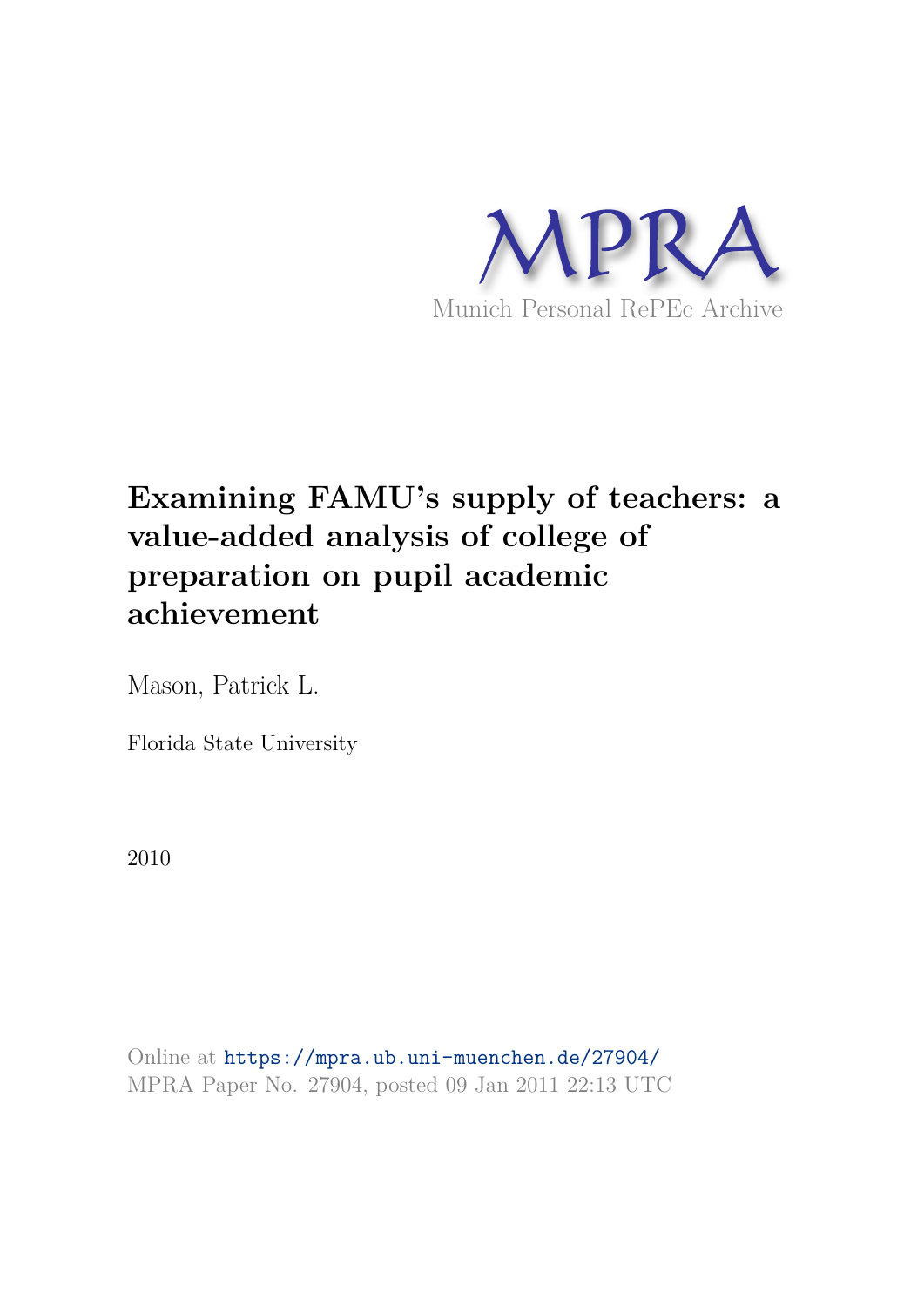# **Examining FAMU's supply of teachers: a value-added analysis of college of preparation on pupil academic achievement**

Patrick L. Mason Professor of Economics & Director, African American Studies Program (Florida State University) & Tallahassee, FL pmason@fsu.edu

June 10, 2010

**Abstract**: Some teacher preparation institutions may provide higher quality teachers than others. Pupil academic achievement is one measure of the quality of teaching. Standardized test scores, e.g., the Florida Comprehensive Assessment Tests (FCAT), provide a measure of pupil academic achievement. This study seeks to ascertain whether Florida Agricultural & Mechanical University (FAMU) has a "college preparation effect" on the average pupil's FCAT reading and mathematics scores. We find that the quality of FAMU's teachers is statistically indistinguishable from the quality of teachers prepared by all other public colleges and universities in the state of Florida. This appears to be a robust conclusion. Our results are roughly the same regardless of whether we confine the sample to pupils matched with traditionally trained teachers (college of education graduates), all teachers, all traditionally trained African American teachers, or all African American teachers.

JEL codes: I2, J15, J44, J45, J48

Key words: teacher quality, value-added model, historically black colleges and universities, HBCU, teacher productivity, education and value-added

I thank the staff of the Florida PK-20 Education Data Warehouse for their assistance in obtaining and interpreting the data used in this study. All errors, omissions, opinions, and conclusions expressed herein are solely the author's and do not necessarily reflect the opinions of the Florida Department of Education and its subsidiary administrative units.

© Copyright by 2010 Patrick L. Mason. All rights reserved. Short sections of text, not to exceed two paragraphs, may be quoted without explicit permission provided that full credit, including © notice, is given to the source.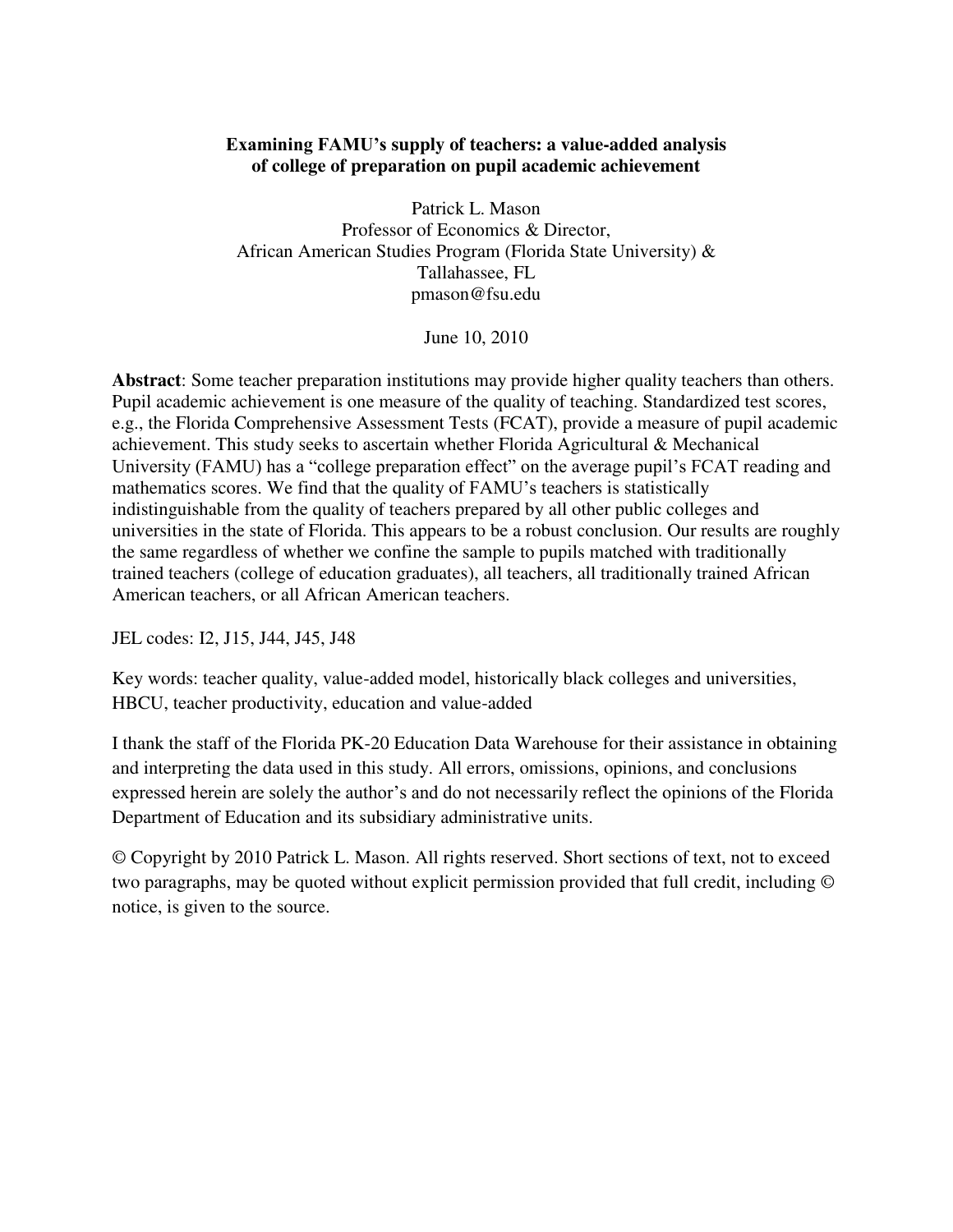Do some teacher preparation institutions provide higher quality teachers than others? Many states have adopted measures that hold colleges of education accountable for the quality of their graduates in public school settings, even though alternative means of acquiring teacher certifications and teaching positions are varied. Pupil academic achievement is one measure of the quality of teaching. Standardized test scores, e.g., the Florida Comprehensive Assessment Tests (FCAT), provide a measure of pupil academic achievement. Accordingly, this study seeks to ascertain whether Florida Agricultural & Mechanical University (FAMU) has a "college preparation effect" on the average pupil's FCAT reading and mathematics scores.

FAMU is the sole public Historically Black University or College within the state of Florida. It's graduates represent a disproportionate proportion of teachers of low income and African American pupils, that is, pupils with lower than average FCAT scores. When controlling for a large number of other important variables, will pupils taught by college of education graduates of FAMU have higher or lower FCAT scores than otherwise identical pupils taught by teacher preparation program graduates of the University of Florida, University of South Florida, Florida State University, or other teacher preparation programs?

This study uses a value-added regression model to establish the relative effectiveness of teacher education in Florida. We find that value-added regression analysis fails to uncover robust and substantive differences among teacher preparation programs. Regardless of pupil race (African American, Hispanic, or white), gender, or academic subject (mathematics or reading), the academic achievement of pupils taught by FAMU prepared teachers more or less equals the academic achievement of pupils taught by teachers prepared at Florida's other universities.

**I. Pupil academic achievement and Florida's supply of new teachers: institutional context**  *Florida Comprehensive Assessment Test*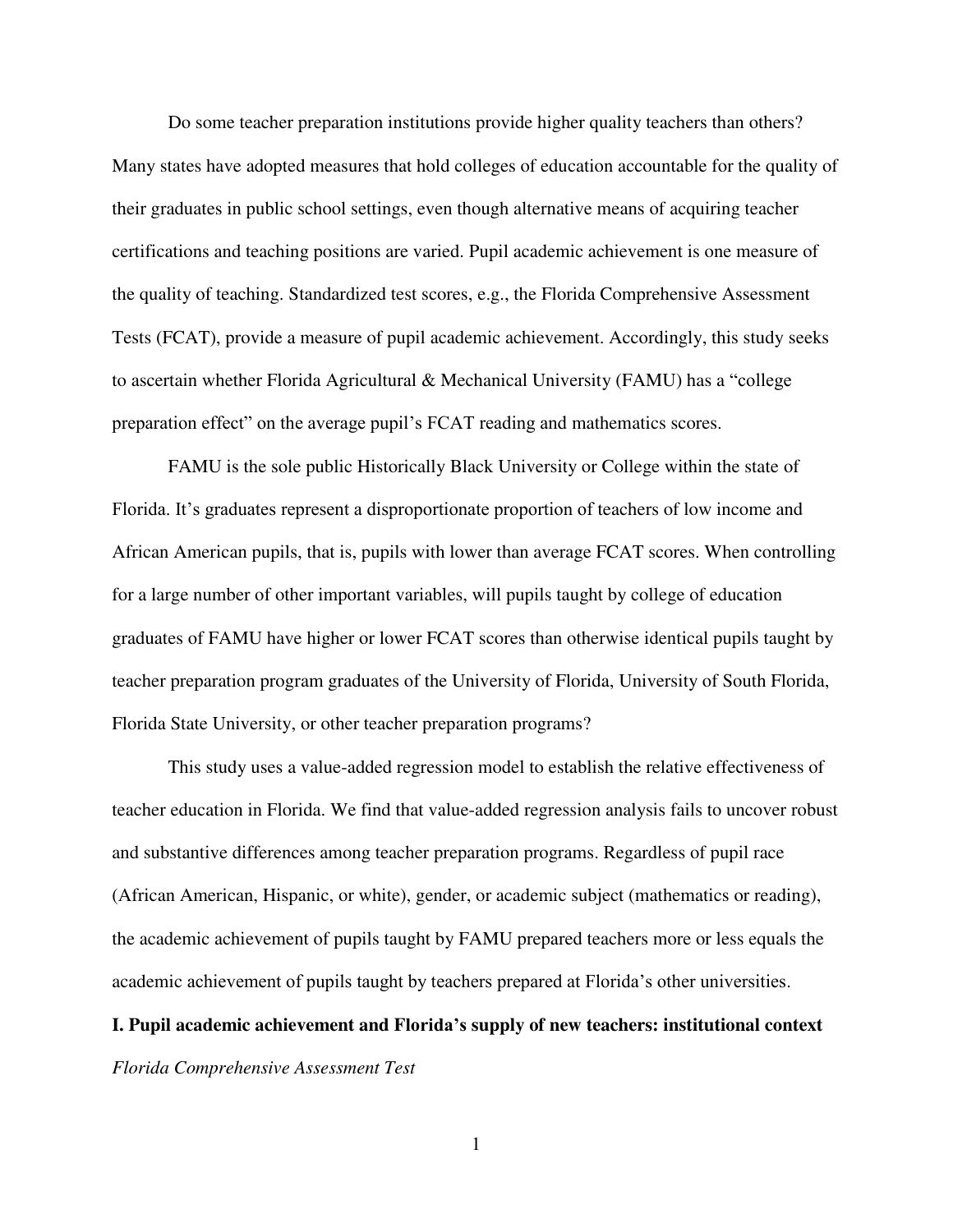The Florida Comprehensive Assessment Test (FCAT) is a criterion-based examination established by the State of Florida, used to assess learning effectiveness in reading and mathematics, for pupils in grades  $3 - 10$ . The FCAT tests student mastery at each grade level and yields developmental scale scores for the Sunshine State standards. School accountability, teacher pay and promotion, and student graduation criteria are based on the FCAT developmental scale scores.

Based on the developmental scale scores, student achievement on the FCAT is assigned an ordinal rank of  $1 - 5$ . Level 1 and 2 are the lowest levels of achievement, signifying minimal or limited grade-level content. Achievement level 3 (the lowest level consistent with proficient achievement) signifies that performance is on grade-level, students are at least partly successful with grade-level content. Levels 4 and 5 indicate that students are mostly successful or completely successful with the most challenging grade-level content.

A pupil is deemed to have made an annual learning gain when one of the following conditions hold: i) there is improvement on the achievement level over the previous year; or, ii) the student has maintained a proficient achievement level on FCAT relative to the previous year; or, iii) pupil remained within FCAT achievement levels 1 or 2 but demonstrated more than 1 year's growth on the FCAT development scale score (Florida Department of Education, 2010b). The later method is not applicable for pupils retained at the same grade level, persons whose who declined a grade level, or pupils who are 2 or more grade levels higher than the previous year; for these pupils, learning gains are accessed according to method i) or ii). If a pupil's FCAT achievement level declines from one year to the next, the pupil is not deemed to have made an annual learning gain.

#### *Teacher preparation*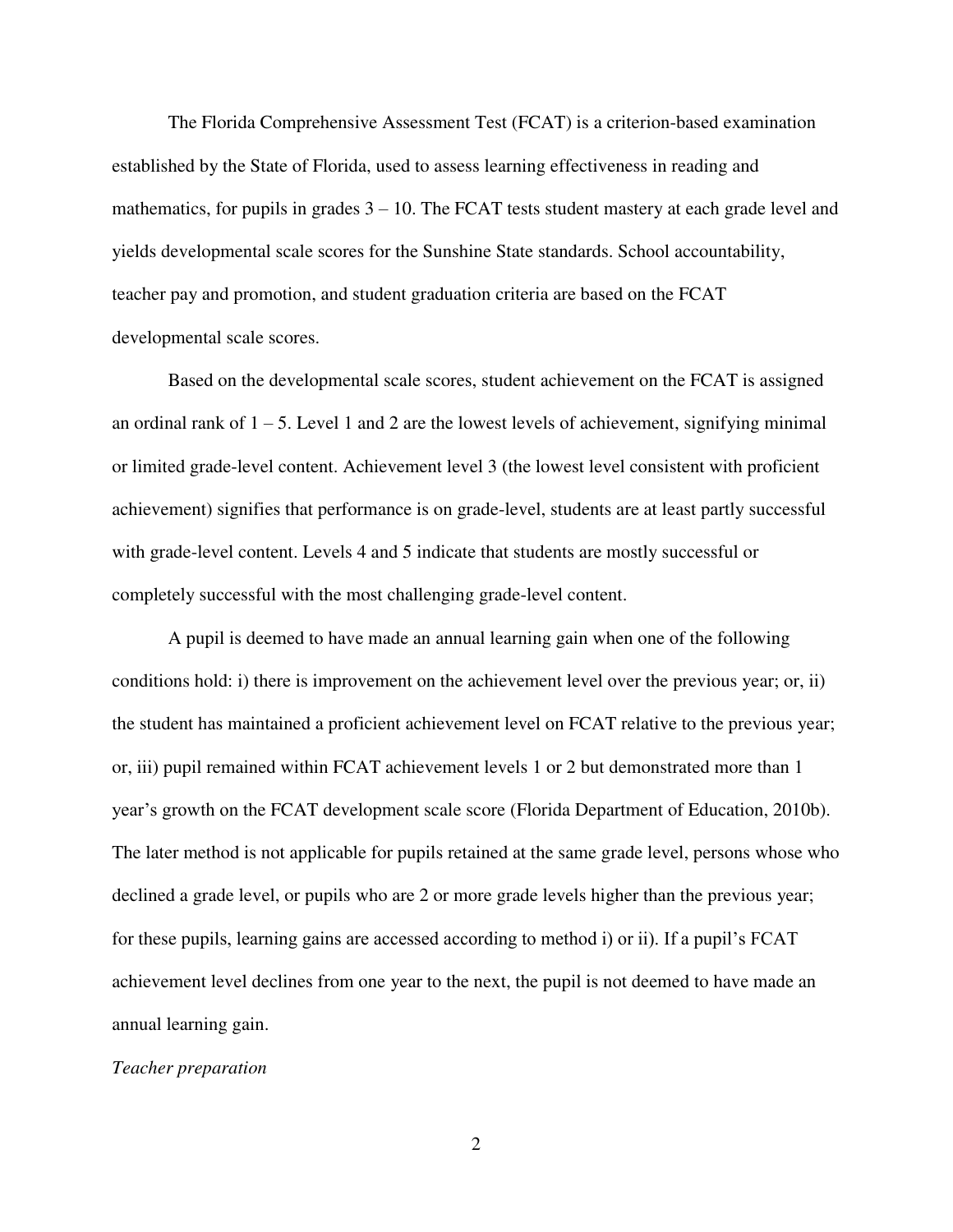The State University System of Florida, private universities and colleges, and other public and private institutions supply new teachers to Florida's public school's through 1 of 4 paths: 1) initial teacher preparation program (ITP); 2) alternative certification in an educator preparation institute (EPI); 3) alternative certification program in school district (DAC); and, professional training option (PTO) for non-education majors. ITP completers are graduates of the State University System of Florida (11 public universities), the Florida College System (community colleges), and independent colleges and universities. All State University System institutions are ITP participants. Chipola College, Miami-Dade College, and St. Petersburg College are the only Florida College System institutions with an ITP, but 27 Florida College System institutions have an EPI. Eighteen of Florida's independent colleges and universities have an ITP.

 ITP programs provide the traditional route for entering the teaching profession. Individuals must demonstrate general and subject knowledge, along with mastery of professional preparation and education competence. ITP program completers are qualified for a Professional Certification upon program completion. Often, ITP program completers will have completed one or more years of teaching at the point of program completion.

Colleges and universities offering ITP programs "are also authorized to offer an approved Professional Training Option (many times delivered as a minor in education) to degree seekers outside of the college of education or as a post-baccalaureate program of study (Milton, et al., 2008:2)." PTO teachers enter the profession by completing all the education courses required for professional preparation, along with obtaining a subject area bachelor's degree outside of the college of education. The PTO is design for undergraduate students in a discipline where there is a Florida Department of Education certification, but where the college or university does not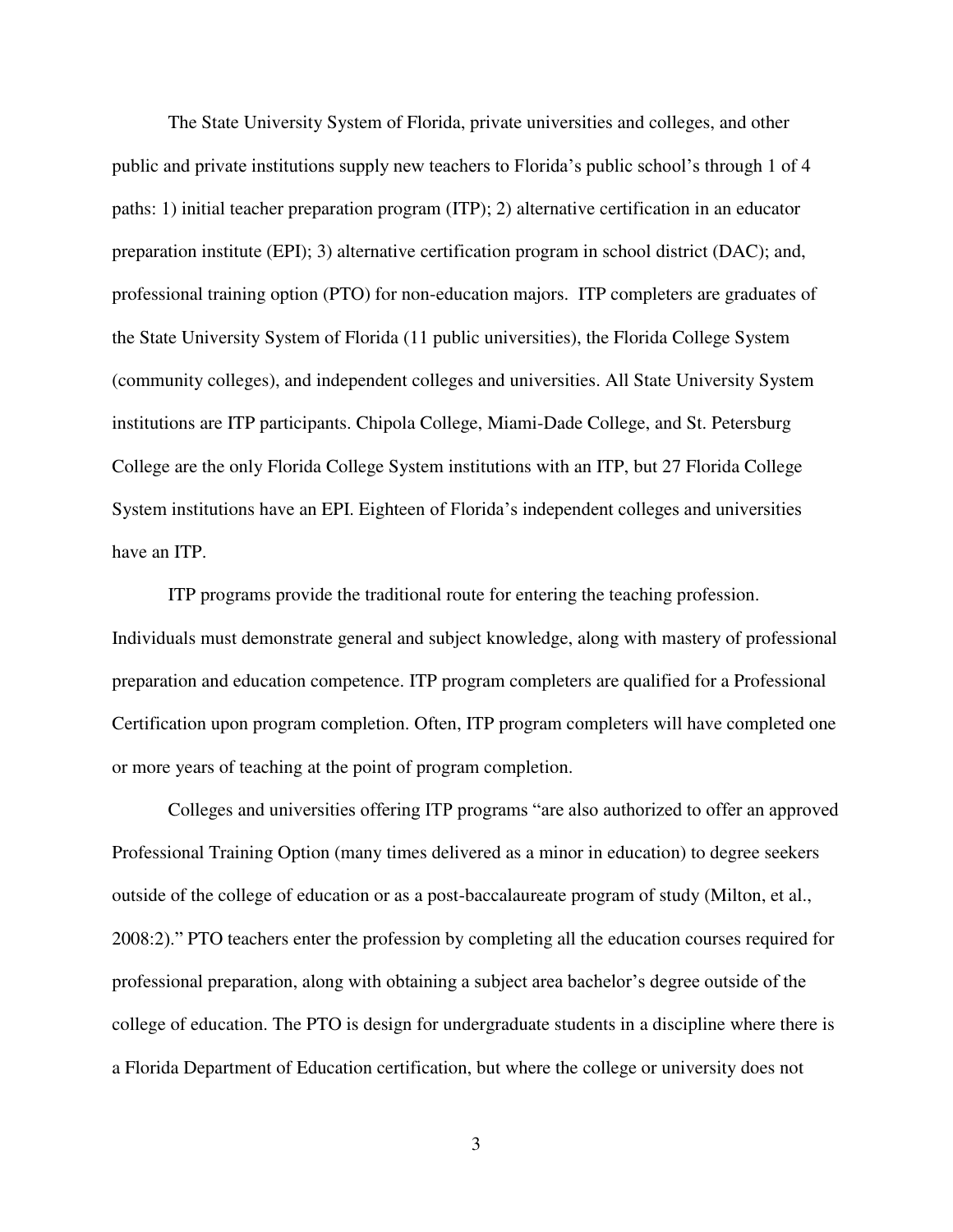offer the disciplinary specialty within the college of education. For example, FAMU's College of Education has decided to offer the PTO only for disciplines such as journalism, agriculture, etc.

EPIs are also managed by Colleges of Education. Certification via EPI differs from PTO in that the EPI is a program designed for individuals who currently hold a degree in another field; but wish to enter into education. EPI individuals enter the teaching profession by demonstrating mastery of professional preparation and education competence.

Colleges of Education are not involved in DAC programs. Each local school district manages its own DAC, though each program is approved by the Florida Department of Education. The district programs generally serve bachelor's degree holders hired to teach with a Temporary Certificate. According to Milton, et al. (2008:3), "These programs [DAC and EPI] were conceived to help primarily with critical shortage areas in secondary education where a content major in the areas of arts and sciences could be paired with intense pedagogical training to move teachers without delay into the classroom with the tools they need to become effective."

During 2003-2004, 71 percent, 19 percent, and 10 percent of individuals completing a Florida teacher preparation program were graduates of public universities of Florida, independent colleges and universities of Florida, DAC programs, respectively (Florida Department of Education, 2009b). For 2006-2007, the supply shares were public universities (54 percent), independent colleges and universities (16 percent), DAC programs (18 percent), EPI programs (9 percent), and public colleges (3 percent).

Fifty-five percent and 53 percent of EPI and ITP program completers, respectively, go on to enter teaching but 87 percent of DAC program completers enter into the teaching profession (Florida Department of Education, 2010). Among all program completers of 2007-2008, 65 percent were ITP program completers, 19 percent were DAC program graduates, and 16 EPI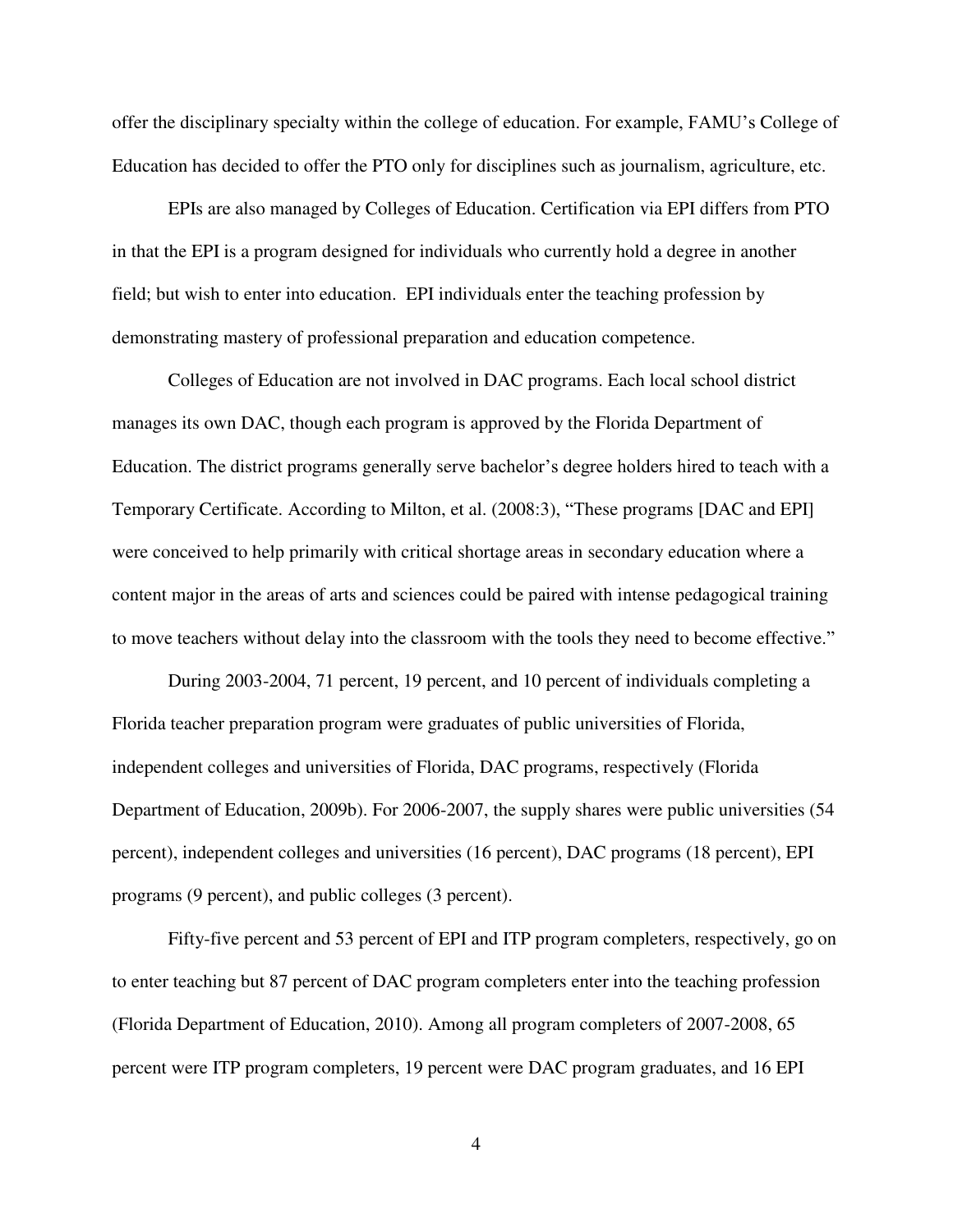program graduates. Among all program completers of 2007-2008 who were employed as a teacher during 2008-2009, 58 percent were ITP program completers, 28 percent were DAC program graduates, and 14 EPI program graduates.

Measured by the percentage of pupils with at least 50 percent learning gains, there appears to be little difference in the effectiveness of ITP, DAC, and EPI programs (Table 1).

# **[Insert Table 1]**

According to the Florida Department of Education (2009a), 64 percent of FAMU ITP completers had 50 percent of their pupils make learning gains during 2007-2008.

# *State University System of Florida*

 The State University System of Florida consists of 11 public universities differing in size, scope, and student demographics, disbursed throughout the state's population centers (Table 2). New College of Florida is a small liberal arts institution, classified as a Baccalaureate College by the Carnegie Foundation. It does not have a College of Education. Florida Gulf Coast University (FGCU) and the University of North Florida (UNF) are Master's Colleges and Universities (Larger Programs). FGCU does not have offer tenure to its faculty nor does its College of Education offer a doctoral degree.

 Florida A & M University (FAMU) and the University of West Florida (UWF) are medium size universities classified as Doctoral/Research Universities. UWF and FAMU offer a Doctor of Education and a Doctor of Philosophy, respectively, in educational leadership.

Florida Atlantic University (FAU) and University of Central Florida (UCF) are Research Universities - High Research Activity. Both offer Doctor of Education and Doctor of Philosophy degrees. FAU has an EPI, while UCF has a PTO program.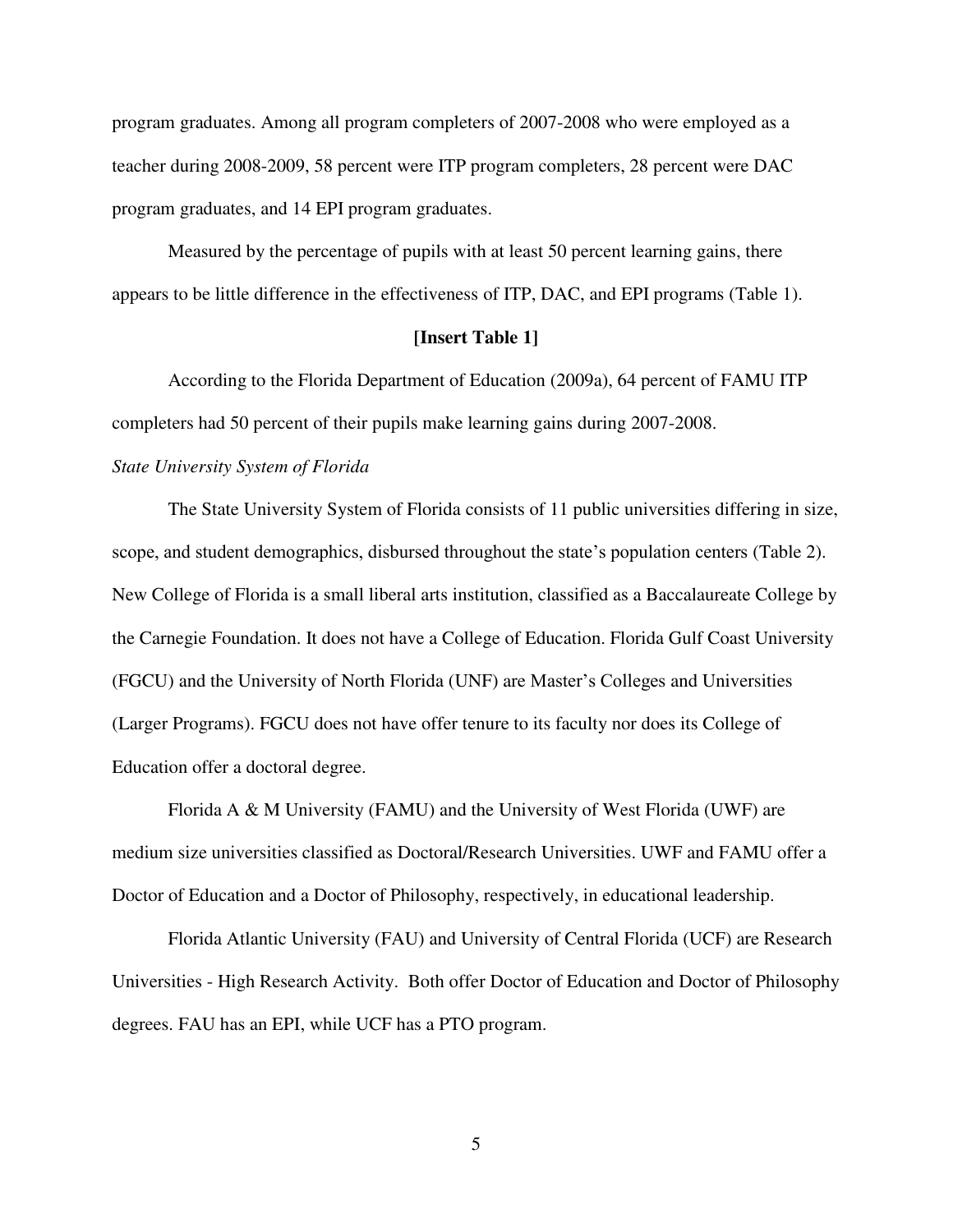Florida State University, University of Florida, University of South Florida, and Florida International University are Research Institutions - Very High Research Activity. Each offers multiple doctoral degrees. The US News and World Report shows that the University of Florida's College of Education has nationally ranked graduate academic programs: Counselor Education (No. 3), Special Education (5) and Educational Administration (26). "Overall, the college ranks 54th nationally and 25th among public education institutions in the elite Association of American Universities (http://www.coe.ufl.edu/)."

# **[Insert Table 2]**

# *Florida A & M University*

Florida Agricultural & Mechanical University (FAMU) and Florida International University (FIU) represent Florida's two public minority serving institutions. FAMU is one of the largest and most prominent Historically Black College or University in the country. Florida International University (FIU) has obtained a reputation as the country's premiere Hispanic serving institution. FIU ranks first in the nation among four-year colleges for awarding bachelor's and master's degrees to Hispanic students (Hispanic Outlook in Higher Education Magazine, 2009). Ninety-two percent of FAMU's students are African American, while 58 percent of FIU's students are Hispanic. Thirteen percent of FIU's students are African American, but just 2 percent of FAMU's students are Hispanic.

Eighteen percent and 16 percent of Florida Atlantic University's (FAU) students are African American and Hispanic, respectively. Other than the FAMU and FIU, FAU has the largest proportion of African American and Hispanic students. Florida Gulf Coast University (FGCU), University of Central Florida (UCF), and the University of Florida (UF) have the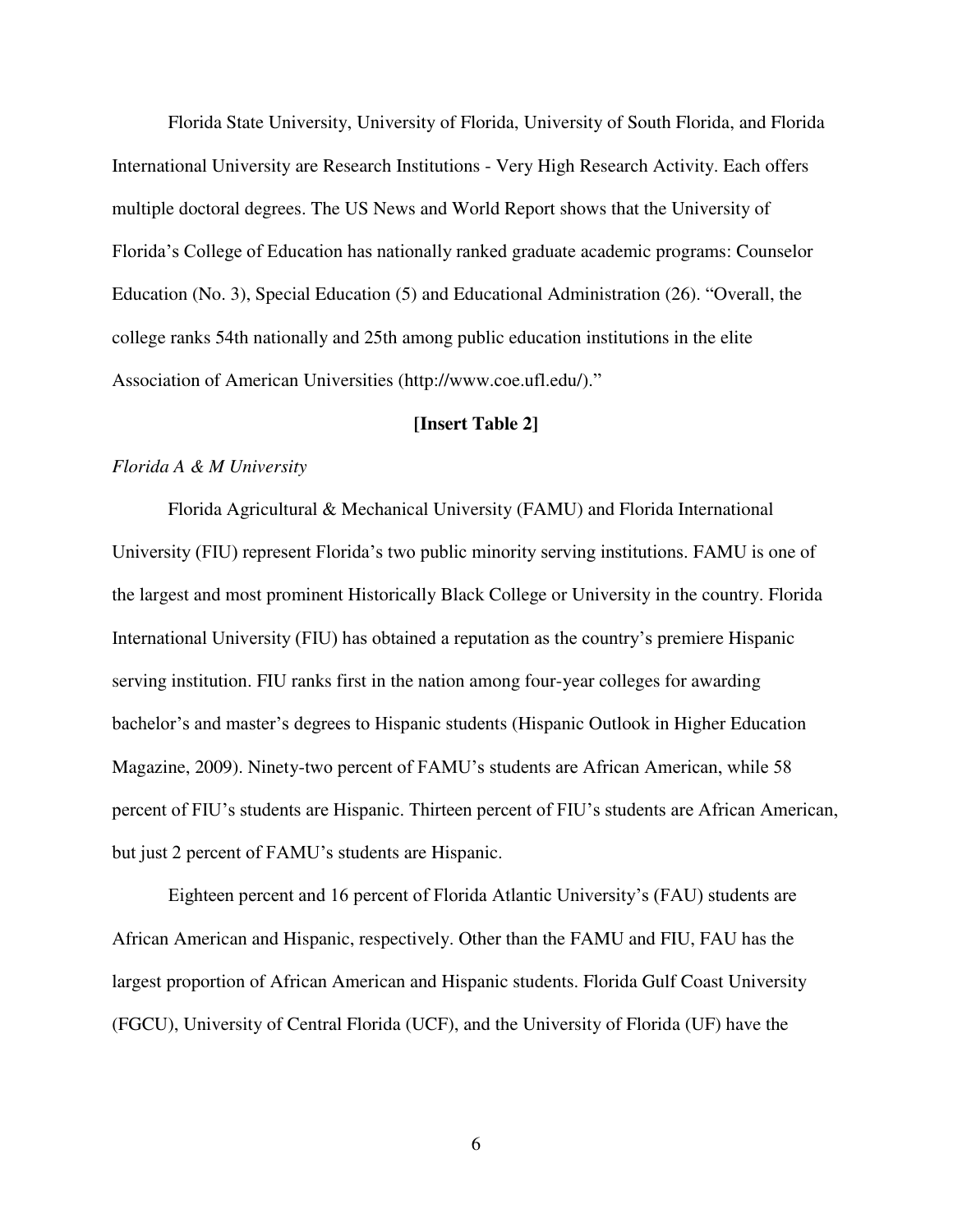smallest fractions of African American and Hispanic students, 5 percent and 10 percent, 8 percent and 13 percent, and 8 percent and 11 percent, respectively.

Nationally, Historically Black Colleges and Universities (HBCUs) account for 27.3 percent of African Americans graduating with a bachelor's degree in education, 30.2 percent of African American male graduates in education and 26.3 percent of African American female graduates in education (Provasnik and Shafter, 2004, Table  $A - 22$ ).

Robinson and Albert (2008) argue that teacher education programs of Historically Black Colleges and Universities have an institutional advantage in the production of teachers. An important element of FAMU's institutional advantage lies in its ability to retain freshmen and sophomores. FAMU is the only SUS institution permitted to offer remedial coursework. Relative to other SUS institutions, FAMU admits students who have had more restricted opportunities, but FAMU does an excellent job providing the necessary remedial assistance required to move restricted opportunity students to graduation.<sup>1</sup>

 For example, the graduation rate at FAMU for Associate of Arts transfer students is 68.3 percent, roughly equivalent to the average for the entire State University System (70.4 percent), but higher than the rate at 7 other institutions, and close to FSU's rate of 70.4 percent, though clearly less than UF's rate of 79.2 percent (Florida Department of Education, 2004, Figure 6). But, just 36.9 percent of FAMU's students graduate within 115 percent of degree requirement semester hours – the lowest rate within the State University System (Florida Department of Education, 2004, Figure 10). Even when we restrict our attention to first time in college students, just 37.4 percent of FAMU students graduate within 115 percent of degree requirement hours, which, again is the lowest in the state and close only to Florida International University's rate of 43.5 percent for first time in college students.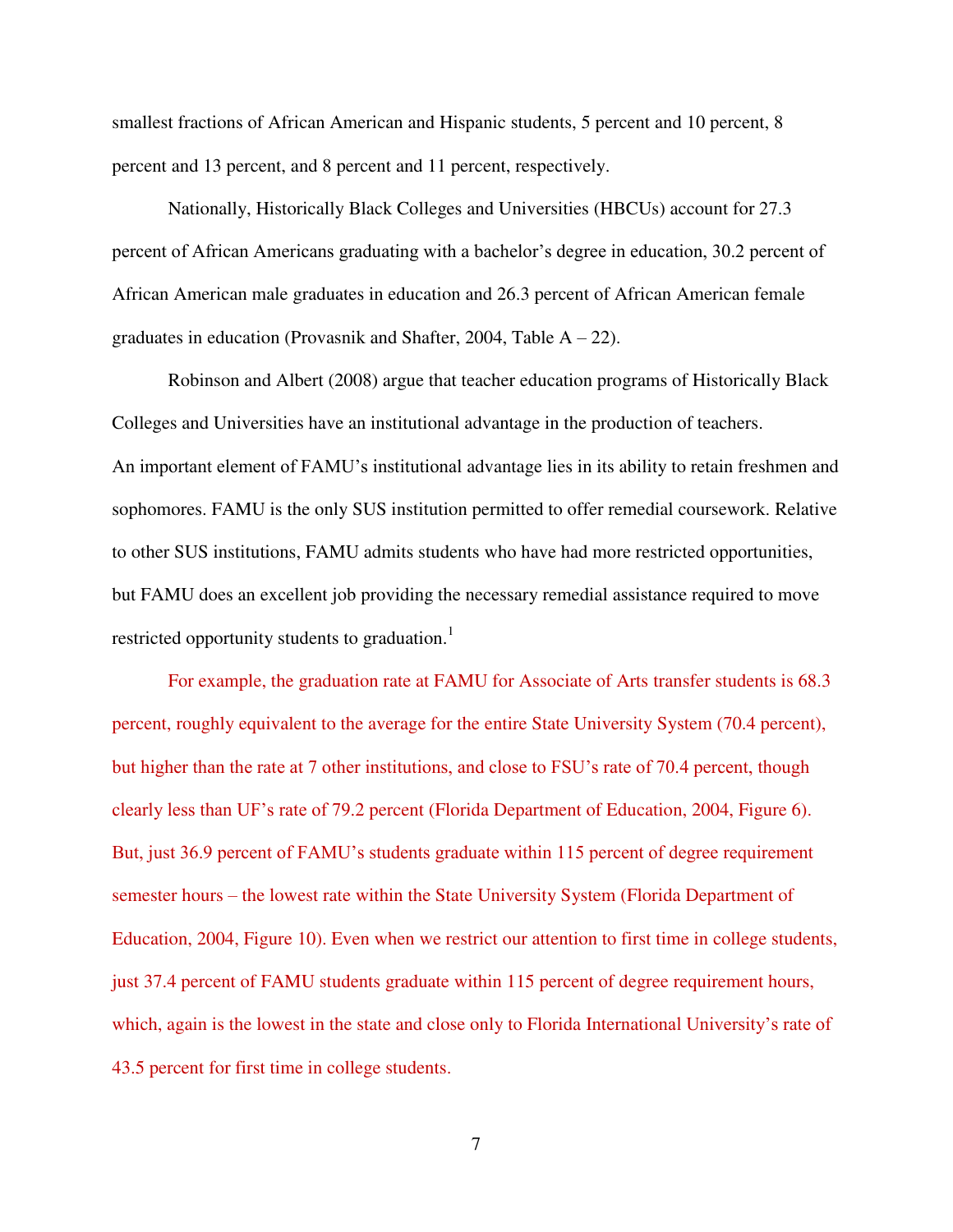Twenty-six percent of students admitted to FAMU are profile assessment students (Florida Department of Education, 2004, Figure 33). Profile assessment students are not necessarily persons of lesser ability, but are likely to have had restricted educational opportunities. Examples of profile assessment students include: students who have the necessary grades and test scores but lack one unit of foreign language, students who have appropriate grades and coursework but lower than desired standardized test scores, students with extracurricular talents but insufficient grades and test scores. Only 5.3 percent of all SUS students are profile assessment students. No other university in the state system has more than 10 percent profile assessment students, with Florida Gulf Coast University placing a distant second to FAMU with 8.0 percent. By contrast, only 1.0 and 0.4 percent of the students at the University of Florida and Florida State University, respectively, are profile assessment students.

An important element of FAMU's success at retaining and graduating restricted opportunity students includes an extraordinary faculty commitment to teaching, especially to lower level undergraduates. Among all SUS institutions, students may be taught by regular faculty members, graduate assistants, faculty adjuncts, or other (non-faculty) instructional personnel. At FAMU, 70.4 percent of lower level undergraduate courses are taught by regular faculty, as opposed to 41.9 percent in the entire State University System (Florida Department of Education, 2004, Figure 20). FAMU's rate is exceeded only by the New College of Florida (91.5 percent). At FAMU, 74.3 percent of upper level undergraduate courses are taught by regular faculty, as opposed to 65.5 percent in the entire State University System. New College of Florida, Florida Gulf Coast University, and University of North Florida have higher rates at 92.3, 77.8, and 77 percent, respectively. This fact is significant because it supports the premise that FAMU may have an institutional advantage in producing teachers.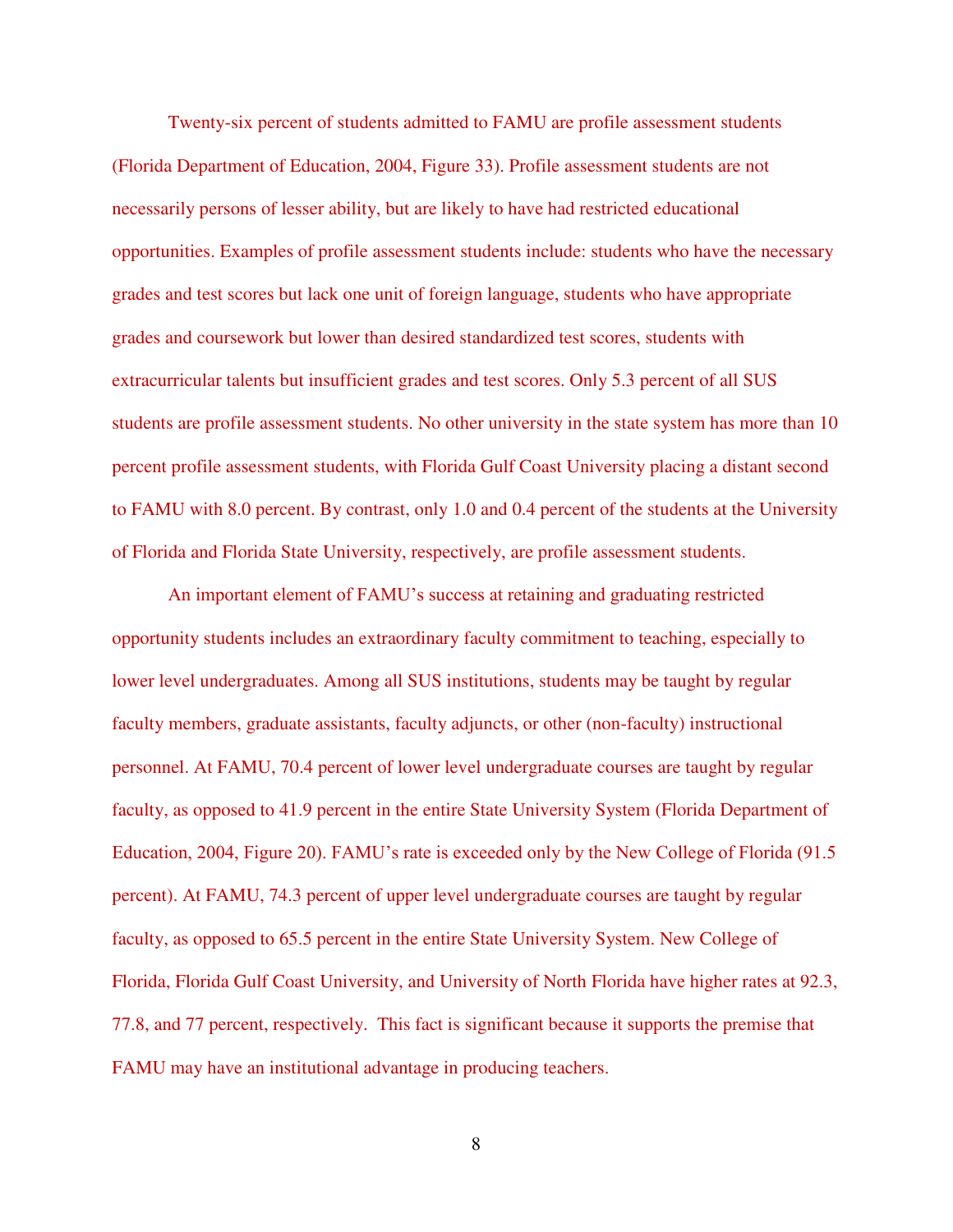FAMU's value added has not gone unnoticed by families outside of the state of Florida. The state of Florida has set an undergraduate enrollment target of 10 percent out-of-state enrollment for the universities of the State University System. For the years that the state has collected data, 2001-02, 2002-03, and 2003-04, the state has not reached its target. From 2001-02 to 2003-04, out-of-state enrollment has declined from 8.6 percent to 7.5 percent (Florida Department of Education, 2004, Figure 28). FAMU is different. More than 1 of every 5 FAMU undergraduates (21.1 percent) is an out-of-state student. New College of Florida has a similar rate at 23.5 percent; otherwise, Florida State University is closest to FAMU with 10.3 percent of students coming from out-of-state. Out-of-state students provide a net cash injection into the state's economy; hence, a rising fraction of out-of-state students means that the state is competitively exporting education to the rest of the nation and the rest of world. Just 17.6 percent of FAMU's profile assessment students are from out-of-state (Florida Department of Education, 2004, Figure 37), which is close to the SUS average of 14.1 percent. An implication of this data is that FAMU has a competitive advantage in attracting students from out-of-state who require little remediation.

#### **II. Model**

Equation (1) states that pupil academic achievement ( $\text{FCAT}_{\text{i}k}$ ) for pupil i, with teacher trained at institution j, enrolled in school k, during year t is a function of pupil ability and prior learning (FCAT<sub>i,t-1</sub>), teacher preparation program (FAMU<sub>it</sub>), pupil grade level (Grade<sub>it</sub>), teacher characteristics (T), additional pupil characteristics (C), school fixed effects (S), and ε is a random error term.

$$
(1) A_{ijkl} = \beta_0 + \alpha A_{i,t-1} + \beta_1 FAMU_{it} + \beta_2 Grade_{it} + T_t\beta_3 + C_t\beta_4 + \sum_k School_{ki}\delta_k + \epsilon_t,
$$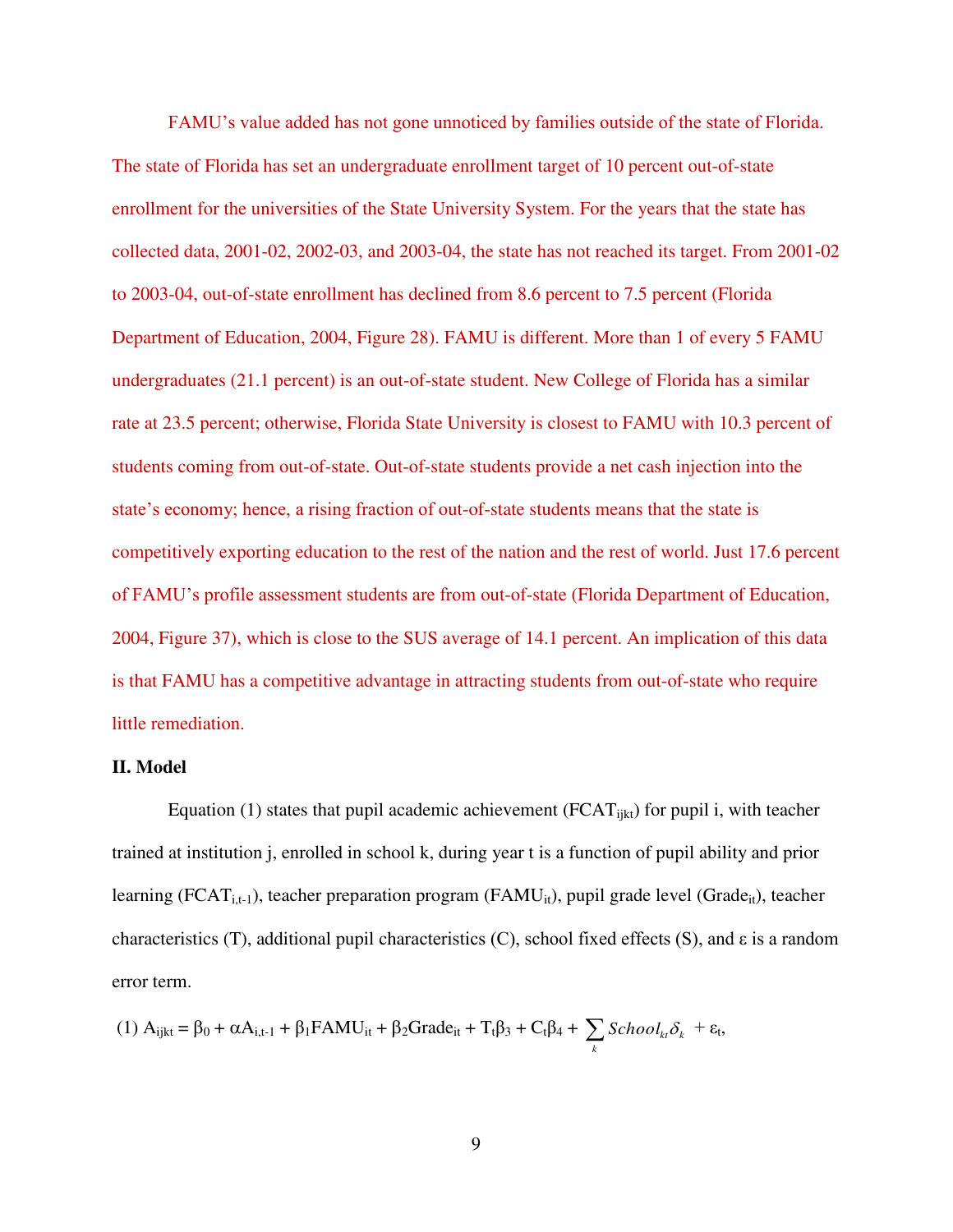where FAMU<sub>it</sub> = 1 if pupil i's teacher in year t graduated from Florida A & M University; = 0, otherwise.

 Teacher's demographic characteristics = {years of teaching experience, African American male, African American female, white male, white female (omitted), Latino, Latina, Native American male, Native American female, Asian male, Asian female, mixed race male, mixed race female, other race male, other race female}. We capture a teacher's analytical skills, intellectual development, and work ethic prior to college entry by a vector of college entry examination scores, viz., scholastic achievement test (SAT) mathematics and verbal scores, and teacher's undergraduate grade point average within the State University System of Florida.

The following variables control for pupil heterogeneity: race (black, white, Hispanic) and gender identity of the pupil; English language learner status of the pupil, that is, whether the pupil is currently enrolled in classes specifically designed for limited English proficiency (LEP) students or pupil is classified as LEP pupil but not enrolled in LEP classes, pupil who left the LEP program within past 2 years or who left the LEP program more than 2 years ago; pupil is eligible for free or reduced price lunch; primary exceptionality (22 controls for learning disabilities, alternative measures of handicap status, and giftedness). $2$ 

Other controls include grade of pupil and year of examination.

Teacher's college major consists of 21 academic disciplines within the College of Education and 36 content areas outside of the College of Education.

The teacher preparation institutions included in this study include Florida's initial teacher preparation programs, which consist of three mostly two-year degree institutions, Chipola College, Miami-Dade College, and St. Petersburg College, and the public colleges and universities of the State University System (SUS) of Florida. The SUS institutions include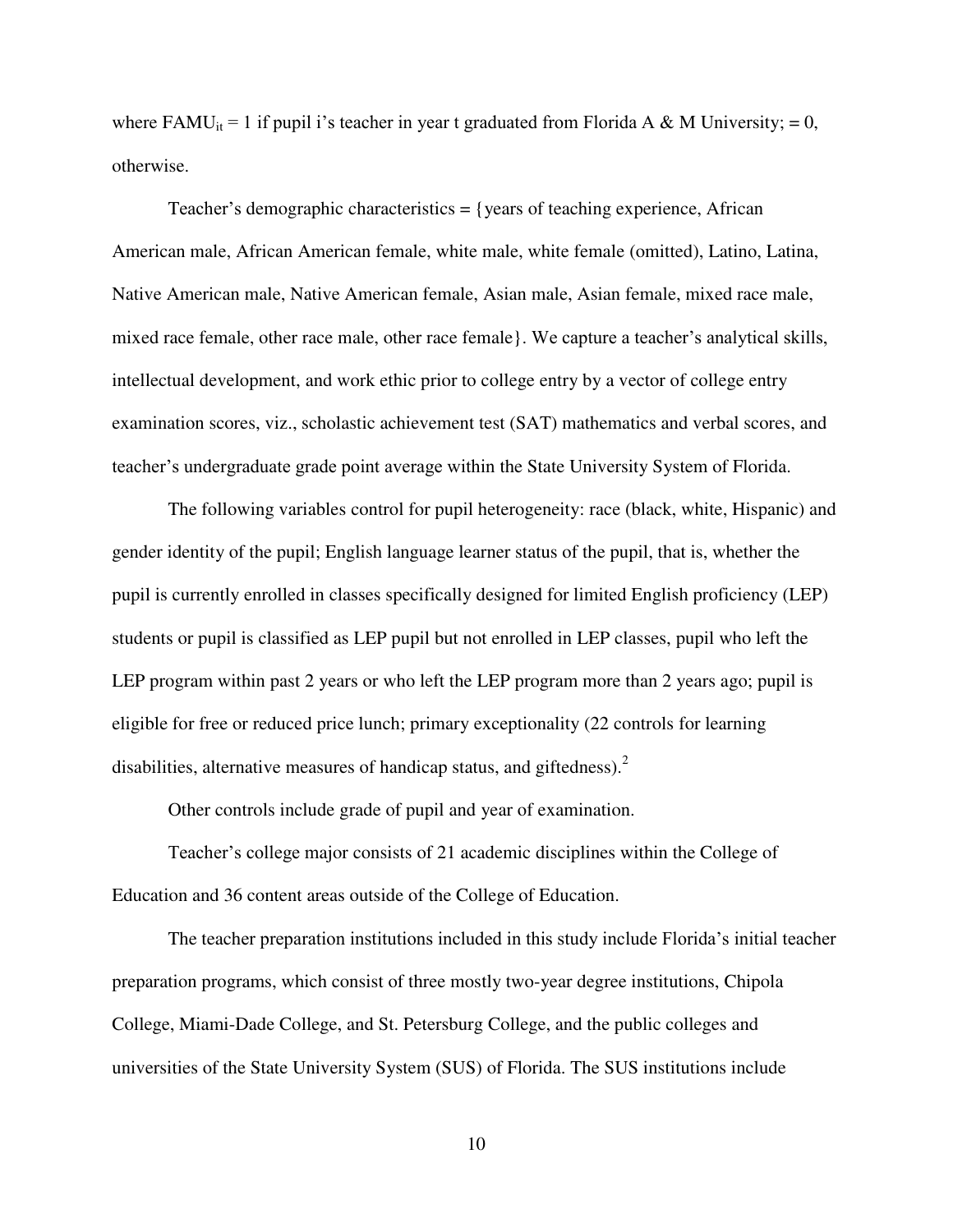Florida International University, University of West Florida, University of Central Florida, Florida Gulf Coast University, University of Florida, University of South Florida, University of North Florida, Florida State University, Florida Agricultural & Mechanical University, New College, Florida Atlantic University}. The SUS institutions differ in size, scope, and student demographics. For example, New College of Florida is a small liberal arts institution, classified as a Baccalaureate College by the Carnegie Foundation. It does not have a College of Education. Florida Gulf Coast University (FGCU) and the University of North Florida (Univ. of North Florida) have Carnegie designations as Master's Colleges and Universities - Larger Programs. FGCU does not have offer tenure to its faculty nor does its College of Education offer a doctoral degree.

 Florida A & M University (FAMU) and the University of West Florida (UWF) are medium size institutions classified as Doctoral/Research Universities. UWF and FAMU offer a Doctor of Education and a Doctor of Philosophy, respectively, in educational leadership.

Florida Atlantic University (FAU) and University of Central Florida (UCF) are Research Universities - High Research Activity. Both offer Doctor of Education and Doctor of Philosophy degrees. FAU has an EPI, while University of Central Florida has a PTO program.

Florida State University (FSU), University of Florida (UF), University of South Florida (USF), and Florida International University (FIU) are Research Institutions – Very High Research Activity. Each offers multiple doctoral degrees. The US News and World Report shows that the University of Florida's College of Education has nationally ranked graduate academic programs: counselor education (No. 3), special education (5) and educational administration (26). "Overall, the college ranks 54th nationally and 25th among public education institutions in the elite Association of American Universities (http://www.coe.ufl.edu/)."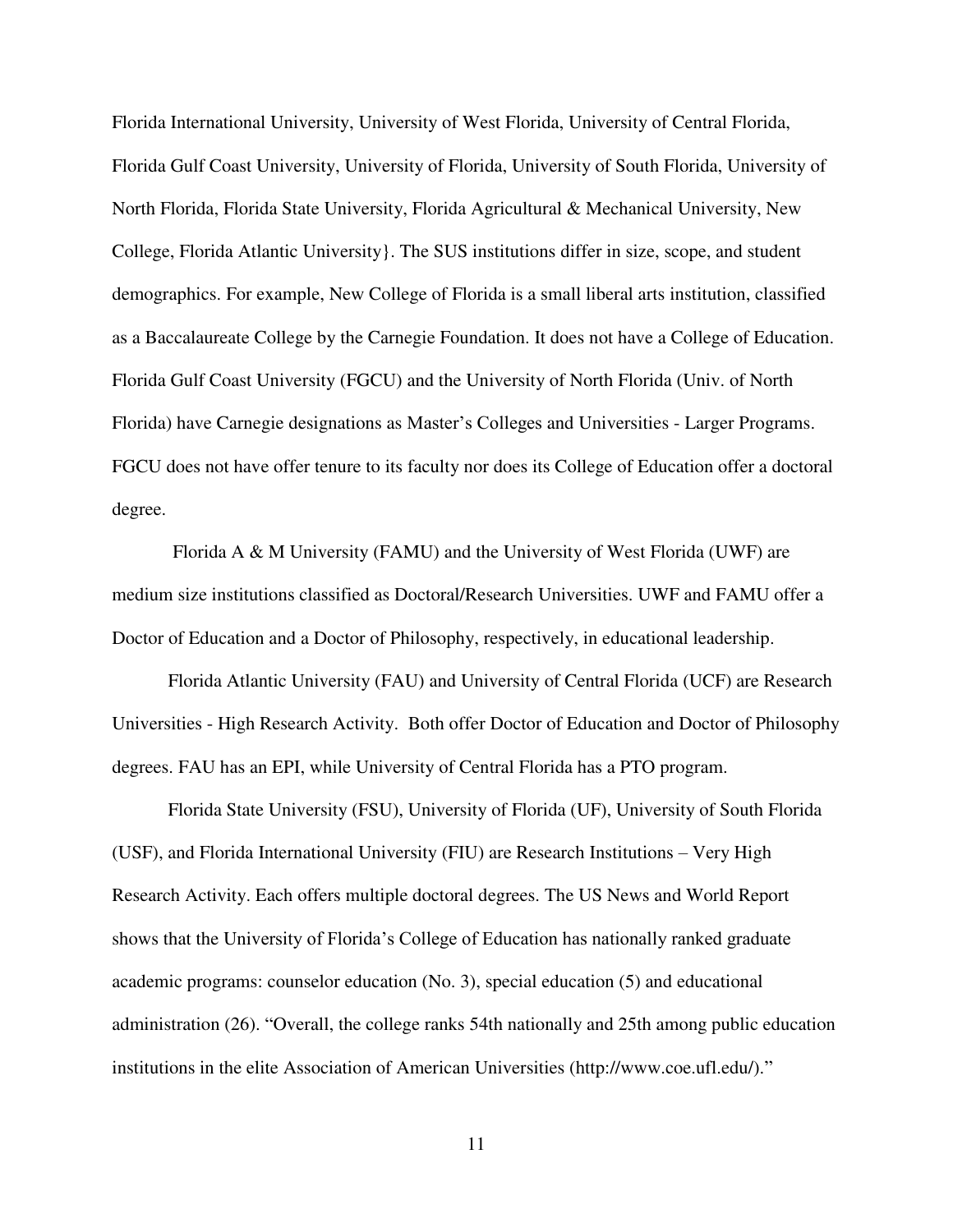FAMU and FIU are minority serving institutions. FAMU is one of the largest and most prominent public Historically Black College or University and FIU is America's premier predominantly Hispanic university.

 We test for the statistical significance and substantive educational importance of teacher's program of preparation. Our primary hypotheses are

H<sub>0</sub>:  $β$ <sub>1</sub> = 0,

H<sub>1</sub>:  $\beta_1 \neq 0$ .

Pupil learning during a given period depends on a pupil's entire history of learning, as affected by previous socioeconomic status, past teachers, natural ability, developed ability, past peers, and so forth. Thus, A<sub>i,t-1</sub> is a baseline achievement measure, a sufficient statistic for all past unobserved educational inputs and a pupil's endowment of mental capacity. Todd and Wolpin (2003) show that baseline achievement  $(A_{i,t-1})$  is endogenous, that is,  $E(\varepsilon_t | A_{i,t-1}) \neq 0$ .

There are functional form and specification challenges posed by this endogeneity issue. One approach ignores the endogeneity problem and estimates (1) as specified (Noelle, et al., 2008; Boyd, et al., 2008; Chingos and Peterson, 2010). This approach yields parameter estimates that are biased and inconsistent and the standard errors are incorrect.

A second approach seeks to eliminate the endogeneity problem via an annual gain specification of the achievement function. This approach assumes  $\alpha = 1$  and uses ordinary least squares to estimate

(2) 
$$
A_{ijkl} - A_{i,t-1} = \beta_0 + \beta_1 FAMU_{it} + \beta_2 Grade_{it} + T_t \beta_3 + C_t \beta_4 + \sum_k School_{ki} \delta_k + \varepsilon_t
$$
.

However, the annual gain specification is inappropriate on three grounds: i) it imposes a very strong assumption on learning persistence; ii) it misspecifies the achievement function; and, iii) it exacerbates the endogeneity problem.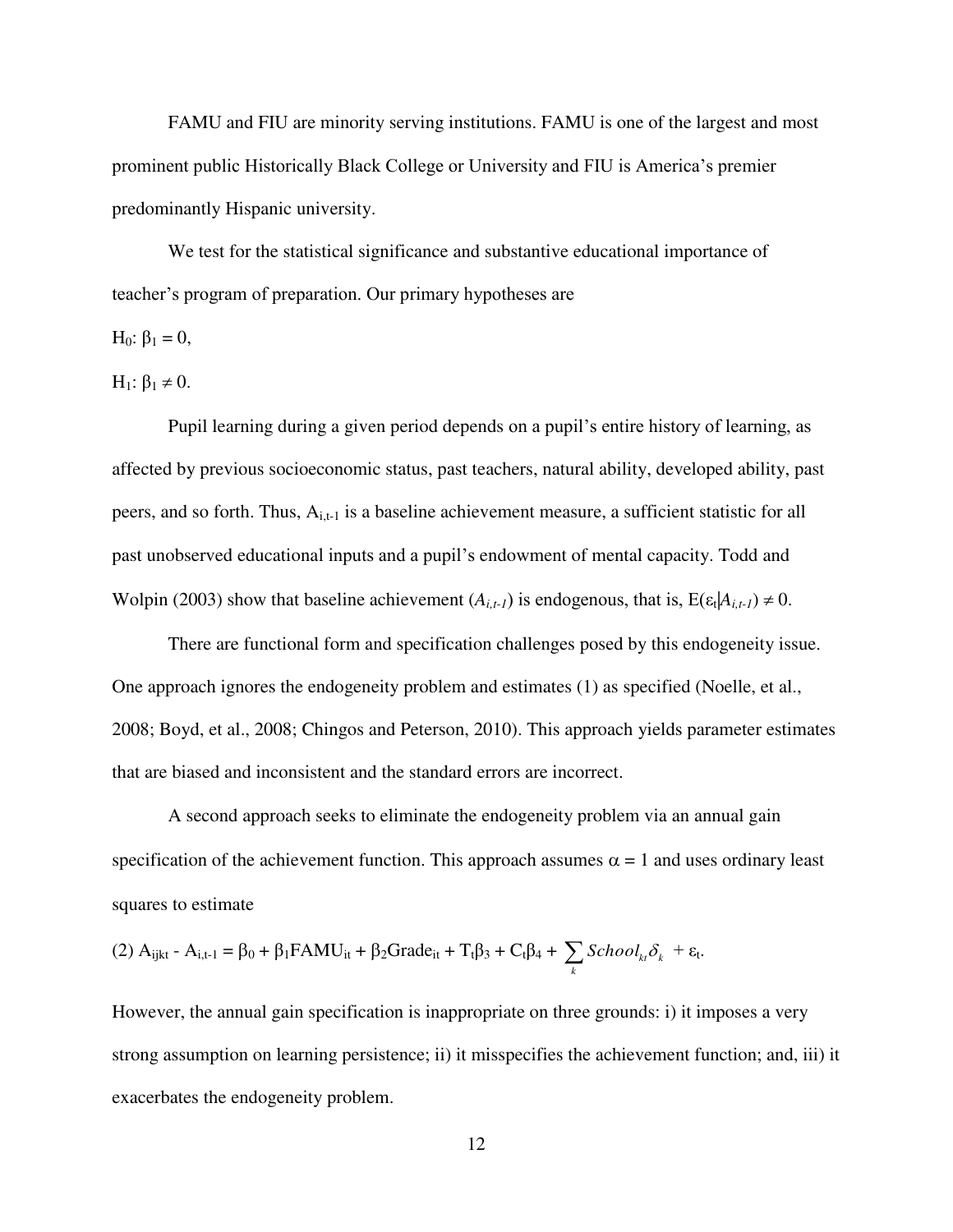The annual gain specification requires perfect learning persistence  $(\alpha = 1)$ , that is, all learning from the previous year carries over without loss to the current year and to all future years of learning. For this assumption to hold, everything a pupil learned in  $2<sup>nd</sup>$  grade would persist (without any decay) for the pupil in  $3<sup>rd</sup>$  grade and equal the achievement effects for every grade beyond  $3<sup>rd</sup>$  grade. Harris and Sass (2008) address this problem by allowing the persistence coefficient ( $\alpha$ ) to take on a range of values within the interval [0.20 – 1.0]. Mostly, for elementary school and middle school, their results show that parameter estimates and standard errors decline as  $\alpha$  decreases from 1.0 to 0.20. For high school, the opposite effect holds; namely, parameter estimates and standard errors increase as  $\alpha$  decreases from 1.0 to 0.20.

Harris and Sass find no changes in the qualitative effects of parameters as the persistence coefficient varies and no changes in statistical significance for high school pupils, and no changes in statistical significance for 9 of 10 middle school equations. For the sole middle mathematics equation where there is an important change in statistical significance, the size of the test for the coefficient on the variable on interest moves from 0.05 to 0.10 as  $\alpha$  decreases from 0.60 to 0.40 and the size of the test becomes greater than 0.10 at  $\alpha = 0.20$ . Similarly, for a middle school reading equation, the size of the test for the parameter of interest moves from 0.05 to  $0.10$  as  $\alpha$  decreases from  $0.40$  to  $0.20$ .

For elementary school, for 3 of 5 reading equations, Harris and Sass (2008) find that the size of test is constant at 0.10 as the persistence coefficient takes on a range of values within the interval [0.60 – 1.0]. But, the size of the test > 0.10 for  $\alpha = 0.40$  and  $\alpha = 0.20$ . For the elementary school mathematics equations, the parameter of interest becomes statistically insignificant for  $\alpha$  $= 0.60$ ,  $\alpha = 0.40$ , and  $\alpha = 0.20$  and is significant at the 5 percent and 10 percents levels  $\alpha = 1.0$ and  $\alpha = 0.80$ , respectively.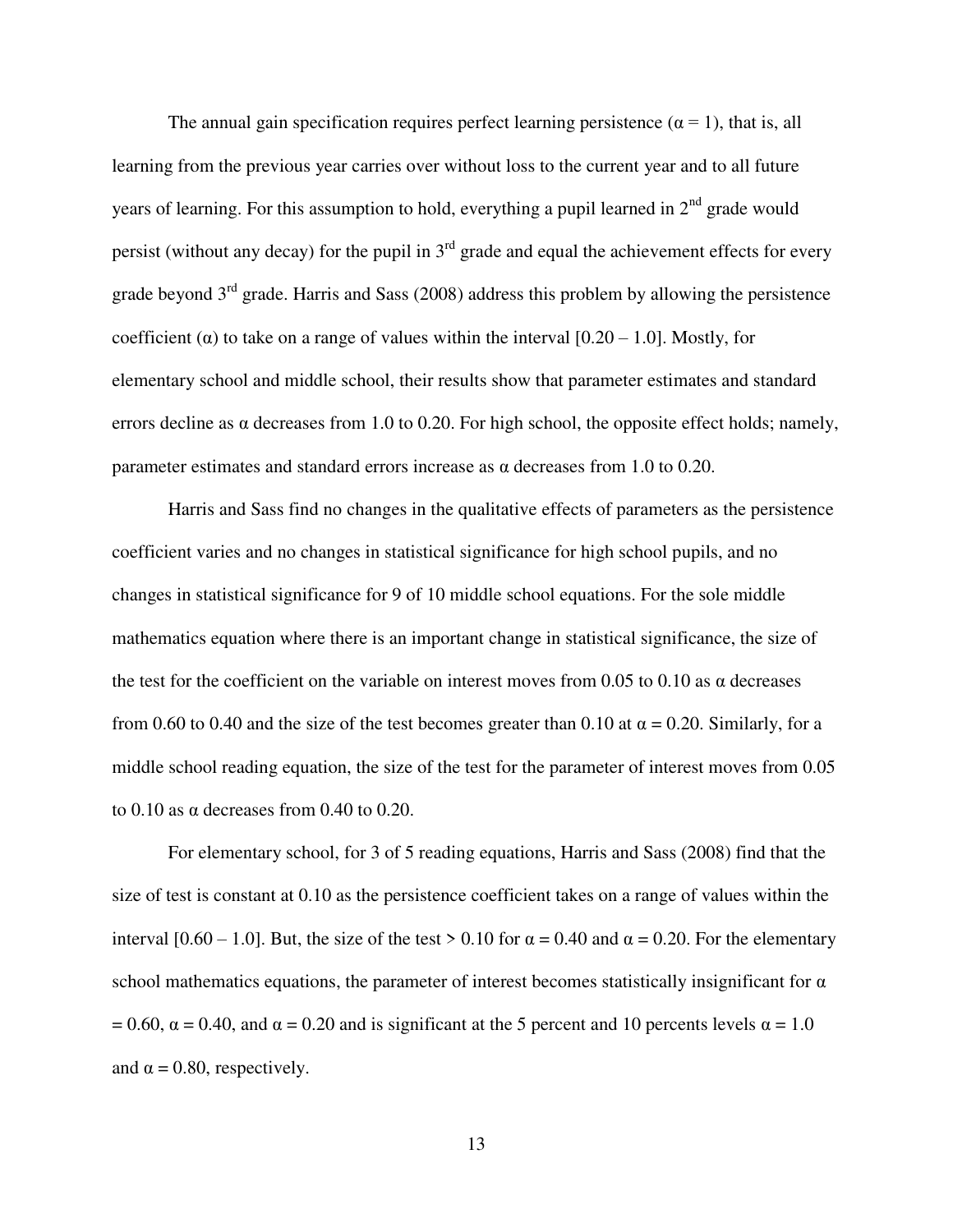The Harris and Sass results suggest that for both reading and mathematics and for elementary, middle, and high school, the persistence coefficient falls into the range  $0.60 \le \alpha$ 1.0. Mason (2010b) finds complementary results, though Mason also shows that learning persistence may vary according the race and gender of pupils as well as grade level. Using the instrumental variables specification (discussed below), Mason finds that point estimates for mathematical persistence are in the interval  $[0.65 - 0.78]$  and point estimates for reading persistence are in the interval [0.72 – 0.89]. For both reading and mathematics achievement, elementary school pupils have the highest persistence effect.

 Equation (1) is an autoregressive distributive lag model. For this class of models, it is well known that  $\alpha = 1$  indicates that the achievement function has a unit root; hence, neither  $E(A_t)$  $|A_0|$  nor  $Var(A_t | A_0)$  is a constant, so the achievement values will increase overtime without limit. When a unit root exists, coefficients are biased (though consistent), the standard errors are incorrect, and spurious correlation may occur.

Differencing the dependent variable is a common method for insuring that the series is stationary. Differencing equation (1) yields

(3) 
$$
A_t - A_{t-1} = A_{t-1} - A_{t-2} + \beta_1(X_t - X_{t-1}) + (\varepsilon_t - \varepsilon_{t-1})
$$
 or

.

$$
\Delta A_t = \Delta A_{t-1} + \beta_1 \Delta X_t + v_t
$$

where X represent all explanatory variables other than prior year achievement. Note that the correct annual gain specification, equation (3), is different in important ways from the annual gain specifications that are usually estimated in econometric practice, equation (2). Specifically, equation (2) suffers from omitted variable bias, since  $\Delta A_{t-1}$  is omitted, and misspecification of the covariates, since  $X_t$  is used in equation (2) instead of  $\Delta X_t$  as in equation (3). Equation (3) worsens the endogeneity problem associated with equation (1). We know  $E(\epsilon_t | A_{t-1}) \neq 0$ ,  $E(\epsilon_{t-1})$  $|A_{t-2}| \neq 0$ , and  $E(\epsilon_{t-1} | A_{t-1}) > 0$ ; hence,  $E(v_t | \Delta A_{t-1}) \neq 0$ . Differencing (1) solved the stationarity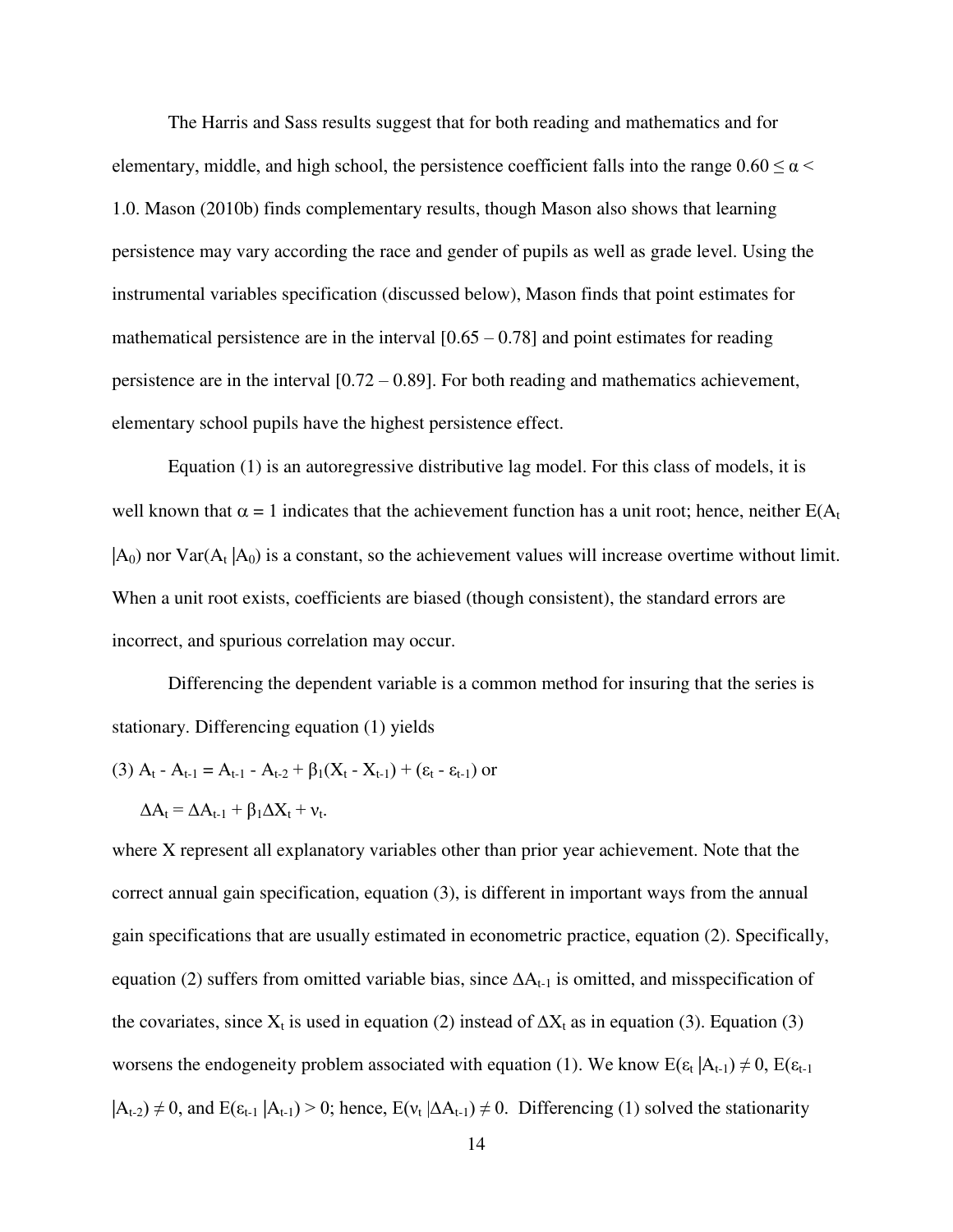problem but it amplified the endogeneity problem. Utilizing (3), we would need instruments for both  $A_{t-1}$  and  $A_{t-2}$ .

Instrumental variable estimation provides a third approach for estimating (1). Per Todd and Wolpin (2003),  $E(\epsilon_t | A_{i,t-2}) = 0$  and  $E(A_{i,t-1} | A_{i,t-2}) \neq 0$ . We may use the latter conditional expectation to obtain a predicted baseline achievement measure  $\hat{A}_{i,t-1}$  and thereby obtain consistent parameter estimates from equation (4).

(4) 
$$
A_{ijkl} = \beta_0 + \alpha \hat{A}_{i,t-1} + \beta_1 FAMU_{it} + \beta_2 Grade_{it} + T_t \beta_3 + C_t \beta_4 + \sum_k School_{ki} \delta_k + \varepsilon_t
$$
.

 This approach requires at least 3 years of test scores. Only the final year of observations is available for analysis. For an imbalanced 3-year panel, such as that utilized in this study, only a fraction of the final year of observations is available for analysis. If a non-random fraction of pupils have 3 years of test scores then the instrumental variable procedure may introduce selection bias into the estimation process.

Equation (5) presents a fourth approach. It is an imputed persistence approach, combining the strengths of the annual gain and instrumental variable specifications. Specifically, we use the instrumental variable specification to obtain a race-sex group specific estimation of the persistence coefficient ( $\alpha$ ). Given the race-sex estimate  $\hat{\alpha}_{rs}$  we then estimate an annual gain specification that is free of the assumption that  $\alpha = 1$ . A strength of this approach is that we will have just as many observations as in the annual gain specification; hence, we avoid both the possibility of selection bias, as in equation (4). Further, by not imposing  $\alpha = 1$ , we also avoid strong assumptions on learning persistence, the unit root problem, and the amplified endogneity problem, all associated with equation (2).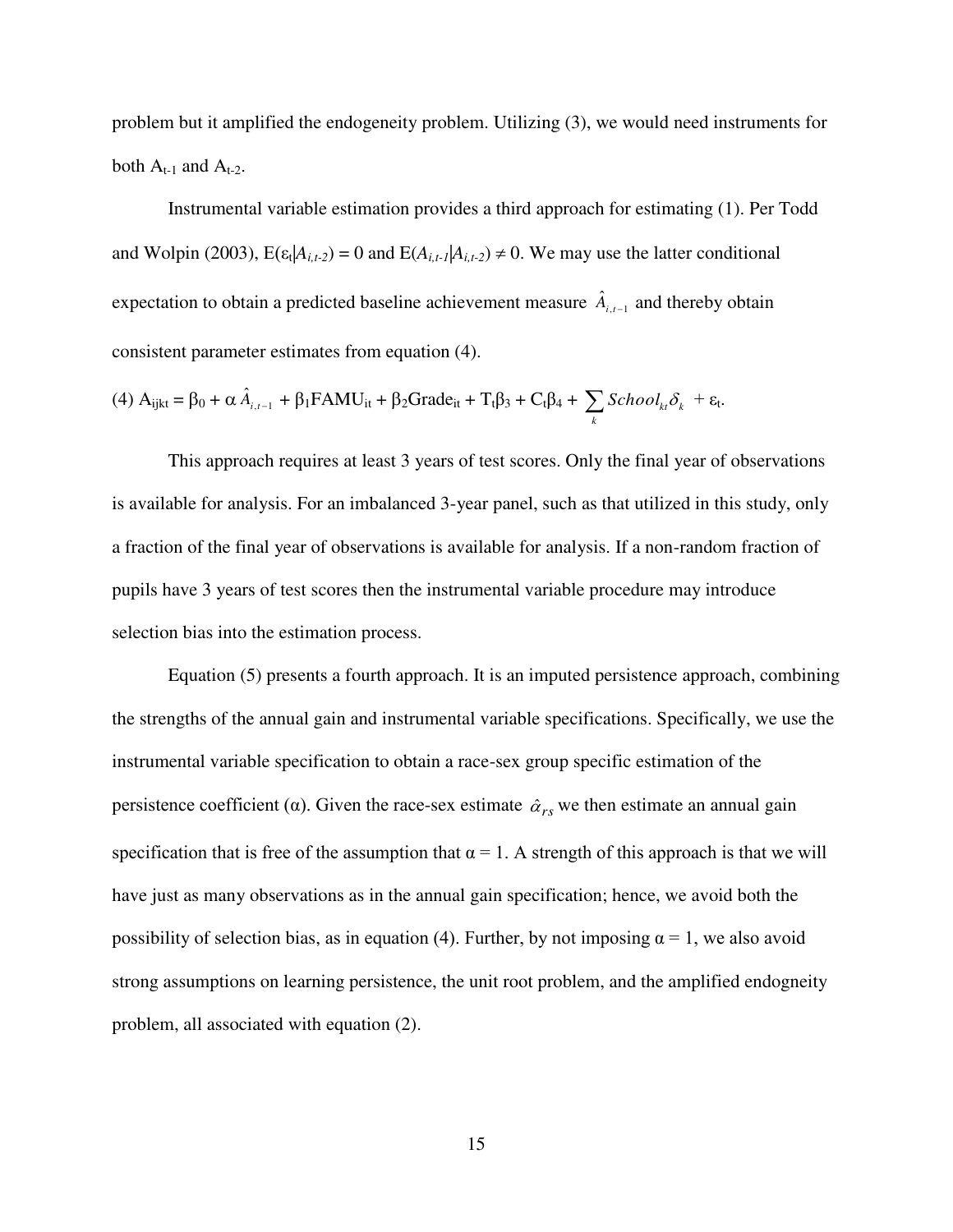A weakness of equation (5) is that the imputed point estimate for the persistence parameter  $(\hat{\alpha}_{rs})$  may not unbiased or consistent; hence, the dependent variable of equation (5) may suffer from measure error. If so, the coefficient estimates will be unbiased, consistent, and efficient but the standard errors of the estimates are larger than they would be in the absence of the error-in-variables problem for the dependent variable. Further, measurement error will reduce  $R^2$  (goodness-of-fit) relative to the case without measurement error. Hence, coefficient estimates from (5) are less likely to reject the null hypothesis relative to a model estimated without measure error for the dependent variable.

(5) 
$$
A_{ijkl} - \hat{\alpha}_{rs} A_{i,t-1} = \beta_0 + \beta_1 FAMU_{it} + \beta_2 Grade_{it} + T_t\beta_3 + C_t\beta_4 + \sum_k School_{ki}\delta_k + \varepsilon_t.
$$

Finally, rather than concentrating on estimating the level of pupil academic achievement, equation (6) seeks to estimate the net growth in academic achievement. This is a flow-to-flow specification: a flow of teacher, pupil, family, and school resources during current year yields a flow of net academic growth during the current year.

$$
(6)\left(\frac{A_{ijk,t}-A_{ijk,t-1}}{A_{ijk,t-1}}\right)=\beta_0+\beta_1FAMU_{it}+\beta_2Grade_{it}+T_t\beta_3+C_t\beta_4+\sum_k School_{kt}\delta_k +\varepsilon_t.
$$

Nevertheless, this specification suffers from all of the weaknesses of equation (2). Its primary strength is the ease of interpretation of its coefficients. Namely, the coefficients represent annual growth rates or rates of return associated with particular explanatory variables. Mean levels of learning gains (expected increases in standardized test scores) vary according to grade level, so that a given annual gain for  $4<sup>th</sup>$  grade and  $10<sup>th</sup>$  grade does not represent the same mean percentage increase. The net growth specification, equation (6), allows us to compare the program effects on learning growth across grade levels.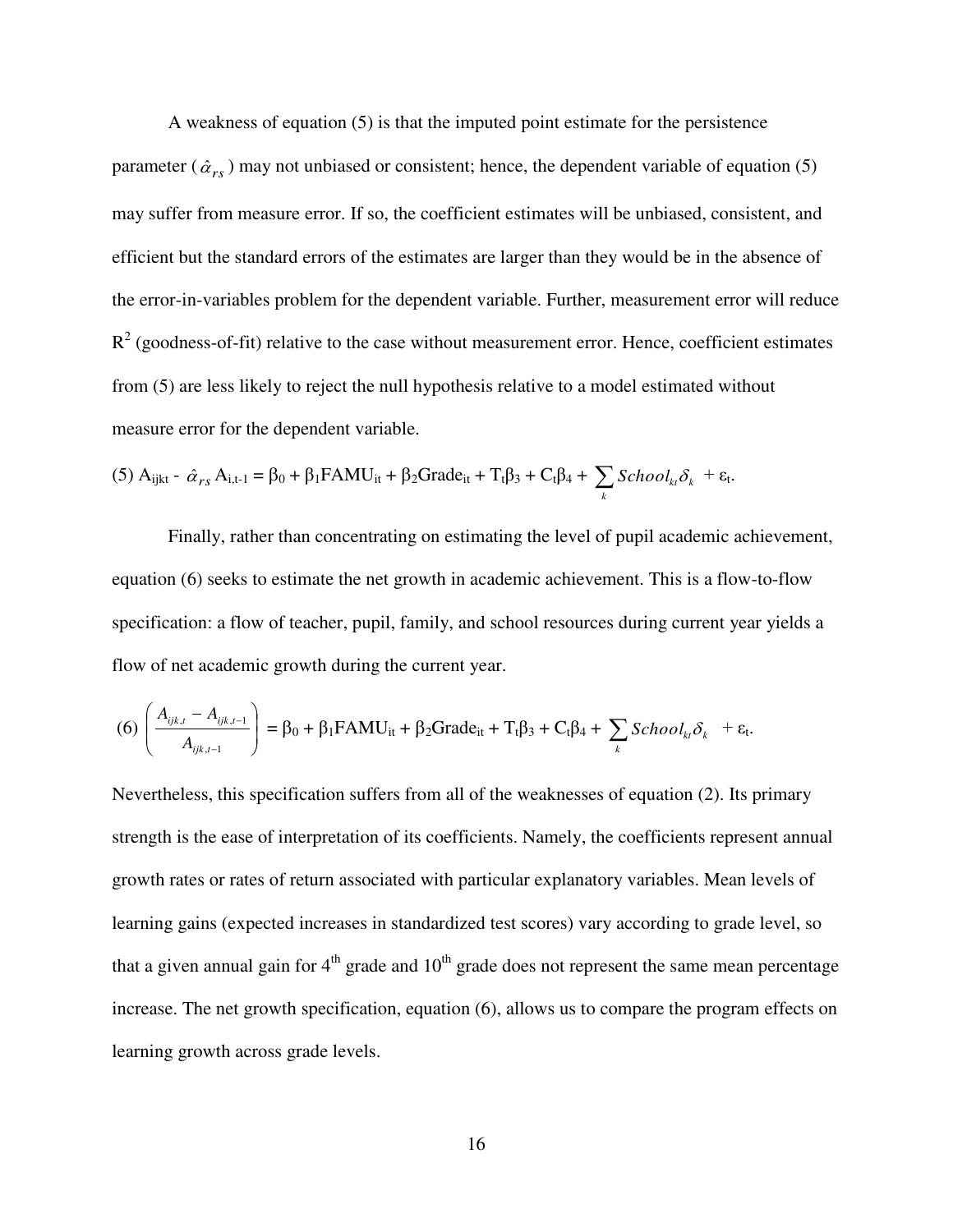For each specification we estimate 12 equations: separate equations for male and female pupils, for African Americans, Hispanics, and whites, and for mathematics and reading achievement. Following Mason (2010b), who provides a detailed exploration of the merits of these models, equation (5), the imputed persistence parameter specification, is our preferred model. The measurement error associated with this model creates higher standard errors than would be the case in the absence of measurement error (though the parameter estimates are efficient) and reduces the overall fit of the model; hence, the signs of the coefficients are valid, even though the t-statistics are less likely to reject the null hypothesis than would be the case if we did not have measurement error, and  $R^2$  will be lower. The instrumental variable specification (equation 4) may create selection bias in our sample because we do not have a balanced sample. Our sample is limited to pupils with teachers with less than 5 years of experience; hence, for a given three-year period, we would not have the pupil's test score for the year or years the pupil had a highly experience teacher, that is, a teacher with 6 or more years of experience. Also, during a given three year period, pupils may move into or out of the sample, which also contributes to imbalance. When the imputed persistence and instrumental variable specifications have parameters with the same sign and the parameter is statistically significant in both specifications, we can be confident of the qualitative effect of the parameter estimate.

 By contrast, the parameter estimates are inconsistent and the standard errors are incorrect for the lagged dependent variable (1), annual gain (2), and net growth (6) specifications. For these specifications, we do not know the direction of the bias of the estimated coefficients. The lagged dependent variable specification suffers from endogenous variable bias, while the annual gain and net growth specifications require perfect learning persistence and suffer from omitted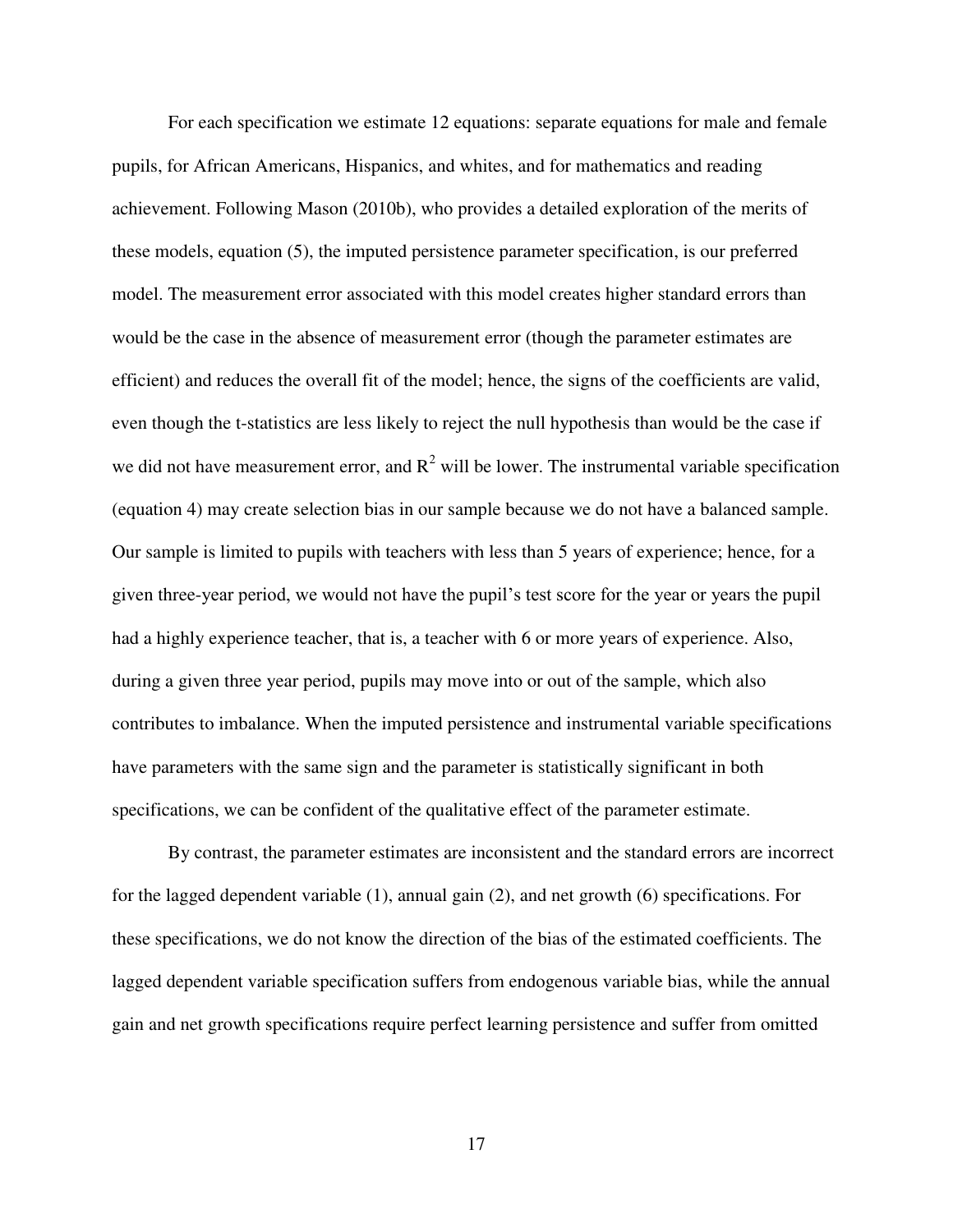variable bias, variable misspecification, measurement error, and heighten endogenous variable bias.

## **III. Data**

# *Description of variables*

The data are provided by Florida's K20 Education Data Warehouse, covering pupils and their new teachers who graduated from a Florida university during the academic years 2001- 2002 to 2005-2006. The teacher sample is limited to persons teaching mathematics or English courses. Pupil data refer only to pupils in mathematics and English/reading courses taught by teachers in Florida's public schools, with FCAT scores for 1998-1999 to 2005-2006. Teachers and pupils are merged via a common course identification number. Each educator teaches within the state of Florida and, therefore, has passed an identical series of state administered certification examinations. Since all educators are new teachers (no teacher has more than 5 years of post-graduation experience), they were trained by a roughly similar set of teachereducators and other collegiate faculty at each undergraduate institution.

Experience and attrition will have a positive (negative) correlation if professional attrition is relatively higher (lower) among poor quality teachers. Given the short duration of their teaching career, on-the-job training effects (captured by years of experience) will not be confounded by attrition (Kane, Rockoff, and Staiger, 2006). If experience varies by institutional status, then estimates of the marginal effect of teacher preparation on pupil learning will be biased, inconsistent, and inefficient because of the correlation of experience and attrition. Hence, given a sample of new teachers, on-the-job training and undergraduate teacher preparation program status are uncorrelated.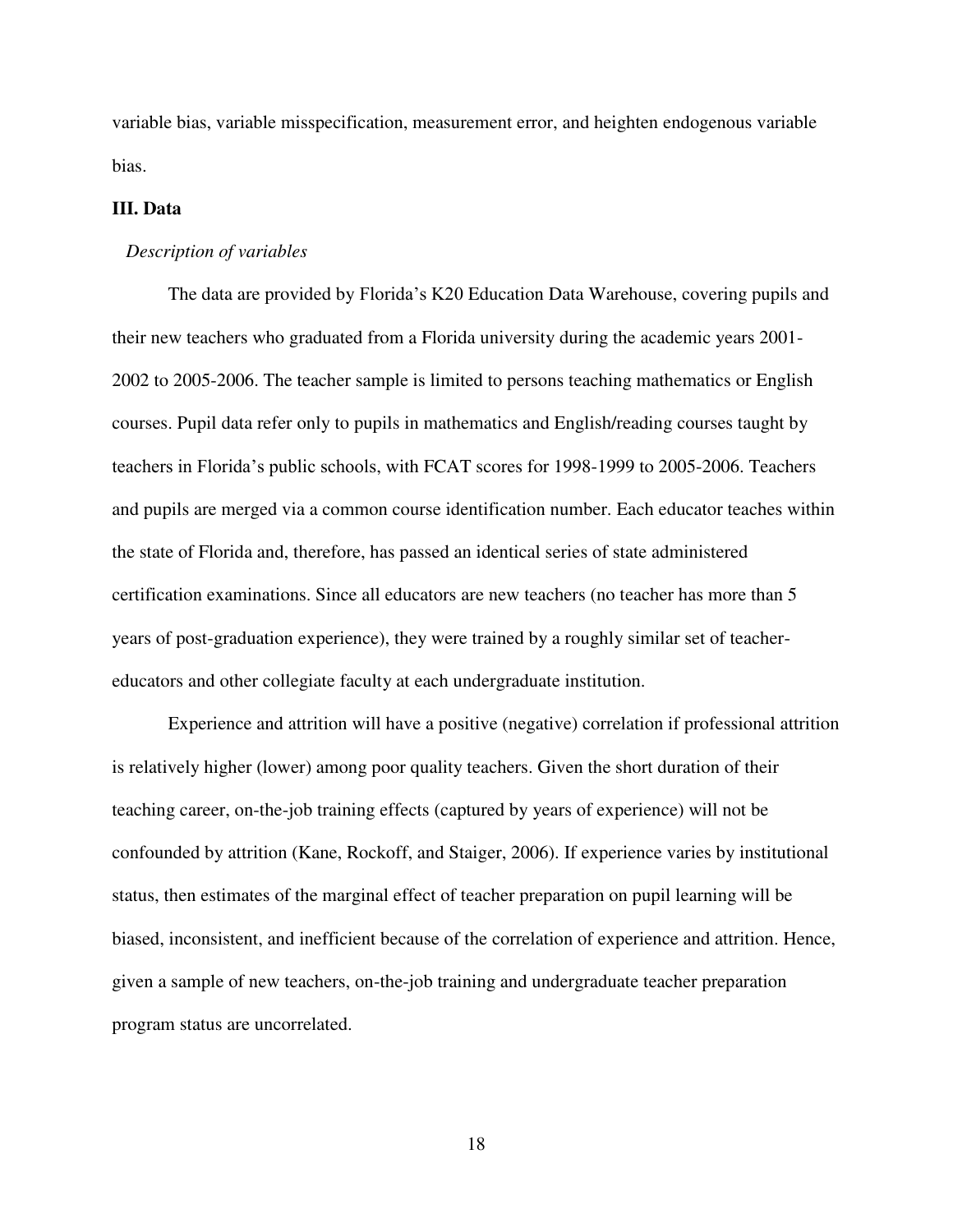Table 4 presents descriptive statistics by race of pupil. Eight percent, 2.5 percent, and 2 percent of African American, Hispanic, and white pupils, respectively, are taught by graduates of FAMU. Seventeen percent of African American pupils are taught by graduates of FAU, while 34 percent and 21 percent of Hispanic and white graduates are taught by graduates of FIU and USF, respectively. White women are the largest group of teachers of African American (40 percent), Hispanic (36 percent), and white pupils (62 percent). African American and Hispanic pupils have teachers with nearly equal SAT scores, though the SAT scores of teachers of white pupils are slightly higher.

# **[Insert Table 4]**

 Thirty-eight percent of teachers of African American pupils have an education degree, versus 43 percent and 51 percent of teachers of Hispanic and white pupils. Twenty-five percent of teachers of African American and Hispanic pupils have English degrees, while 20 percent of teachers of white pupils have English degrees. Just 4 percent of teachers of African American pupils have a degree in mathematics or statistics, while only 3 percent of teachers of Hispanic and white pupils have a mathematics or statistics degree.

 About 10 percent of African American pupils and 2.5 percent of white pupils are enrolled in or eligible for enrollment in limited English proficiency courses. However, 60 percent of Hispanic pupils are currently enrolled in or eligible for enrollment in limited English proficiency courses. Two-thirds of African American pupils and 3/5 of Hispanic pupils are eligible for free or reduce price lunch, but only 27 percent of white pupils are eligible for free or reduced price lunch.

 Ten percent, 11 percent, and 12 percent of African American, Hispanic, and white pupils have a specific learning disability, but 1.6 percent, 3.8 percent, and 5.1 percent, respectively, are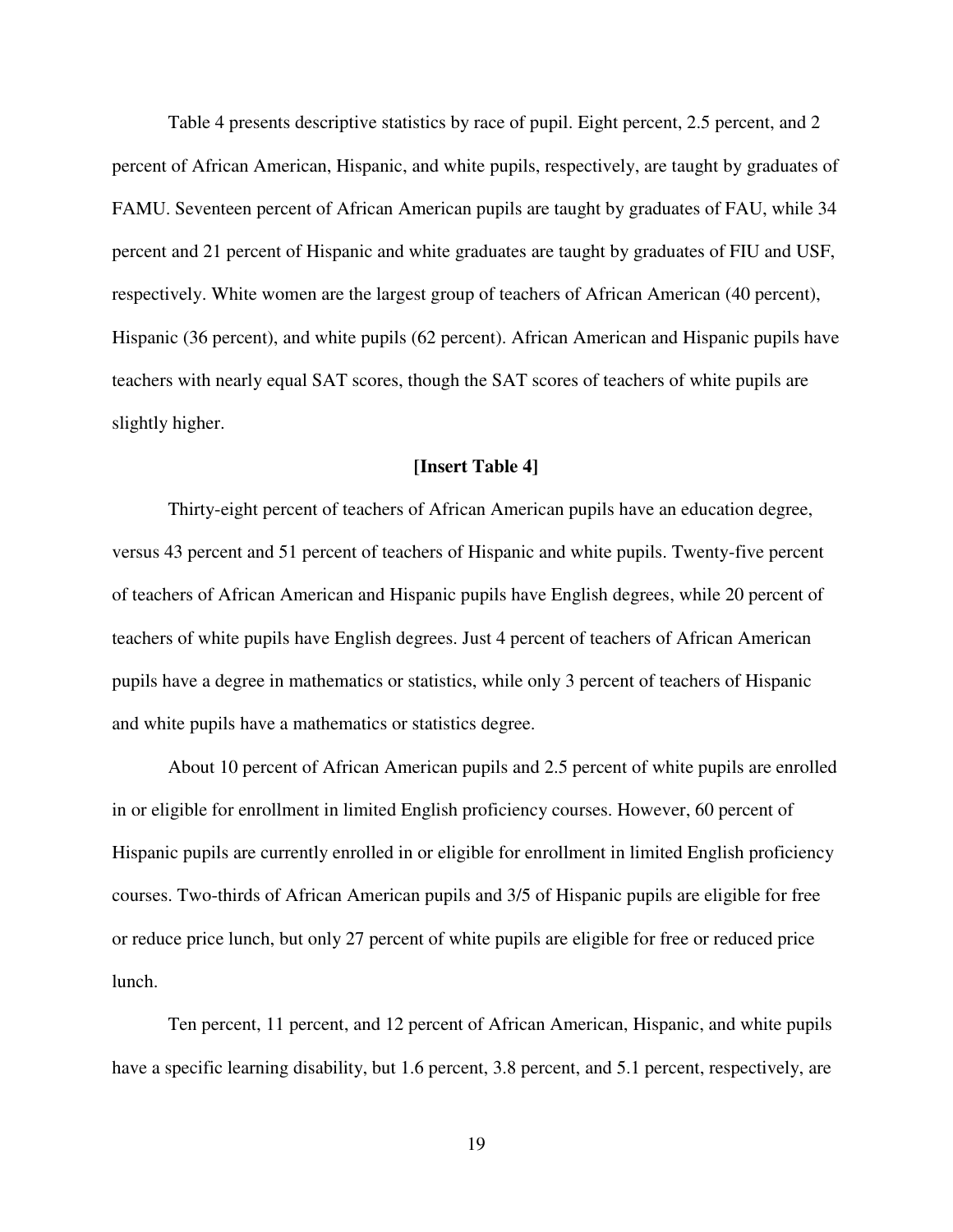classified as gifted pupils. Roughly equal percentages of each group of pupils are enrolled in grades  $3 - 11$ .

Table 5 presents FCAT scores consistent with one year's growth in pupil academic achievement, while Tables 6 – 8 present unadjusted teacher preparation program differentials, by the race and gender of pupils. These are the raw teacher program differentials this study seeks to explain. In addition to teacher preparation program, the covariates are only grade level and academic year. All teachers have a college of education bachelor's degree. Florida Atlanta University (FAU) is the comparative university.

# **[Insert Table 5]**

 For all male elementary school pupils, there are no statistically significant reading differences for FAMU graduates relative to FAU graduates (Table 6). Contrarily, male African American, Hispanic, and white elementary pupils taught by FAMU graduates have raw mathematics scores that are 57 points, 119 points, and 69 points lower, respectively, than pupils taught by FAU graduates.

For all female elementary school pupils, there are statistically significant reading and mathematics differences for FAMU graduates relative to FAU graduates (Table 6). Female African American, Hispanic, and white pupils taught by FAMU graduates have mathematics scores that are 55 points, 135 points, and 61 points lower, respectively, than pupils taught by FAU graduates, while the reading effects are 36 points, 64 powers, and 44 points lower, respectively.

#### **[Insert Tables 6 - 8]**

 Male Hispanic middle school pupils taught by graduates of FAMU have mathematics scores 78 points below pupils taught by FAU graduates (Table 7). Conversely, male Hispanic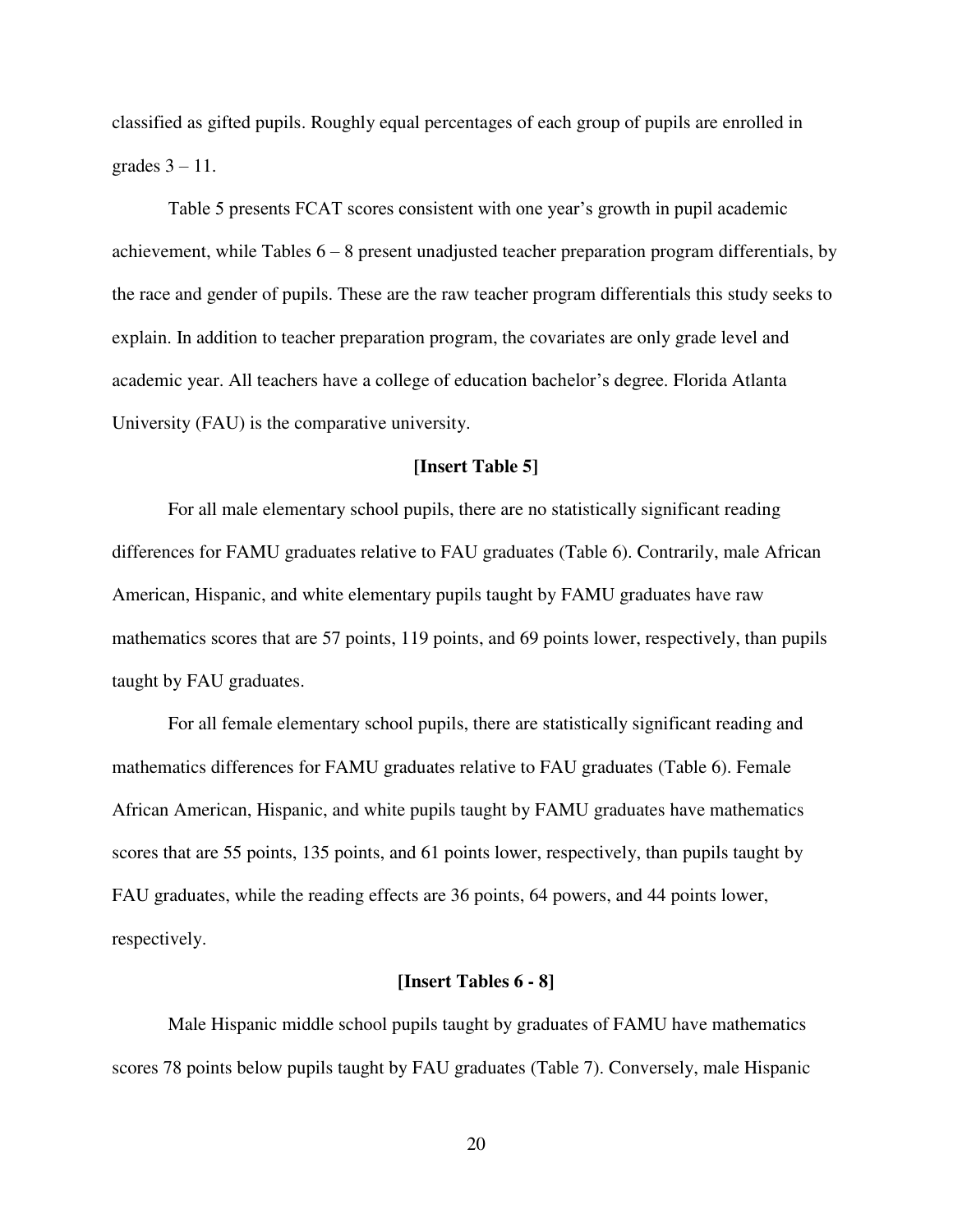pupils taught by FAMU graduates have readings scores more than 100 points greater than pupils taught by FAU. Otherwise, FAMU status is statistically insignificant. Female African American middle school pupils taught by graduates of FAMU have mathematics and readings scores that are 59 points below FAU taught pupils (Table 7). Otherwise, FAMU status is statistically insignificant.

 Relative to FAU, there is no statistically significant mathematics effect for male high school pupils taught by FAMU graduates (Table 8). The FAMU effect for male Hispanic pupils is 106 points above the scores for pupils taught by FAU trained teachers. Relative to FAU, there is no statistically significant mathematics or reading effects for female high school pupils taught by FAMU graduates (Table 8).

### **IV. Results**

We estimate and present the results for all five specifications of the pupil academic achievement equation. The FAMU teacher program effect has virtually no sign differences between alternative specifications, though the specifications do exhibit differences in the statistical significance and absolute value of parameters Each of these specifications has weakness: the lagged dependent variable approach has an endogeneity problem; the annual gain specification makes an unacceptable assumption regarding achievement persistence; the instrumental variable approach greatly reduces degrees of freedom and may thereby create a selection bias problem; and, the imputed coefficient and net growth specifications explain only a small proportion of the variation in their respective dependent variables. With a balanced panel, the instrumental variable specification would be the preferred specification. Given the econometric problems associated with alternative specifications, the imputed persistence equation is our preferred specification. It is the only specification with consistent and efficient parameter estimates.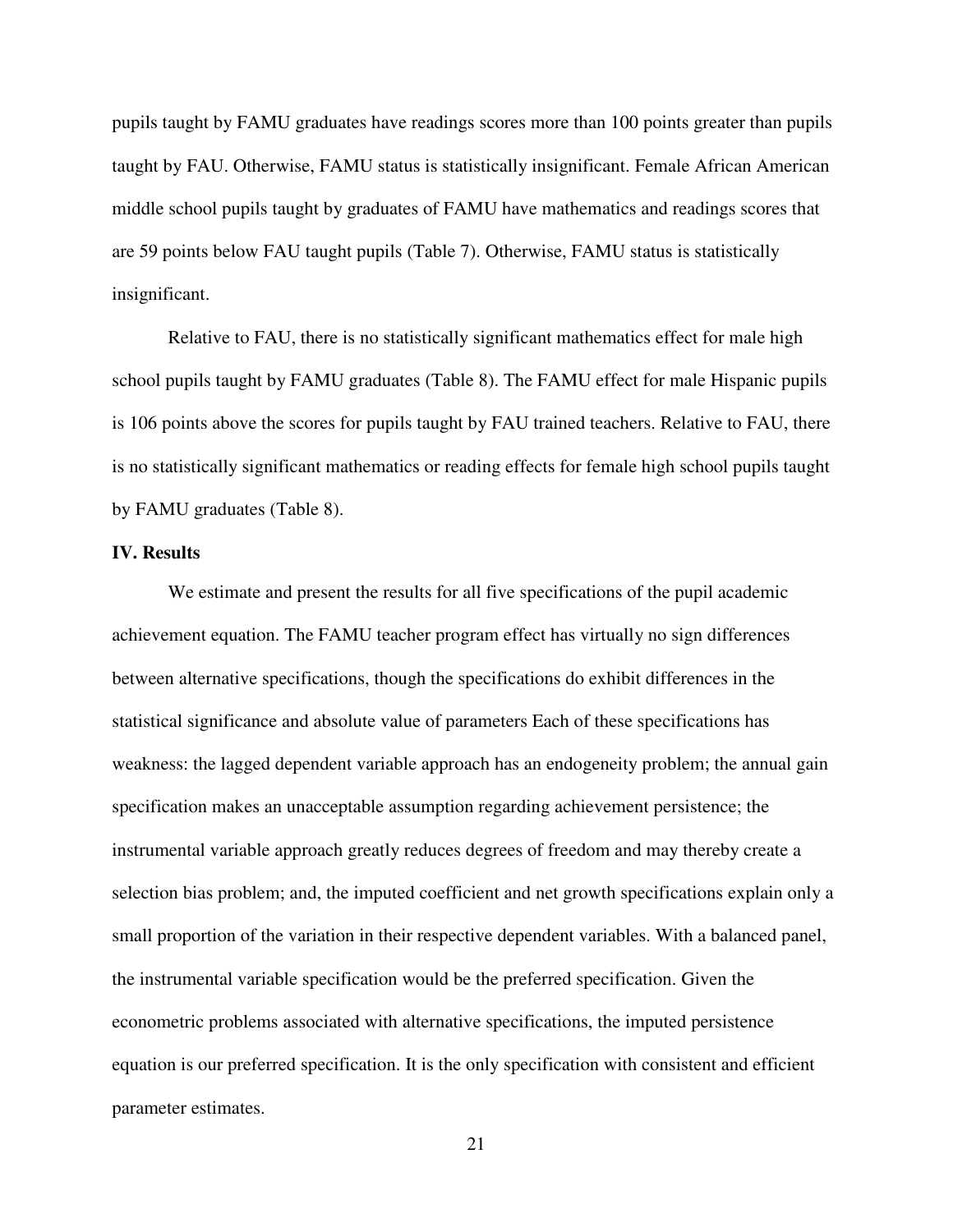Our initial results are obtained from a sample limited to pupils taught by teachers who obtained an education degree. Tables 9a, 10a, and 11a contain the FAMU program effects for elementary school, middle school, and high school male pupils. Tables 9b, 10b, and 11b contain the same information for female pupils. More often than not, the teacher program effects are statistically insignificant. Considering the full set of results, FAMU teachers perform as well as teachers trained at all other teacher preparation programs and as well as teachers trained at Florida Atlanta University. These conclusions vary slightly across grade levels.

#### *Elementary school*

 For elementary school males, for both mathematics and reading, there is insufficient evidence to reject the null hypothesis of no FAMU program effects on pupil academic achievement.

For elementary school females, there are negative FAMU program effects on Hispanic and white reading achievement and African American mathematics achievement. In particular, African American female pupils with FAMU teachers have mathematics scores that are 43 points points lower than the mathematics scores of otherwise identical African American female pupils taught by teachers trained at all other Colleges of Education.

 Female Hispanic elementary school pupils taught by FAMU trained teachers have reading score annual gains that are 47 points lower the reading achievement of pupils taught by all other university education program teachers. The reading annual gains program effect for white females taught by FAMU teachers is 40 points lower relative to the achievement gains of all other white female pupils.

### *Middle school*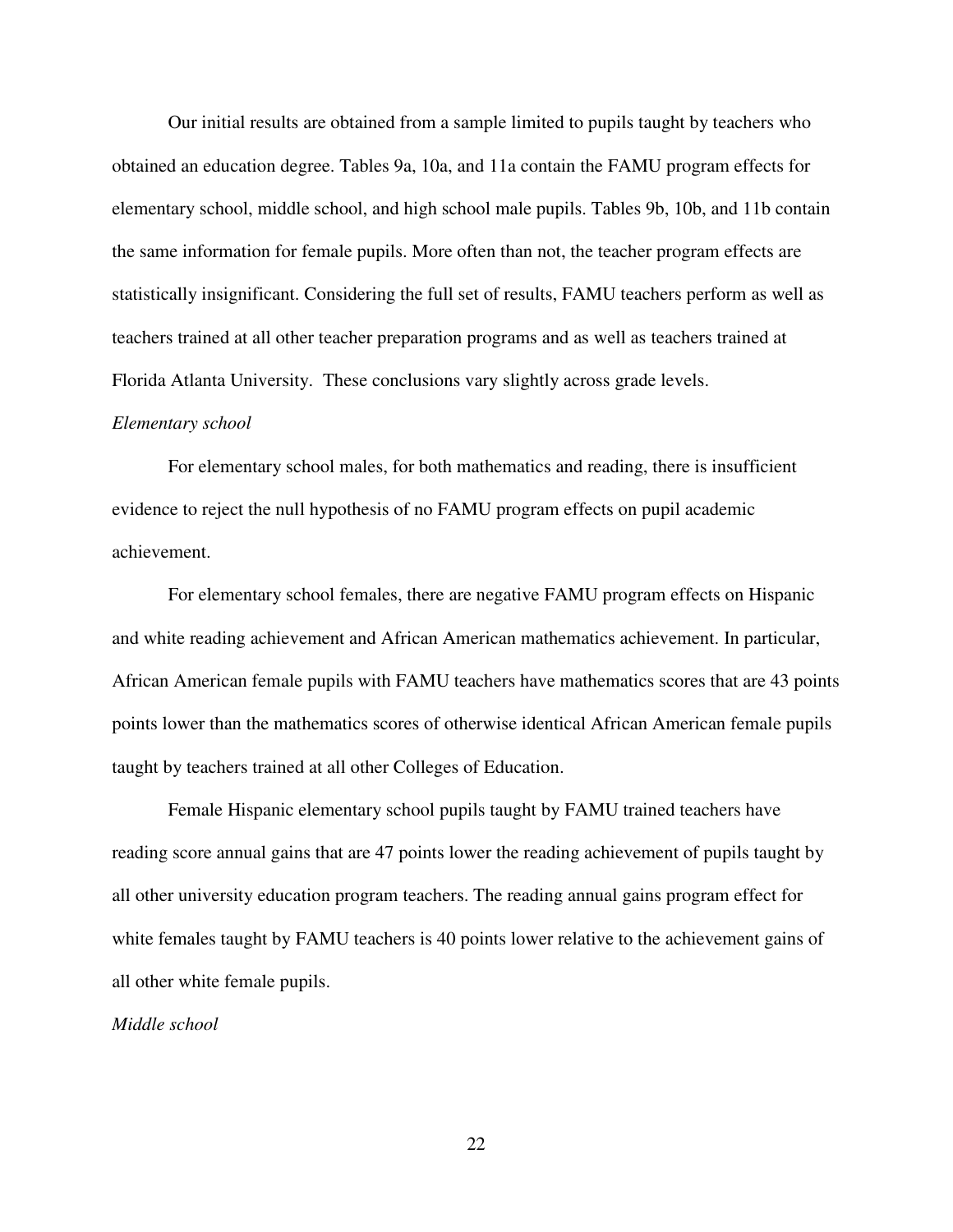The FAMU program effect on the mathematics achievement of white male pupils, relative to pupils taught by graduates of all other programs is 24 points. There are negative FAMU program effects for African American mathematics (-32 points) and white female reading (-17 points), but positive FAMU program effects for Hispanic female mathematics (25 points). *High school* 

 Hispanic male high school pupils taught by FAMU trained teachers have reading scores that are 67 points above average. The FAMU program effect for white male mathematics is -25 points. There is no statistically significant FAMU effect for female high school pupils.

# **[Insert Tables 9 - 11]**

#### *Summary*

Considered as a whole, there is neither a consistently negative or positive FAMU program effect. For 75 percent of the regressions (27 of 36 parameter estimates), there are no statistically significant FAMU program effects. For 3 of 36 regressions (1 female and 2 male) there is a positive FAMU program effect and for 6 of 36 regressions (5 female and 1 male) there is a negative FAMU program effect.

 Considering the reading results alone, among male pupils, FAMU is modestly above average relative to teacher education programs at all other universities. Among female pupils, FAMU teachers perform moderately less well than education majors trained at all other universities. Considering the mathematics results alone, among male and female pupils, teachers trained within with FAMU's College of Education are statistically indistinguishable from teachers trained within Colleges of Educations at all other universities.

# **[Insert Table 11]**

*Robustness of results: all teachers<sup>3</sup>*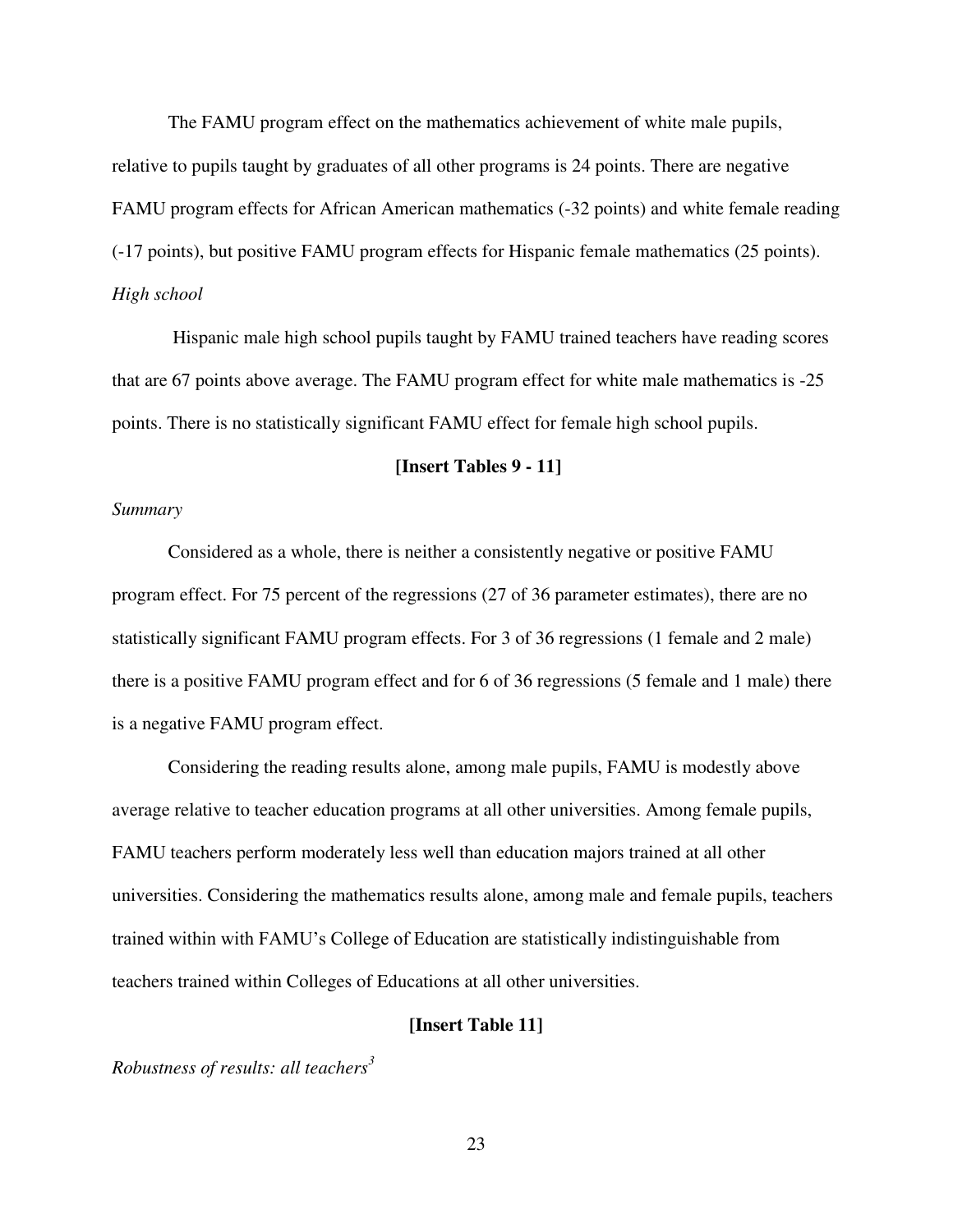In a separate set of regressions we sought to determine the college preparation effect of all graduates of Florida A & M University rather than just teacher education program graduates. We obtain even few statistically significant results. Just 9 of the 36 regressions indicate either a positive or negative effect with 75 percent of the regressions showing no college preparation effects for FAMU. These results re-affirmed our conclusion that the quality of teachers supplied by FAMU are equal to the average of quality of teachers supplied by all other Florida universities, regardless of whether those teachers received a degree within the College of Education or within another major academic unit.

Hispanic male and white male elementary pupils taught by graduates of FAMU have academic scores that 30 points lower (mathematics) and 19 points lower (mathematics), respectively, than the academic achievement of otherwise identical pupils taught by other institutions. However, African American male elementary pupils have reading scores that are 26 points higher than the average reading scores of African American male elementary pupils that are taught by graduates of all other Florida universities. The reading scores of African American female and white female elementary school pupils taught by FAMU graduates are 21 points higher and 32 points lower, respectively, than the reading scores of white female elementary school pupils taught by all other Florida university graduates.

The mathematics scores of white male middle school pupils taught by FAMU graduates are 16 points higher than the mathematics scores of white male middle school pupils taught by all other Florida university graduates. The mathematics scores of African American female middle school pupils taught by FAMU graduates are 17 points lower than the mathematics scores of African American female middle school pupils taught by graduates of other institutions.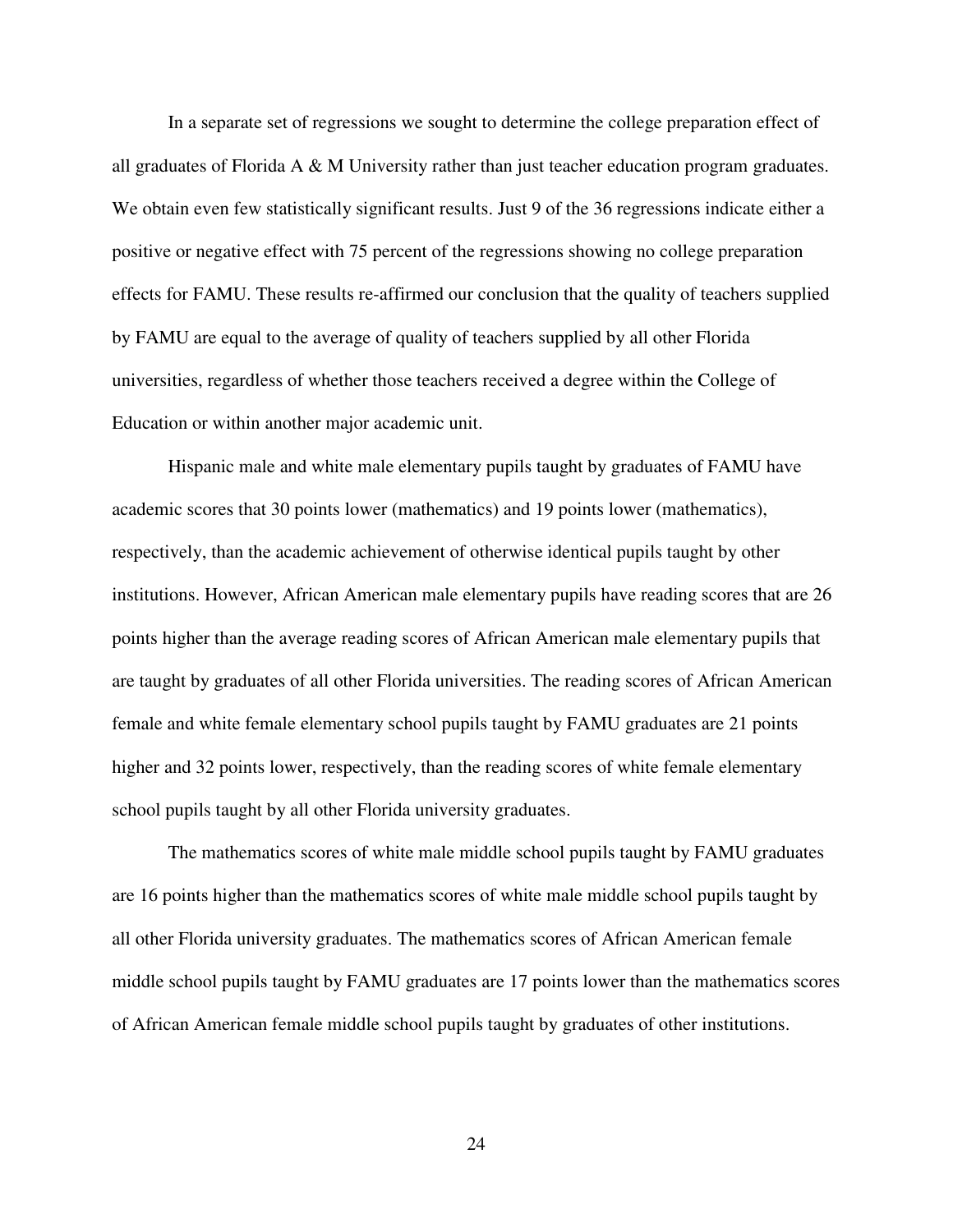The mathematics scores of white male high school pupils taught by FAMU graduates are 19 points lower than the mathematics scores of white male high school pupils taught by all other Florida university graduates. African American female pupils taught by FAMU graduates have mathematics scores that are 10 points lower than average.

#### *Robustness of results: all African American teachers*

In another a set of regressions we sought to determine the college preparation effect of all African American graduates of Florida A & M University relative to all African American graduates of Florida's other universities. Only 4 of the 36 regressions indicate either a positive or negative effect, an indication that 89 percent of the regressions show no statistically significant college program effect for FAMU. We conclude that all African American FAMU graduates supplied to the teaching profession, regardless of college major, are equal to the average of quality of teachers supplied by all other Florida universities.

 White male elementary school pupils taught by African American teachers trained at FAMU have reading scores that are 29 points lower than the reading scores of otherwise identical middle school white male pupils taught by African Americans teachers who graduated from other Florida universities. There are no significant program effects for elementary school female pupils.

There are no significant program effects for middle school male pupils. White female middle school pupils taught by FAMU African American trained teachers have mathematics scores that 22 points lower than the mathematics scores of pupils taught by African American teachers prepared at all other universities and at FAU, respectively.

White male high school pupils taught by African American graduates of FAMU have mathematics scores that are 22 points lower than the mathematics scores of otherwise identical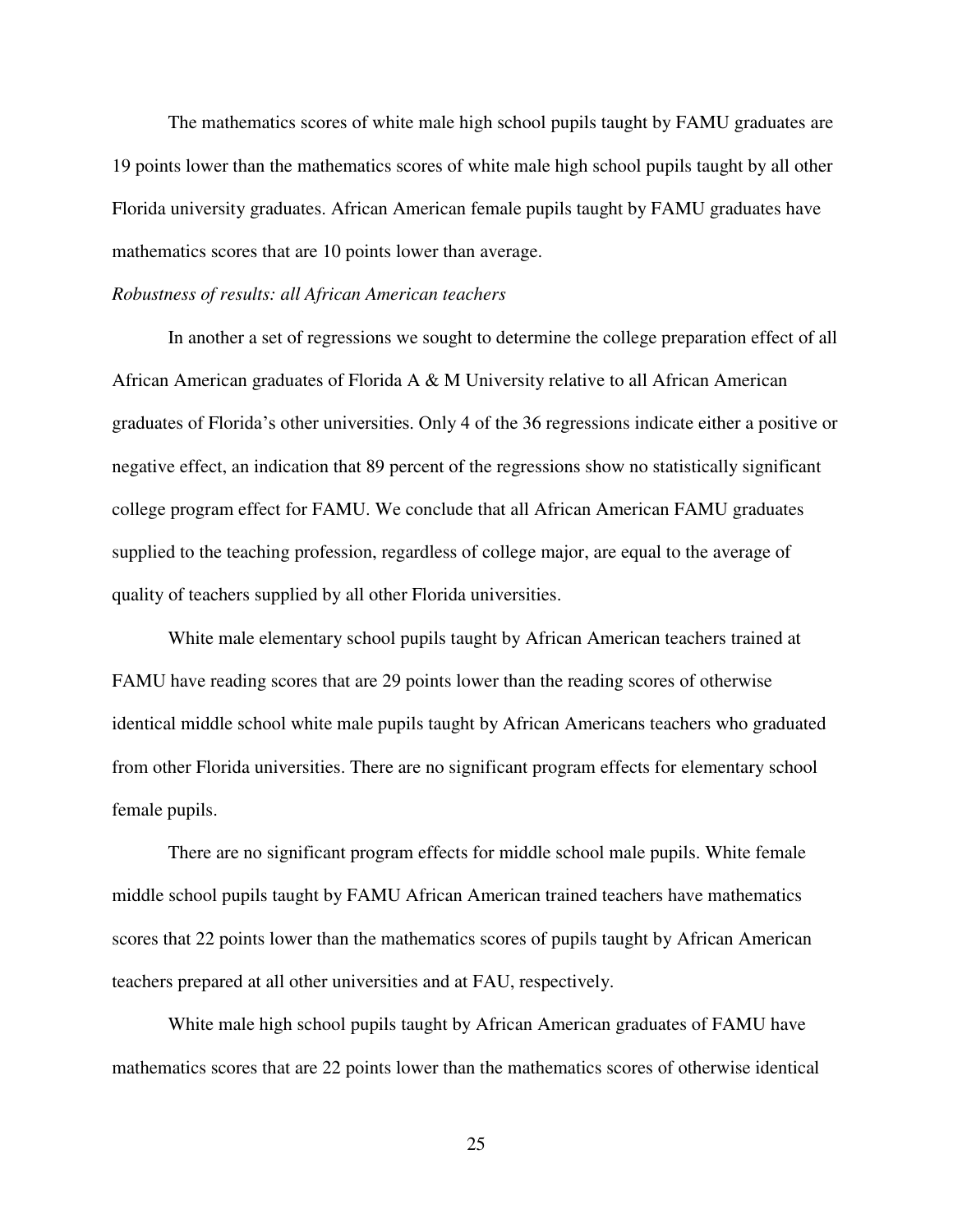white male high school pupils taught African American graduates of other Florida universities. Hispanic female high school pupils taught by African American graduates of FAMU have mathematics scores that are 16 points higher than the mathematics scores of otherwise identical Hispanic female high school pupils taught African American graduates of all other Florida universities.

# *Robustness of results: African American education graduates*

 Finally, we assessed the robustness of our results by comparing the value-added impact of African American teacher education programs graduates of FAMU relative to the value-added impact of African American teacher education program graduates of other Florida universities. Seven of the 36 regressions indicate either a positive or negative effect, an indication that 81 percent of the regressions show no statistically significant college program effect for FAMU. We conclude that FAMU African American College of Education graduates supplied to the teaching profession are equal to the average of quality of African American teachers supplied by Colleges of Education of all other Florida universities.

 The reading scores of white male, Hispanic female, and white female elementary school pupils taught by FAMU graduates are 59 percent lower, 60 points lower, and 70 points lower, respectively, than the average reading scores of otherwise identical male and female elementary school pupils. The mathematics scores of white male and female middle school pupils are 21 points and 45 points below average. Middle school African American female taught by FAMU graduates have mathematics scores that are 30 points below average. Relative to other Hispanic male high school male pupils, Hispanic male pupils taught by African American graduates of FAMU's teacher education program have reading scores that are 66 points above average.

#### **V. Discussion: limitations and conclusions**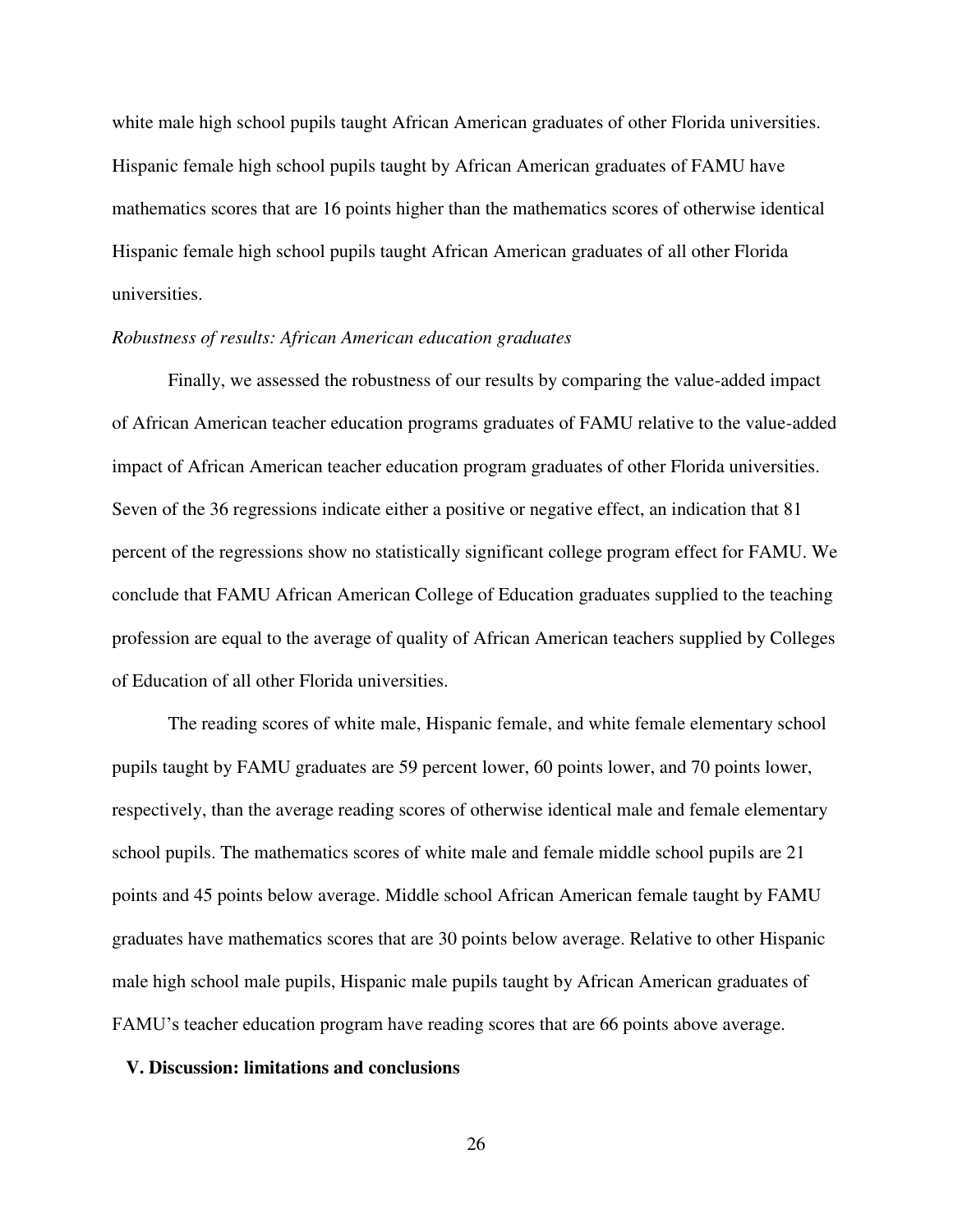We estimate five specifications of the pupil academic achievement equation: lagged dependent variable (1), annual gain (2), instrumental variable (4), imputed persistence (5), and net growth (6) specifications. Ordinary least squares is used to estimate all specifications. The standard errors are adjusted for clustering: pupils with the same teacher have correlated standard errors. We estimate separate regressions for elementary (grades  $3 - 6$ ), middle (grades  $7 - 8$ ), and high school (grades  $9 - 12$ ). Within each of these educational segments, we estimate separate regressions for African American males, African American females, Latinos, Latinas, white males, and white females. For each race-gender group, we estimate a separate equation for mathematics and readings. Finally, we use a single binary variable comparing Florida A  $\&$  M University to all other programs. The estimation strategy yields a set of 36 regressions for each of the following sub-sample: all College of Education graduates, all graduates, all African American graduates, all African American College of Education graduates..

Our results show that FAMU's teacher education is of average quality relative to all other teacher education programs in the state of Florida. This appears to be a robust conclusion. Our results are roughly the same regardless of whether we confine the sample to pupils matched with traditionally trained teachers (college of education graduates), all teachers, all traditionally trained African American teachers, or all African American teachers.

 The near absence of college preparation effects on pupil achievement is for teachers with 1-5 years of experience; hence, it is unlikely to have occurred because of differences in teacher attrition based on a teacher's college of preparation. Also, this study does not contain any information on the cost of training teachers by college of preparation. If, as this study suggests, teachers are of nearly equal quality regardless of their institution of preparation, but teacher preparation are relatively less expensive at some Florida institutions than at other Florida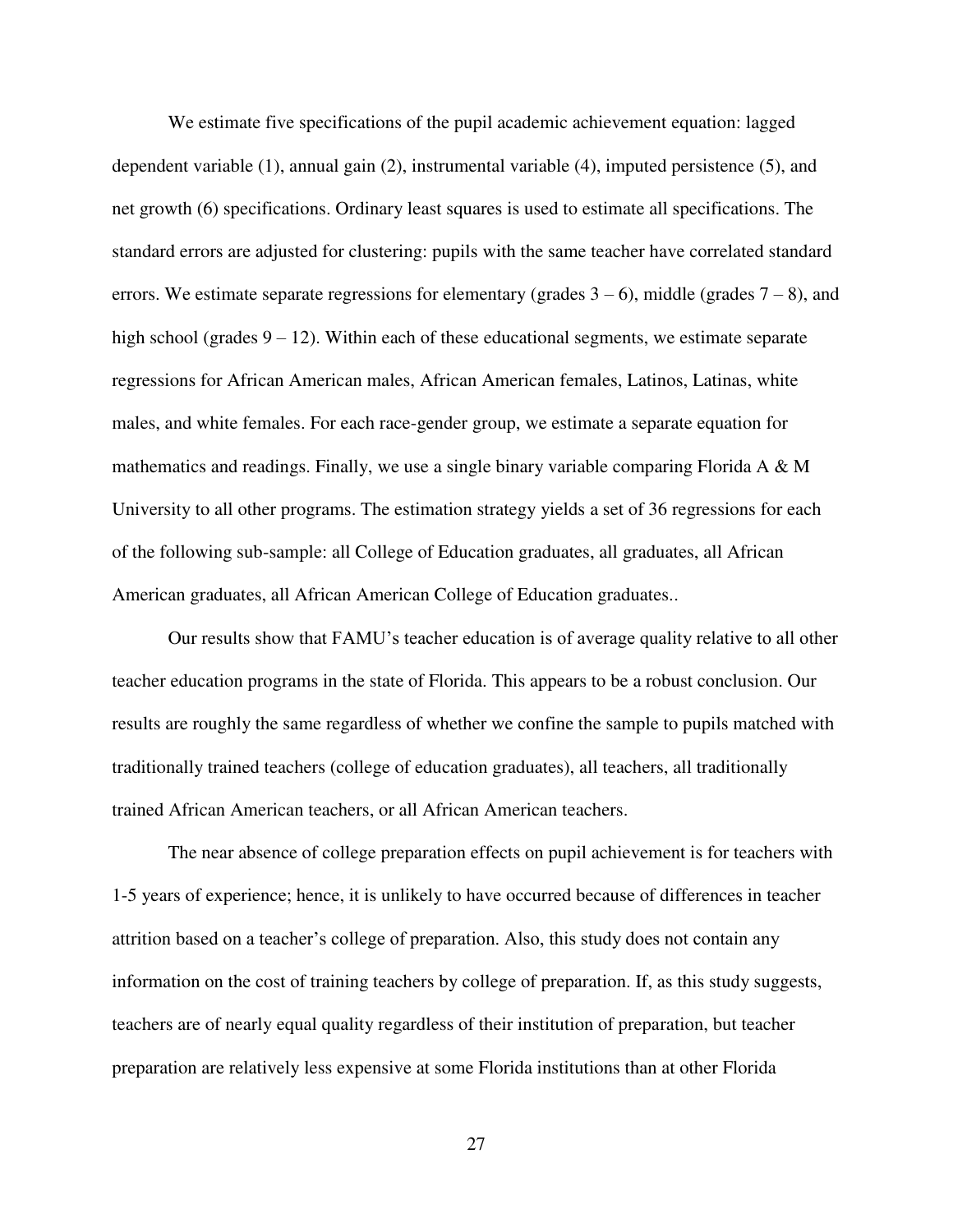institutions, then there may be efficiency differences among Florida's institutions of higher education.

An important limitation of this study is that we do not have information on the effectiveness of Florida-trained teachers employed outside the state of Florida or outside of teaching within the State of Florida. Milton, et al. (2008) find that 72 percent of Initial Teacher Preparation program completers are employed in a Florida school. Only 59 percent of our Florida A & M University college of education completers is employed in a Florida school compared to 71 percent for Florida Atlanta University, 76 percent for Florida International University, 60 percent for Florida State University, and 61 percent for the University of Florida. Hence, strictly speaking, our results provide program effects for teachers who graduated from a Florida university and who choose to remain within the state of Florida. An additional important limitation of this study is that we do not control for the quality of educational leadership of individual schools. We have no information on the direction or the statistical significance of the correlation between the preparation program of teachers and the quality of educational leadership of the schools of employment of teachers.

Also, the present study as well as the professional literature equates college preparation effects with mean test scores. But, the absence of a mean test score effect does not rule an inequality effect as capture that the standard deviation of test scores. For example, teachers trained at institutions which emphasize "excellence" and teachers at institutions which emphasize "equity" may have pupils with identical mean test scores but with statistically significant differences in the standard deviation of test scores. Knowing whether a high mean score has occurred because a teacher has raise the scores of all pupils or just raised the scores of a few superstar pupils is a substantive policy issue.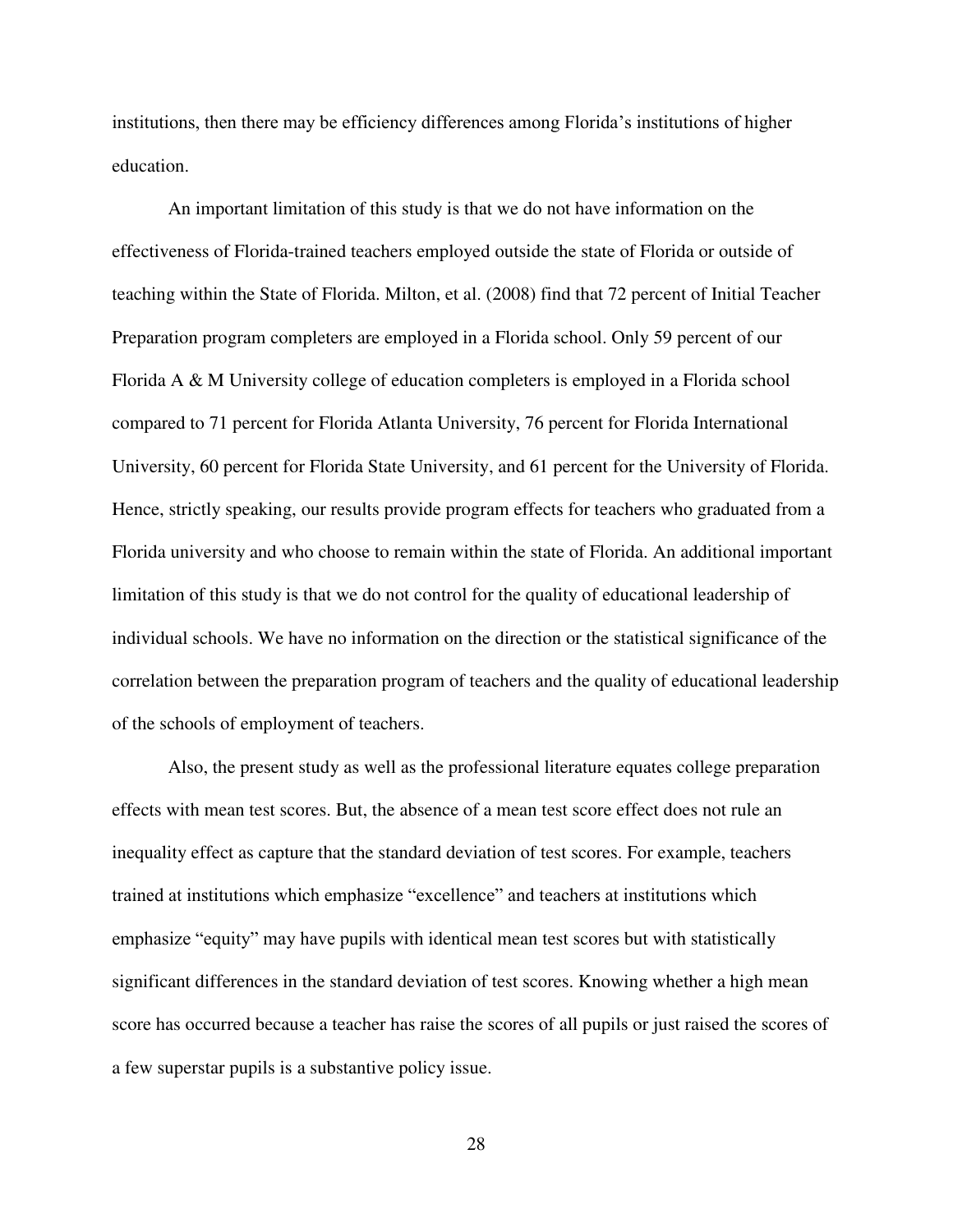Finally, this study has modeled education as a single product industry, that is, we have assumed that pupil standardized test scores are the sole output. However, it may be the case that education is a joint product industry, producing standardized test scores, disciplinary behavior, information regarding career opportunities, retention and promotion, and so forth. The near absence of a college preparation effect for standardized test scores does not provide information on these simultaneous educational outcomes. Further, our study does not examine academic outcomes other than reading and mathematics. Historical knowledge, science, art, and vocational preparation are important academic outcomes that may have college preparation effects. Finally, there are important non-academic outcomes that may have college preparation effects teen pregnancy prevention, absence of negative contact with the criminal justice system, and constructive civic engagement.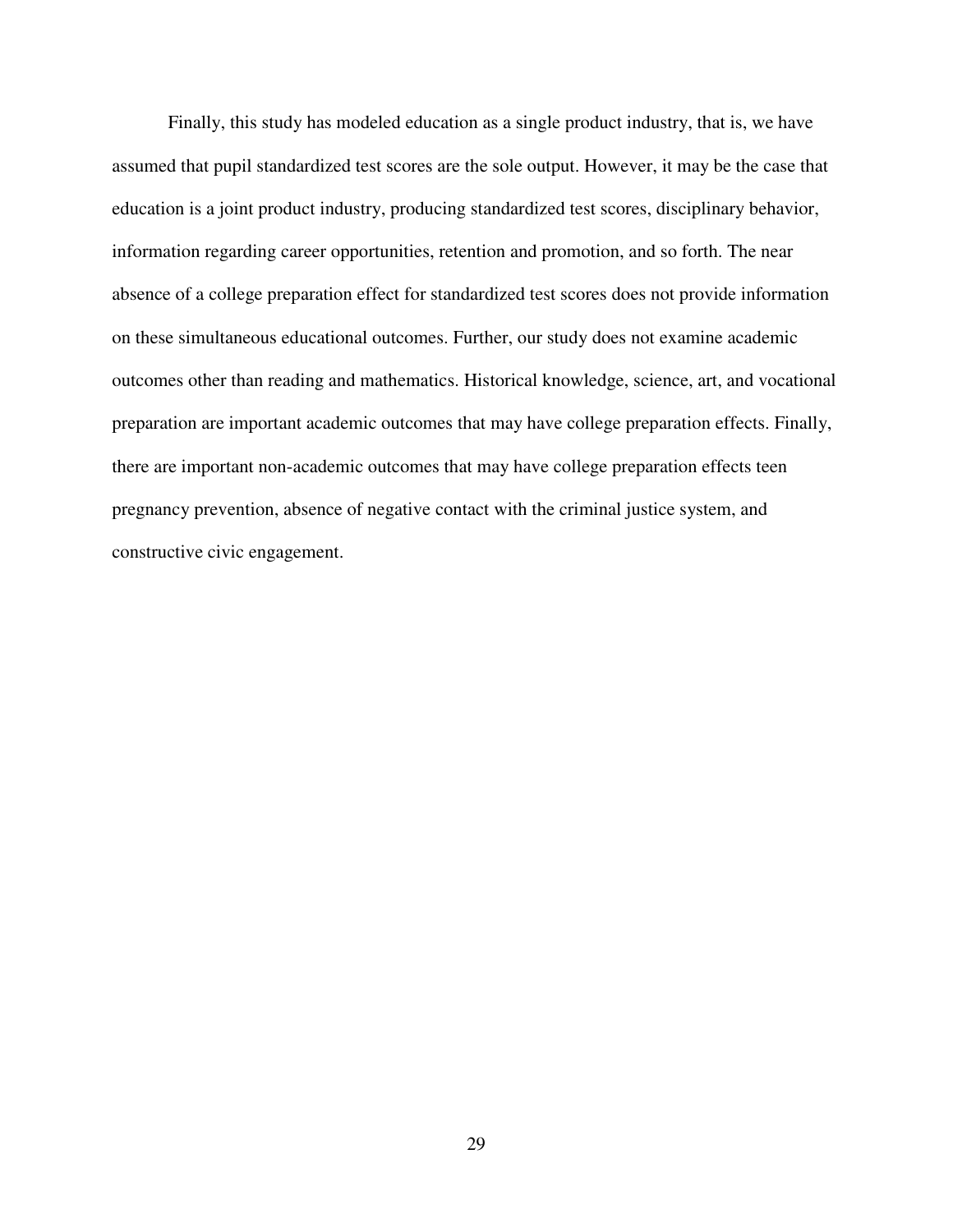# **Notes**

 $1$  After examining a nationally representative dataset, Bettinger and Long (2005:1) conclude that "students in remediation are more likely to persist in college in comparison to students with similar test scores and backgrounds who were not required to take the courses. They are also more likely to transfer to a higher-level college and to complete a bachelor's degree." This is one of several instances where FAMU is ahead of the curve in meeting the needs of students who have had restricted educational opportunities.

 $2$  Primary exceptionalities include the following: educable mentally handicapped, trainable mentally handicapped, orthopedically impaired, occupational therapy, physical therapy, speech impaired, language impaired, deaf or hard of hearing, visually impaired, emotionally handicapped, specific learning disabled, gifted, hospital/homebound, profoundly mentally handicapped, dual-sensory impaired, autistic, severely emotionally disturbed, traumatic brain injured, developmentally delayed, established conditions, other health impaired, unknown.  $3$  To economize on space we do not present here the regressions associated with our alternative discussions of the robustness of results. However, these results are available from the author upon request.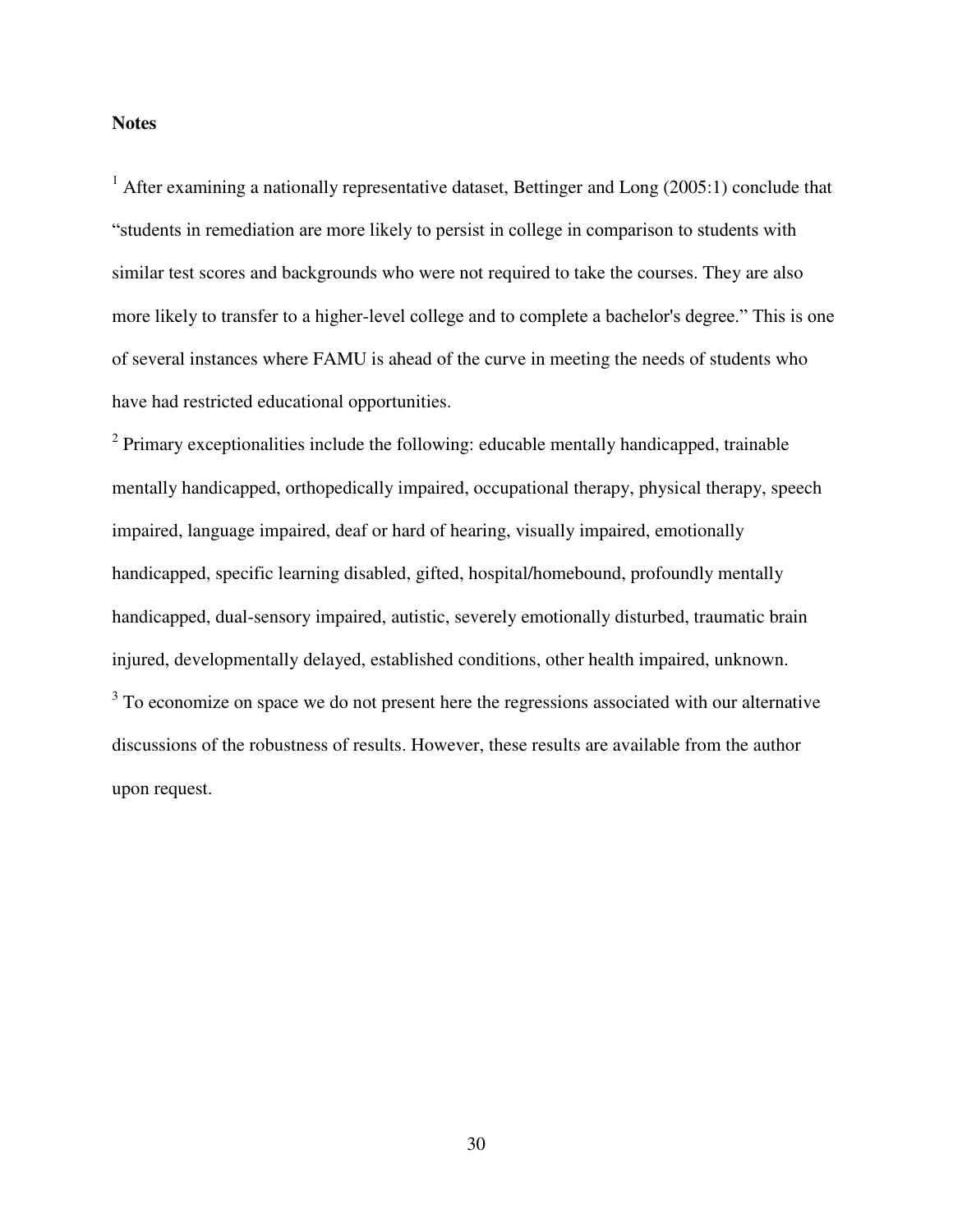# **References**

Chingos, Matthew and Paul E. Peterson. (2010). "Do Schools Districts Get What They Pay For? Predicting Teacher Effectiveness by College Selectivity, Experience, Etc." Harvard University Program on Education Policy and Governance Working Papers Series 10-08.

Corcoran, S. P., & Jennings, J. L. (2009). Review of "An Evaluation of Teachers Trained Through Different Routes to Certification: Final Report." Boulder and Tempe: Education and the Public Interest Center & Education Policy Research Unit.

Florida Department of Education. (2009a). "Overall Performance of 2007-08 Teacher Preparation Program Completers Teaching Reading and Mathematics Grades 4-10 during 2008- 09." November.

Florida Department of Education. (2009b). "Production of Teachers Who Remain in the Classroom Varies by Preparation Program," Office of Program Policy Analysis & Government Accountability an office of the Florida Legislature, Report No. 09-28 (June).

Florida Department of Education. (2010a). "Teacher effectiveness in reading and mathematics 2008-2009."

Florida Department of Education. (2010b). "Rule 6A-1.09981: Implementation of Florida's System of School Improvement and Accountability," Florida Administrative Weekly & Florida Administrative Code. https://www.flrules.org/gateway/RuleNo.asp?id=6A-1.09981 (April 12, 2010).

Florida Department of Education. (2004). "Fall Staff and Student Survey Data," State Board of Education.

Harris, Douglas and Tim R. Sass. (2006). "Value-Added Models and the Measurement of Teacher Quality," Florida State University, Working paper.

Harris, Douglas and Tim R. Sass. (2008). "Teacher training, teacher quality and student achievement," Florida State University, Working paper.

Hispanic Outlook in Higher Education Magazine. (2009). "Institutional Profiles: Florida International University." http://www.hispanicoutlook.com/institutional.view.htm?itemid=14, April 23, 2010.

Kane, Thomas J., Jonah E. Rockoff, and Douglas O. Staiger. (2006). "What does certification tell us about teacher effectives? Evidence from New York City," National Bureau of Economic Research Working Paper 12155. http://www.nber.org/papers/w12155.

Mason, Patrick. (2010a). "Does teacher preparation matter? pupil academic achievement and teacher's college preparation." Tallahassee, FL: Florida State University. Unpublished working paper.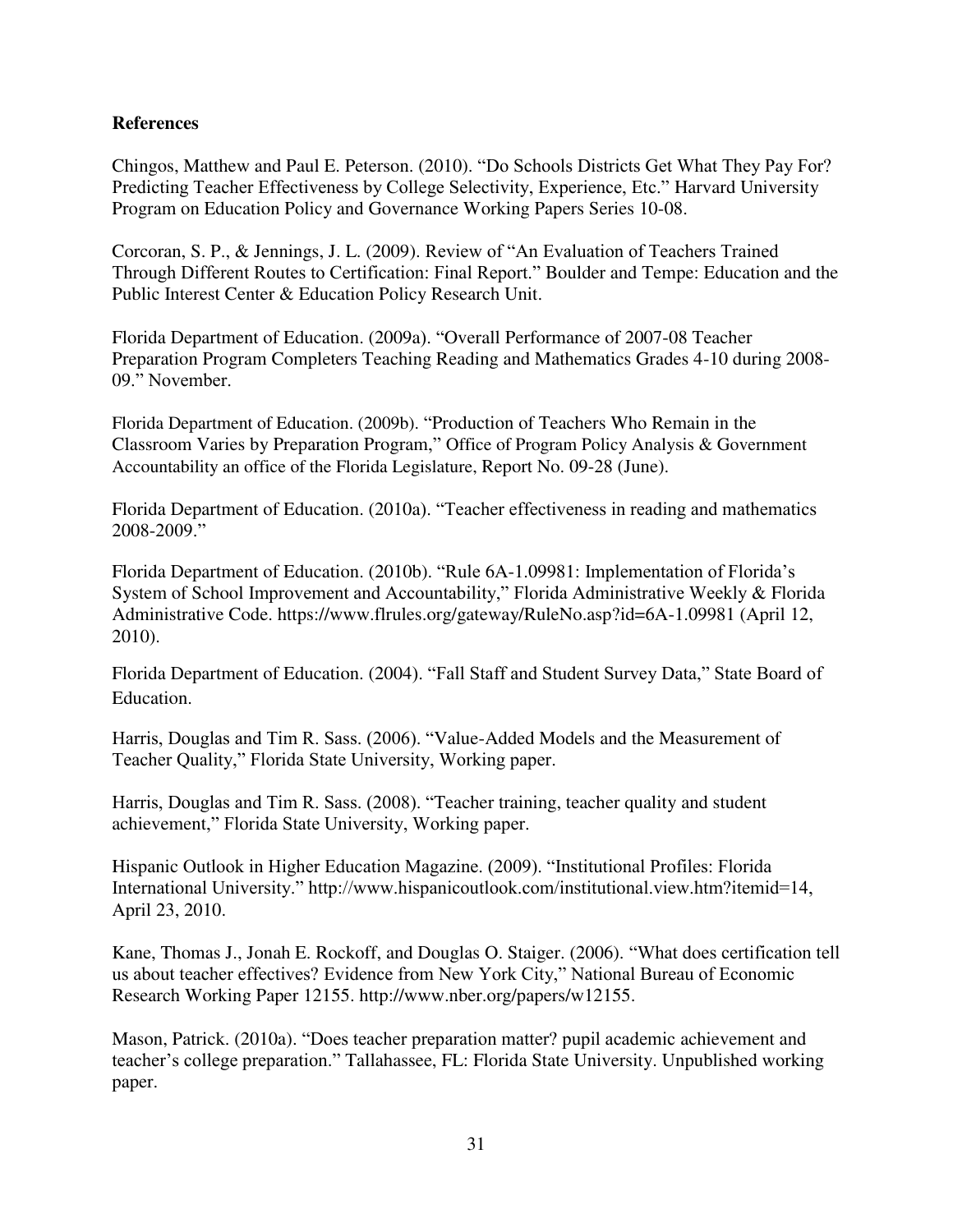Mason, Patrick. (2010b). "Assessing difference: Examining Florida's initial teacher preparation programs and exploring alternative specifications of value-added models." Tallahassee, FL: Florida State University. Unpublished working paper.

Milton, Sande, Pamela Flood, Melinda Dukes, Fely Curva, Ryan Wilke, Eileen McDaniel, Kathryn S. Hebda, Genae Crump, and Rebecca Pfeiffer (2008). "Beginning Teachers from Florida Teacher Preparation Programs: A Report on State Approved Teacher Preparation Programs with Results of Surveys of Program Completers." Florida Department of Education, The Florida Center for Interactive Media, College of Education, Florida State University. January.

Noell, George H., Bethany A. Porter, R. Maria Patt, Amanda Dahir. (2008). "Value Added Assessment of Teacher Preparation in Louisiana: 2004-2005 to 2006-2007," Technical Report. Baton Rouge, Louisiana: Louisiana State University.

Provasnik, Stephen and Linda L. Shafter. (2004). "Historically Black Colleges and Universities, 1976 – 2001." (NCES 2004 – 062). U.S. Department of Education, National Center for Education Statistics. Washington, DC: Government Printing Office.

Robinson, Brooks B. and Angela R. Albert. (2008). "HBCU's institutional advantage: returns to teacher education," in Gasman, Marybeth, Benjamin Baez, and Caroline Sotello Viernes Turner. (editors). Understanding Minority-Serving Institutions, Albany, NY: State University of New York Press, pp. 183 – 199.

Rockoff, Jonah E. (2004). "The impact of individual teachers on student achievement: evidence from panel data," American Economic Review Papers and Proceedings.

Todd, Petra E. and Kenneth I. Wolpin. (2003). "On the specification and estimation of the production function for cognitive achievement," Economic Journal, 113 (February):F3-F33.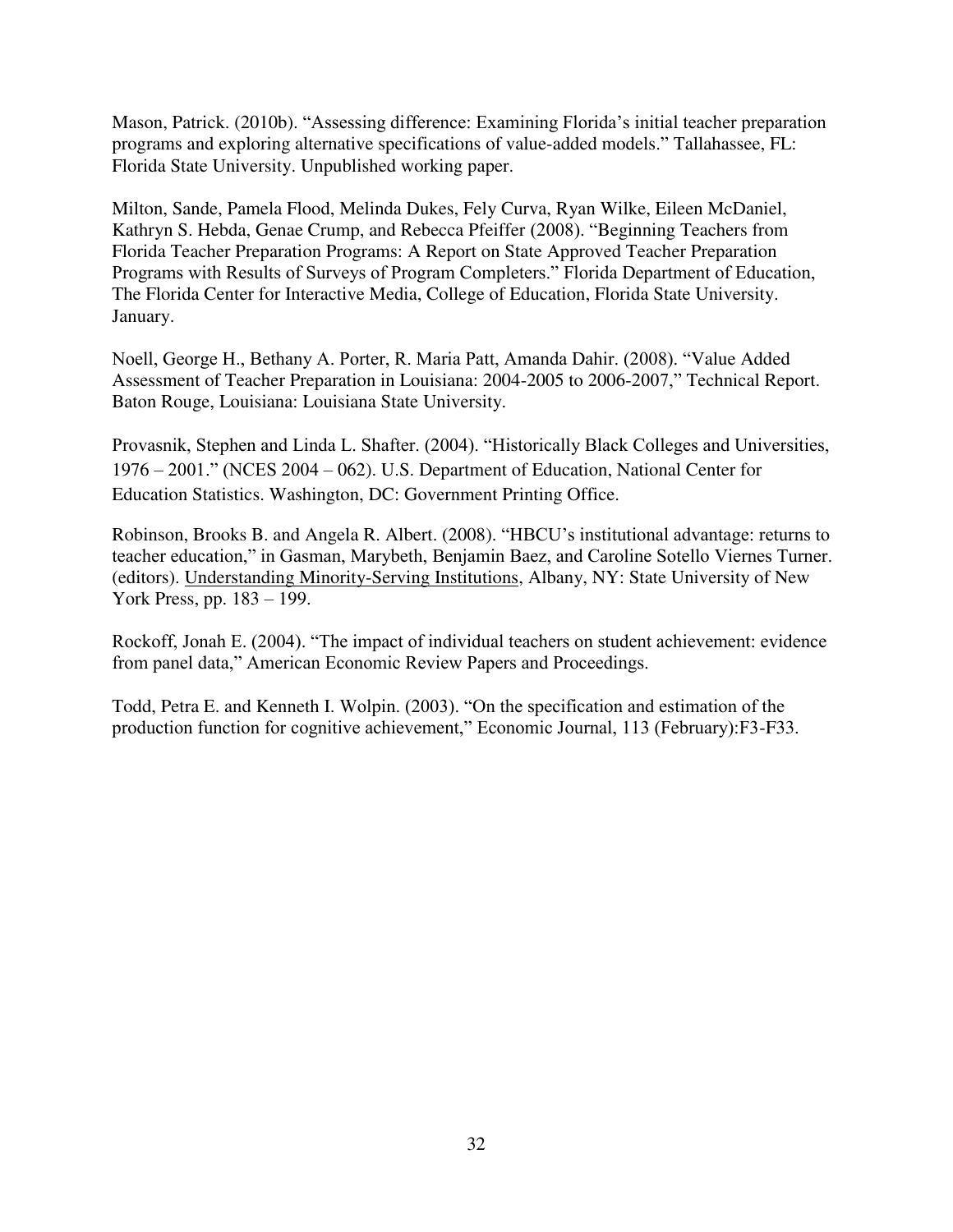| Table 1. Percent of pupils with 50 percent or higher learning gains |            |                                                      |    |    |    |    |  |  |  |  |
|---------------------------------------------------------------------|------------|------------------------------------------------------|----|----|----|----|--|--|--|--|
|                                                                     |            | Reading<br>Mathematics                               |    |    |    |    |  |  |  |  |
|                                                                     | <b>ITP</b> | <b>DAC</b><br>EPI<br><b>ITP</b><br><b>EPI</b><br>DAC |    |    |    |    |  |  |  |  |
| Elementary school                                                   | 88         | 83                                                   | 93 | 81 | 85 | 77 |  |  |  |  |
| Middle school                                                       | 91         | 90                                                   | 91 | 79 | 82 | 84 |  |  |  |  |
| High school                                                         | 37         | 35                                                   | 31 | 89 | 96 | 82 |  |  |  |  |

**Table 1. Percent of pupils with 50 percent or higher learning gains** 

Data are taken from Florida Department of Education, 2010.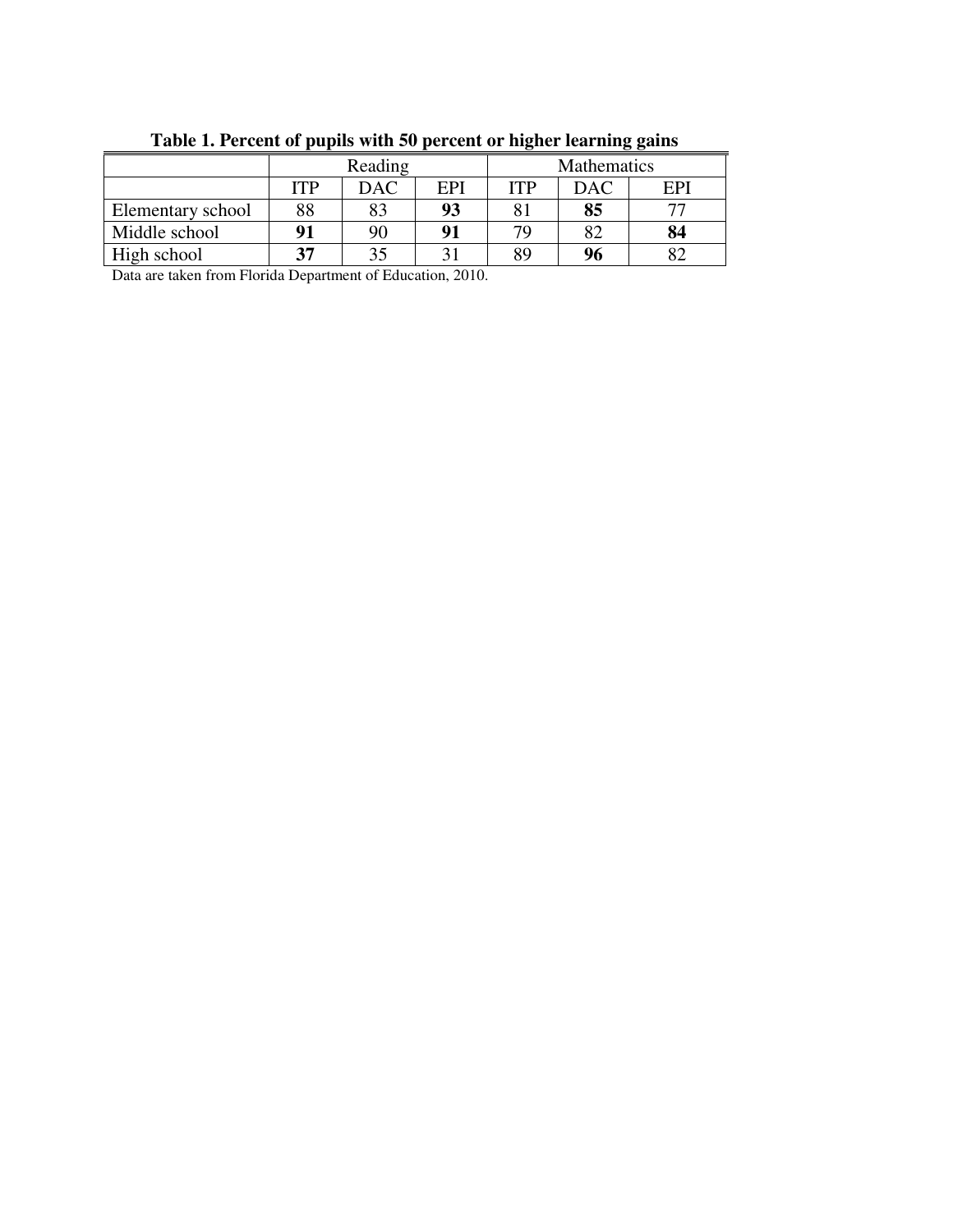| Institution              | <b>Students</b> | <b>Carnegie Classification</b>          | <b>College of Education</b>                                       |
|--------------------------|-----------------|-----------------------------------------|-------------------------------------------------------------------|
| FL A & M Univ.           | 13,067          | DRU: Doctoral/Research Universities     | Ph.D., Educ. Leadership                                           |
|                          |                 |                                         | PTO                                                               |
| <b>FL Atlantic Univ.</b> | 25,319          | RU/H: Research Universities             | Ed.D., Curriculum Instruction, Exceptional Student Ed.            |
|                          |                 | (high research activity)                | Ph.D., Counselor Educ., Educ. Leadership                          |
|                          |                 |                                         | EPI                                                               |
| FL Gulf Coast Univ.      | 5955            | Master's L: Master's Colleges and       | M.A. & M.Ed., Many programs                                       |
|                          |                 | Universities (larger programs)          | EPI, PTO                                                          |
| FL International Univ.   | 34,865          | RU/VH: Research Universities            | Ed.D., Adult Ed. & Human Resource Dev., Curriculum & Instruction, |
|                          |                 | (very high research activity)           | Ed. Admin. & Supervision, Execeptional Stud. Educ.,               |
|                          |                 |                                         | Higher Educ. Admin., Ph.D., Curriculum & Instruction              |
|                          |                 |                                         | <b>PTO</b>                                                        |
| FL State Univ.           | 38,431          | RU/VH: Research Universities            | Ph.D. & Ed.D., Many programs                                      |
|                          |                 | (very high research activity)           | <b>PTO</b>                                                        |
| New College of FL        | 692             | Bac/A&S:                                | No Education degree                                               |
|                          |                 | Baccalaureate Colleges--Arts & Sciences |                                                                   |
| Univ. of Central FL      | 42,465          | <b>RU/H: Research Universities</b>      | Ph.D. & Ed.D., Many programs                                      |
|                          |                 | (high research activity)                | <b>PTO</b>                                                        |
| Univ. of FL              | 47,993          | RU/VH: Research Universities            | Ph.D. & Ed.D., Many programs                                      |
|                          |                 | (very high research activity)           | EPI, PTO                                                          |
| Univ. of South FL        | 42,238          | RU/VH: Research Universities            | Ph.D., Ed.D.                                                      |
|                          |                 | (very high research activity)           | Many programs                                                     |
| Univ. West FL            | 9,518           | DRU: Doctoral/Research Universities     | Ed.D., Alternative/Special Education, Teaching and Learning       |
|                          |                 |                                         | EPI, PTO                                                          |
| Univ. of North FL        | 14,533          | Master's L:                             |                                                                   |
|                          |                 | Master's Colleges and Universities      | Ed.D., Educational Leadership                                     |
|                          |                 | (larger programs)                       | EPI                                                               |

#### **Table 2. State University System of Florida (SUS)**

Source: Data are derived from Carnegie Foundation for the advancement of teaching (http://www.carnegiefoundation.org/) and the web sites of each university.

# **Table 3. Alternative estimates of achievement persistence**

|                   |       | <b>Mathematics</b>  | Reading |                     |  |  |  |
|-------------------|-------|---------------------|---------|---------------------|--|--|--|
|                   | Point | Confidence interval | Point   | Confidence interval |  |  |  |
| Elementary school | 0.78  | 0.70-0.86           | 0.89    | $0.78 - 1.00$       |  |  |  |
| Middle school     | 0.76  | $0.67 - 0.86$       | 0.72    | $0.64 - 0.81$       |  |  |  |
| High school       | 0.65  | $0.59 - 0.71$       | 0.80    | $0.70 - 0.90$       |  |  |  |

Data are taken from Mason (2010a).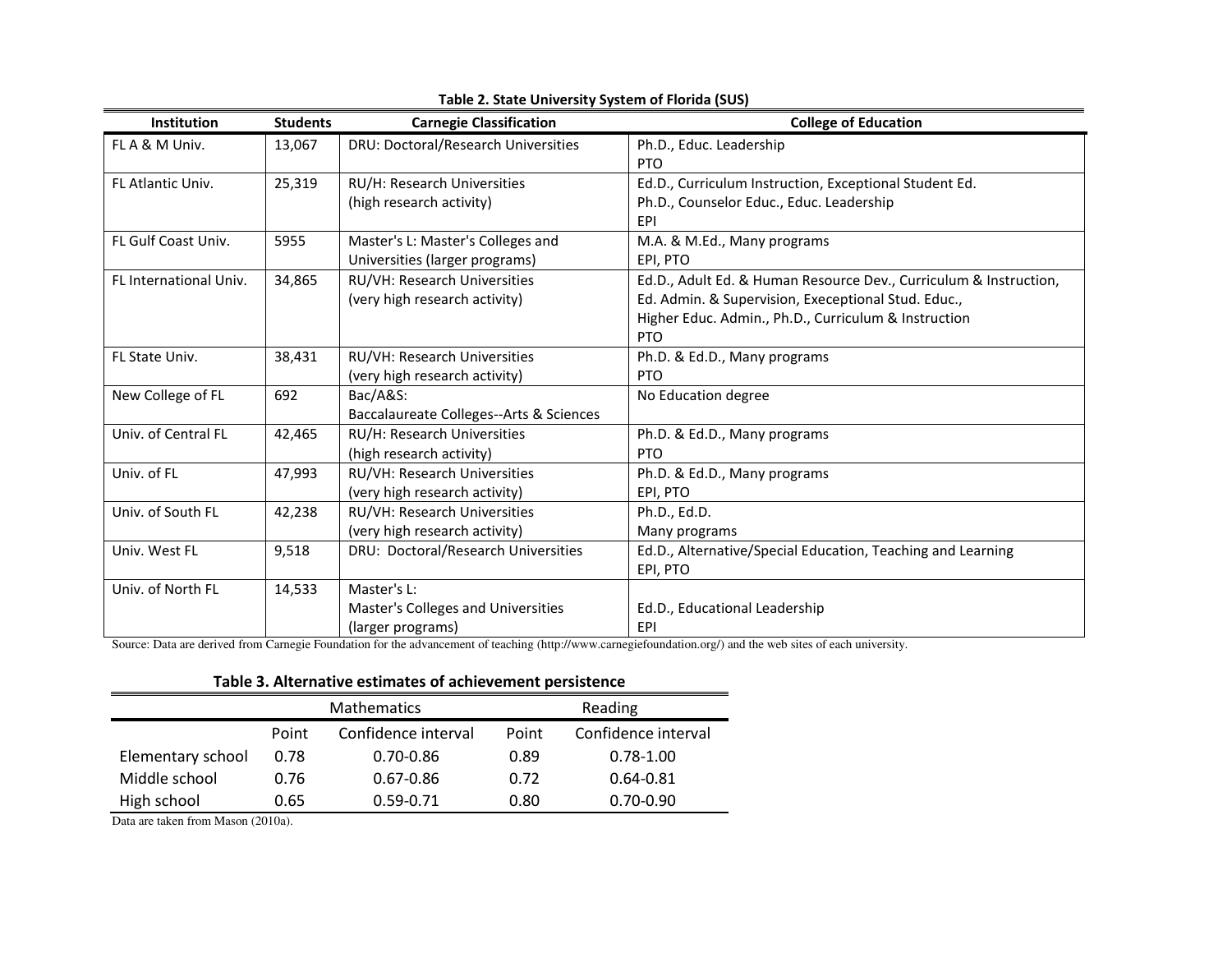|                          |                         | $\texttt{acc}$ , $\texttt{cov}$ |          |        |         |        |
|--------------------------|-------------------------|---------------------------------|----------|--------|---------|--------|
|                          | African American        |                                 | Hispanic |        | White   |        |
|                          | Ν                       | Mean                            | N        | Mean   | N       | Mean   |
| FCAT Mathematics         | 280,488                 | 1699                            | 224,181  | 1774   | 429,362 | 1836   |
| FCAT Reading             | 276,326                 | 1632                            | 221,535  | 1711   | 425,671 | 1818   |
| Reading, annual gain     | 274,138                 | 102.33                          | 220,040  | 118.92 | 422,844 | 86.17  |
| Mathematics, annual gain | 278,508                 | 93.22                           | 222,855  | 93.58  | 427,307 | 78.31  |
|                          | Teacher Characteristics |                                 |          |        |         |        |
| Fl Atlantic Univ.        | 284,254                 | 0.1665                          | 228,085  | 0.1235 | 433,240 | 0.0970 |
| Fl International Univ.   | 284,254                 | 0.1218                          | 228,085  | 0.3434 | 433,240 | 0.0415 |
| Univ. of West Fl         | 284,254                 | 0.0333                          | 228,085  | 0.0067 | 433,240 | 0.0612 |
| Univ. of Central Fl      | 284,254                 | 0.1188                          | 228,085  | 0.1384 | 433,240 | 0.1830 |
| Fl Gulf Coast Univ.      | 284,254                 | 0.0169                          | 228,085  | 0.0353 | 433,240 | 0.0371 |
| Univ. of Fl              | 284,254                 | 0.1135                          | 228,085  | 0.0838 | 433,240 | 0.1258 |
| Chipola Community Coll   | 284,254                 | 0.0001                          | 228,085  | 0.0000 | 433,240 | 0.0007 |
| Univ. of South Fl        | 284,254                 | 0.1283                          | 228,085  | 0.1144 | 433,240 | 0.2055 |
| Univ. of Miami           | 284,254                 | 0.0001                          | 228,085  | 0.0001 | 433,240 | 0.0000 |
| Univ. of North Fl        | 284,254                 | 0.0774                          | 228,085  | 0.0173 | 433,240 | 0.0763 |
| Fl State Univ.           | 284,254                 | 0.1311                          | 228,085  | 0.0927 | 433,240 | 0.1356 |
| Fl Agri. & Mech. Univ.   | 284,254                 | 0.0766                          | 228,085  | 0.0247 | 433,240 | 0.0215 |
| St. Petersburg College   | 284,254                 | 0.0018                          | 228,085  | 0.0013 | 433,240 | 0.0045 |
| New College              | 284,254                 | 0.0007                          | 228,085  | 0.0012 | 433,240 | 0.0014 |
| SUS grade point avg      | 280,114                 | 3.09                            | 223,995  | 3.10   | 427,887 | 3.27   |
| Experience               | 280,488                 | 2.18                            | 224,181  | 2.22   | 429,362 | 2.20   |
| Afr. Amer. Male          | 284,254                 | 0.0789                          | 228,085  | 0.0403 | 433,240 | 0.0236 |
| Afr. Amer. Female        | 284,254                 | 0.2469                          | 228,085  | 0.1242 | 433,240 | 0.0808 |
| white male               | 284,254                 | 0.1297                          | 228,085  | 0.1095 | 433,240 | 0.1671 |
| white female             | 284,254                 | 0.3996                          | 228,085  | 0.3556 | 433,240 | 0.6246 |
| Latino                   | 284,254                 | 0.0316                          | 228,085  | 0.0712 | 433,240 | 0.0123 |
| Latina                   | 284,254                 | 0.0679                          | 228,085  | 0.2576 | 433,240 | 0.0538 |
| Native Amer. Male        | 284,254                 | 0.0022                          | 228,085  | 0.0015 | 433,240 | 0.0017 |
| Native Amer. Female      | 284,254                 | 0.0014                          | 228,085  | 0.0004 | 433,240 | 0.0017 |
| Asian Amer. Male         | 284,254                 | 0.0040                          | 228,085  | 0.0025 | 433,240 | 0.0034 |
| Asian Amer. Female       | 284,254                 | 0.0105                          | 228,085  | 0.0093 | 433,240 | 0.0082 |
| mixed race male          | 284,254                 | 0.0000                          | 228,085  | 0.0000 | 433,240 | 0.0006 |
| mixed race female        | 284,254                 | 0.0002                          | 228,085  | 0.0003 | 433,240 | 0.0002 |
| other male               | 284,254                 | 0.0035                          | 228,085  | 0.0025 | 433,240 | 0.0033 |
| other female             | 284,254                 | 0.0103                          | 228,085  | 0.0079 | 433,240 | 0.0098 |
| SAT Mathematics          | 152,589                 | 513                             | 131,693  | 514    | 242,749 | 531    |
| SAT Verbal               | 152,765                 | 518                             | 130,562  | 520    | 242,192 | 538    |

**Table 4. Descriptive statistics, reading and mathematics classes, grades 3 -12, by race, 2000 – 2006**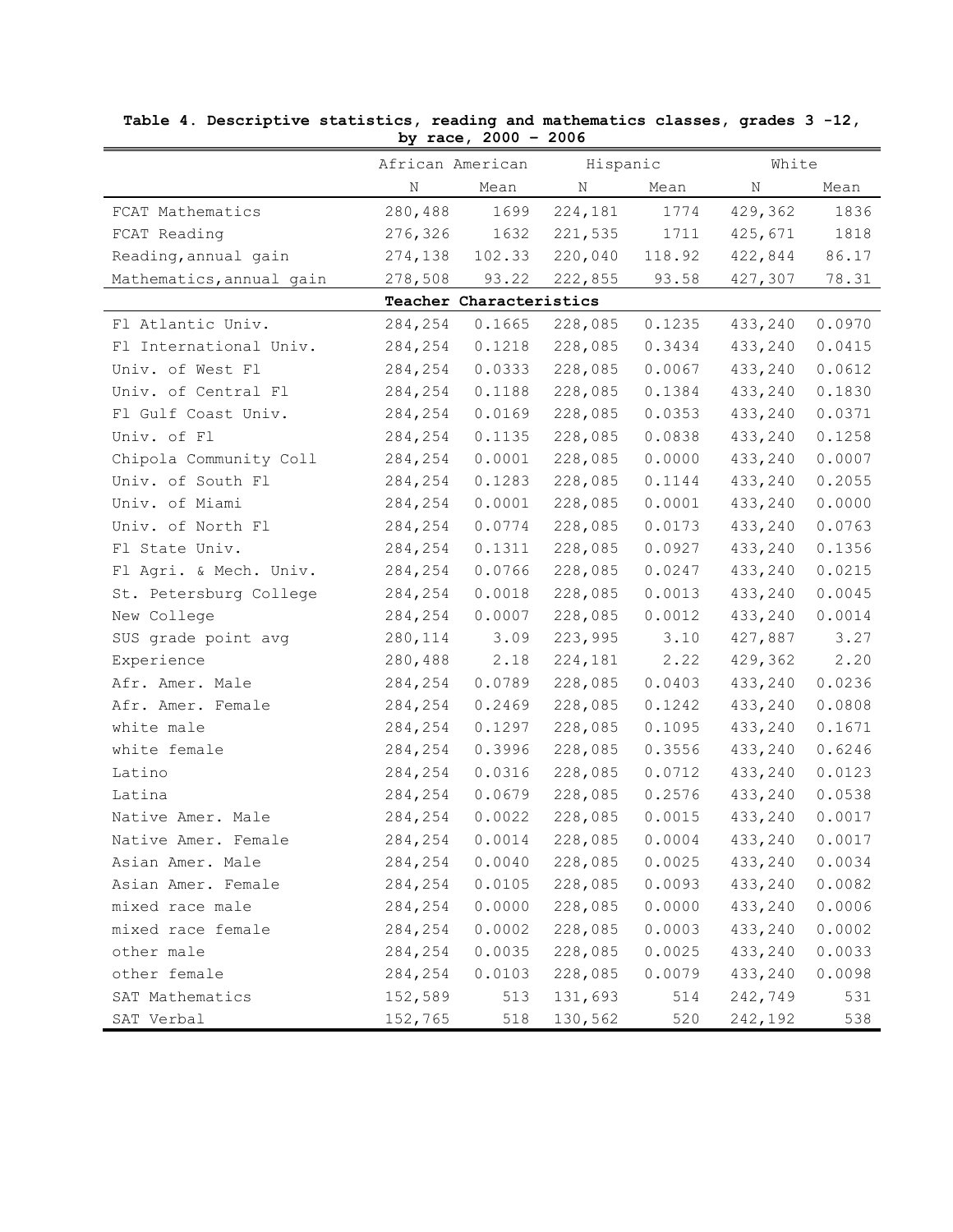| Table 4 (continued). Descriptive statistics, by race, 2000 - 2006 |         |                                     |          |        |         |        |
|-------------------------------------------------------------------|---------|-------------------------------------|----------|--------|---------|--------|
|                                                                   |         | African American                    | Hispanic |        | White   |        |
|                                                                   | Ν       | Mean                                | Ν        | Mean   | Ν       | Mean   |
|                                                                   |         | Teacher Characteristics (continued) |          |        |         |        |
| Special education                                                 | 284,254 | 0.0310                              | 228,085  | 0.0226 | 433,240 | 0.0401 |
| Spec learn disabil educ                                           | 284,254 | 0.0183                              | 228,085  | 0.0354 | 433,240 | 0.0114 |
| Elementary education                                              | 284,254 | 0.1476                              | 228,085  | 0.1551 | 433,240 | 0.1864 |
| Middle education                                                  | 284,254 | 0.0155                              | 228,085  | 0.0029 | 433,240 | 0.0276 |
| Secondary education                                               | 284,254 | 0.0143                              | 228,085  | 0.0100 | 433,240 | 0.0234 |
| Early childhood dev educ                                          | 284,254 | 0.0001                              | 228,085  | 0.0001 | 433,240 | 0.0001 |
| Agricultural education                                            | 284,254 | 0.0001                              | 228,085  | 0.0001 | 433,240 | 0.0002 |
| Art teacher education                                             | 284,254 | 0.0002                              | 228,085  | 0.0002 | 433,240 | 0.0004 |
| Business education                                                | 284,254 | 0.0005                              | 228,085  | 0.0002 | 433,240 | 0.0005 |
| English education                                                 | 284,254 | 0.0762                              | 228,085  | 0.0956 | 433,240 | 0.1137 |
| Foreign language education                                        | 284,254 | 0.0004                              | 228,085  | 0.0003 | 433,240 | 0.0004 |
| Health education                                                  | 284,254 | 0.0001                              | 228,085  | 0.0003 | 433,240 | 0.0001 |
| Home economics education                                          | 284,254 | 0.0004                              | 228,085  | 0.0009 | 433,240 | 0.0003 |
| Mathematics education                                             | 284,254 | 0.0505                              | 228,085  | 0.0732 | 433,240 | 0.0841 |
| Music education                                                   | 284,254 | 0.0009                              | 228,085  | 0.0005 | 433,240 | 0.0008 |
| Physical education                                                | 284,254 | 0.0046                              | 228,085  | 0.0052 | 433,240 | 0.0037 |
| Science education                                                 | 284,254 | 0.0009                              | 228,085  | 0.0032 | 433,240 | 0.0015 |
| Social science education                                          | 284,254 | 0.0064                              | 228,085  | 0.0049 | 433,240 | 0.0096 |
| Industrial arts education                                         | 284,254 | 0.0014                              | 228,085  | 0.0012 | 433,240 | 0.0013 |
| Agriculture                                                       | 284,254 | 0.0023                              | 228,085  | 0.0014 | 433,240 | 0.0026 |
| Architecture                                                      | 284,254 | 0.0009                              | 228,085  | 0.0019 | 433,240 | 0.0006 |
| Biology                                                           | 284,254 | 0.0066                              | 228,085  | 0.0065 | 433,240 | 0.0033 |
| Business administration                                           | 284,254 | 0.0659                              | 228,085  | 0.0531 | 433,240 | 0.0511 |
| Computer & information sci                                        | 284,254 | 0.0134                              | 228,085  | 0.0142 | 433,240 | 0.0067 |
| Criminal justice                                                  | 284,254 | 0.0111                              | 228,085  | 0.0089 | 433,240 | 0.0073 |
| Cultural studies                                                  | 284,254 | 0.0004                              | 228,085  | 0.0008 | 433,240 | 0.0004 |
| Engineering                                                       | 284,254 | 0.0220                              | 228,085  | 0.0178 | 433,240 | 0.0090 |
| English                                                           | 284,254 | 0.2525                              | 228,085  | 0.2497 | 433,240 | 0.2023 |
| Foreign language                                                  | 284,254 | 0.0060                              | 228,085  | 0.0109 | 433,240 | 0.0040 |
| Health                                                            | 284,254 | 0.0114                              | 228,085  | 0.0060 | 433,240 | 0.0077 |
| History                                                           | 284,254 | 0.0037                              | 228,085  | 0.0021 | 433,240 | 0.0034 |
| Home economics                                                    | 284,254 | 0.0046                              | 228,085  | 0.0048 | 433,240 | 0.0032 |
| Inter-disciplinary studies                                        | 284,254 | 0.0011                              | 228,085  | 0.0008 | 433,240 | 0.0005 |
| Journalism & communications                                       | 284,254 | 0.0350                              | 228,085  | 0.0313 | 433,240 | 0.0292 |
| Legal profession                                                  | 284,254 | 0.0001                              | 228,085  | 0.0004 | 433,240 | 0.0007 |
| Leisure                                                           | 284,254 | 0.0045                              | 228,085  | 0.0028 | 433,240 | 0.0057 |
| Liberal arts                                                      | 284,254 | 0.0232                              | 228,085  | 0.0310 | 433,240 | 0.0293 |
| Mathematics & statistics                                          | 284,254 | 0.0380                              | 228,085  | 0.0279 | 433,240 | 0.0275 |
| Natural resources                                                 | 284,254 | 0.0003                              | 228,085  | 0.0001 | 433,240 | 0.0003 |
| Philosophy & religion                                             | 284,254 | 0.0019                              | 228,085  | 0.0008 | 433,240 | 0.0022 |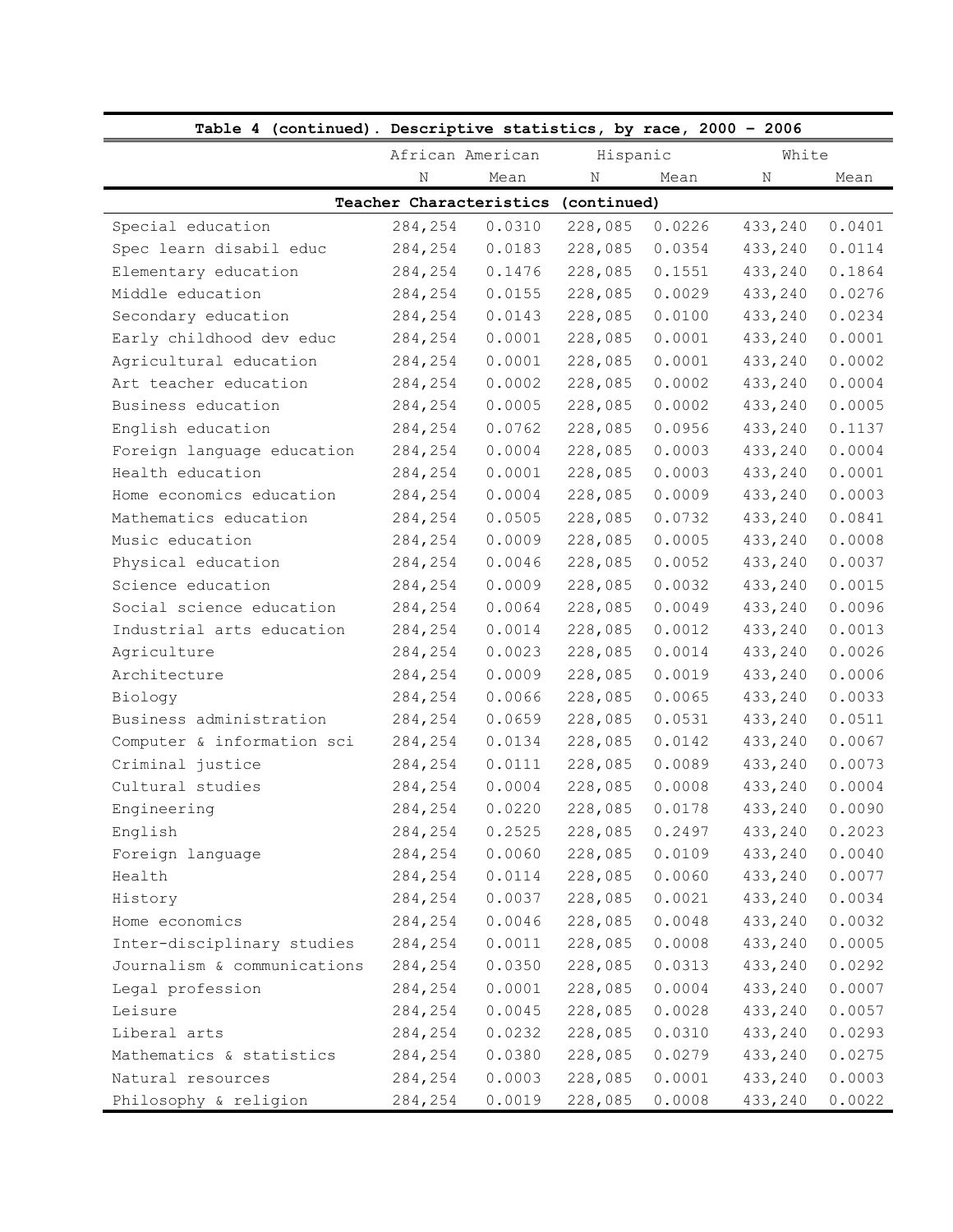| Table 4 (continued). Descriptive statistics, by race, 2000 - 2006 |                                     |        |          |        |         |        |  |
|-------------------------------------------------------------------|-------------------------------------|--------|----------|--------|---------|--------|--|
|                                                                   | African American                    |        | Hispanic |        | White   |        |  |
|                                                                   | N                                   | Mean   | N        | Mean   | N       | Mean   |  |
|                                                                   | Teacher Characteristics (continued) |        |          |        |         |        |  |
| Physics                                                           | 284,254                             | 0.0020 | 228,085  | 0.0011 | 433,240 | 0.0016 |  |
| Psychology                                                        | 284,254                             | 0.0326 | 228,085  | 0.0307 | 433,240 | 0.0240 |  |
| Public admin & service                                            | 284,254                             | 0.0072 | 228,085  | 0.0055 | 433,240 | 0.0036 |  |
| Social science                                                    | 284,254                             | 0.0530 | 228,085  | 0.0371 | 433,240 | 0.0428 |  |
| Visual and performing arts                                        | 284,254                             | 0.0087 | 228,085  | 0.0082 | 433,240 | 0.0075 |  |
|                                                                   | Pupil Characteristics               |        |          |        |         |        |  |
| Male                                                              | 284,254                             | 0.4963 | 228,085  | 0.5089 | 433,240 | 0.5160 |  |
| LEP, enrolled                                                     | 284,254                             | 0.0320 | 228,085  | 0.1500 | 433,240 | 0.0074 |  |
| LEP, eligible                                                     | 284,254                             | 0.0632 | 228,085  | 0.4481 | 433,240 | 0.0187 |  |
| Free or reduced lunch                                             | 284,254                             | 0.6575 | 228,085  | 0.5986 | 433,240 | 0.2695 |  |
| educable mentally<br>handicapped                                  | 284,254                             | 0.0119 | 228,085  | 0.0031 | 433,240 | 0.0028 |  |
| trainable mentally                                                |                                     |        |          |        |         |        |  |
| handicapped                                                       | 284,254                             | 0.0001 | 228,085  | 0.0000 | 433,240 | 0.0000 |  |
| orthopedically impaired                                           | 284,254                             | 0.0009 | 228,085  | 0.0010 | 433,240 | 0.0015 |  |
| speech impaired                                                   | 284,254                             | 0.0065 | 228,085  | 0.0051 | 433,240 | 0.0106 |  |
| language impaired                                                 | 284,254                             | 0.0197 | 228,085  | 0.0091 | 433,240 | 0.0080 |  |
| deaf or hard of hearing                                           | 284,254                             | 0.0011 | 228,085  | 0.0011 | 433,240 | 0.0014 |  |
| visually impaired                                                 | 284,254                             | 0.0003 | 228,085  | 0.0002 | 433,240 | 0.0004 |  |
| emotionally handicapped                                           | 284,254                             | 0.0219 | 228,085  | 0.0072 | 433,240 | 0.0173 |  |
| specific learning disabled                                        | 284,254                             | 0.1012 | 228,085  | 0.1141 | 433,240 | 0.1226 |  |
| gifted                                                            | 284,254                             | 0.0161 | 228,085  | 0.0375 | 433,240 | 0.0508 |  |
| hospital/homebound                                                | 284,254                             | 0.0011 | 228,085  | 0.0010 | 433,240 | 0.0019 |  |
| autistic                                                          | 284,254                             | 0.0004 | 228,085  | 0.0010 | 433,240 | 0.0011 |  |
| severely emot disturbed                                           | 284,254                             | 0.0041 | 228,085  | 0.0022 | 433,240 | 0.0025 |  |
| traumatic brain injured                                           | 284,254                             | 0.0002 | 228,085  | 0.0002 | 433,240 | 0.0002 |  |
| established conditions                                            | 284,254                             | 0.0001 | 228,085  | 0.0000 | 433,240 | 0.0000 |  |
| other health impaired                                             | 284,254                             | 0.0052 | 228,085  | 0.0059 | 433,240 | 0.0102 |  |
| Grade 3                                                           | 280,488                             | 0.0101 | 224,181  | 0.0092 | 429,362 | 0.0053 |  |
| Grade 4                                                           | 280,488                             | 0.0422 | 224,181  | 0.0469 | 429,362 | 0.0542 |  |
| Grade 5                                                           | 280,488                             | 0.0385 | 224,181  | 0.0392 | 429,362 | 0.0470 |  |
| Grade 6                                                           | 280,488                             | 0.1680 | 224,181  | 0.1534 | 429,362 | 0.1696 |  |
| Grade 7                                                           | 280,488                             | 0.1723 | 224,181  | 0.1870 | 429,362 | 0.1854 |  |
| Grade 8                                                           | 280,488                             | 0.1456 | 224,181  | 0.1549 | 429,362 | 0.1526 |  |
| Grade 9                                                           | 280,488                             | 0.2244 | 224,181  | 0.2178 | 429,362 | 0.2141 |  |
| Grade 10                                                          | 280,488                             | 0.1481 | 224,181  | 0.1597 | 429,362 | 0.1557 |  |
| Grade 11                                                          | 280,488                             | 0.0379 | 224,181  | 0.0253 | 429,362 | 0.0131 |  |
| Grade 12                                                          | 280,488                             | 0.0128 | 224,181  | 0.0067 | 429,362 | 0.0030 |  |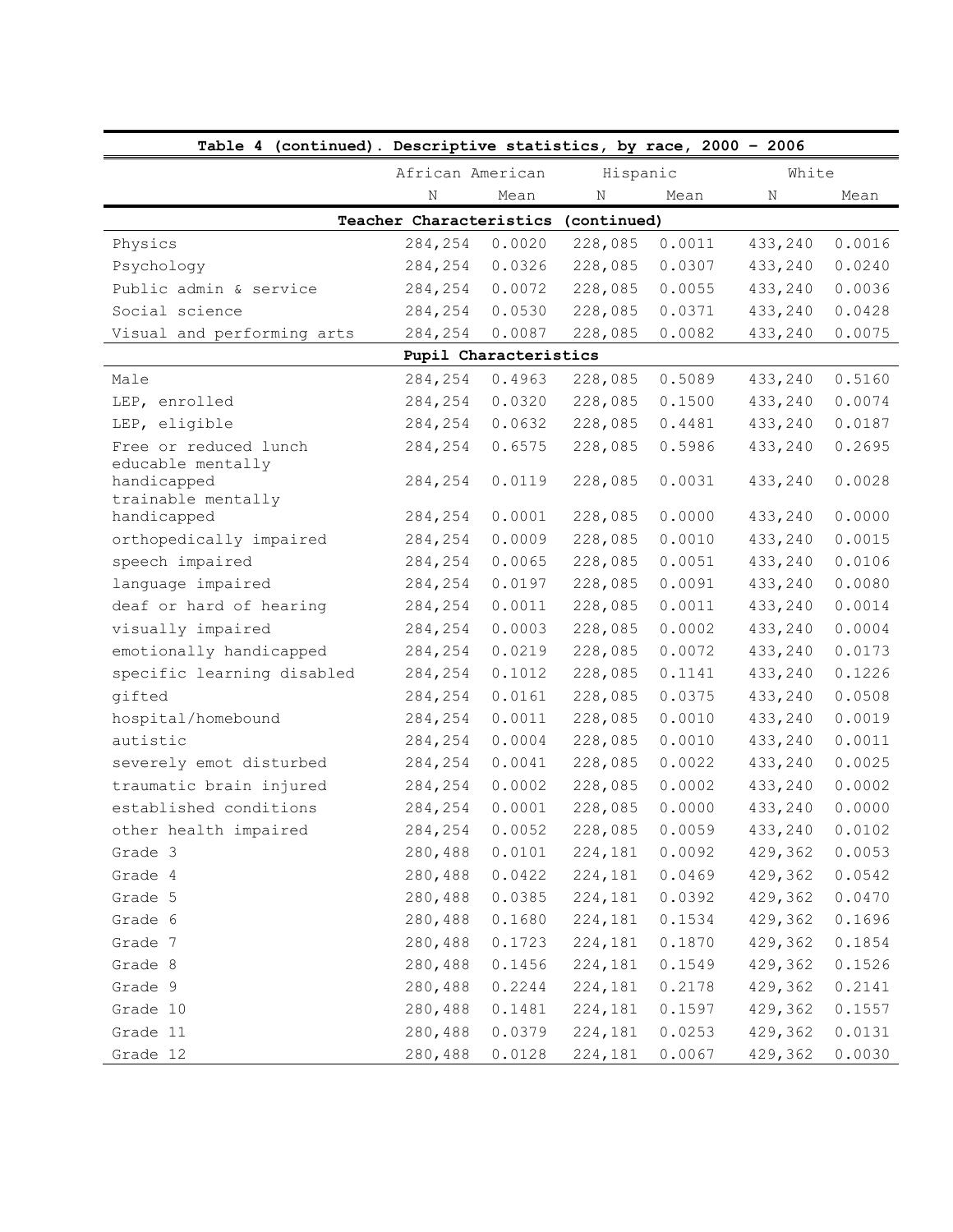| Table 4 (continued). Descriptive statistics, by race, 2000 - 2006 |                        |        |          |        |         |        |
|-------------------------------------------------------------------|------------------------|--------|----------|--------|---------|--------|
|                                                                   | African American       |        | Hispanic |        | White   |        |
|                                                                   | N                      | Mean   | N        | Mean   | N       | Mean   |
|                                                                   | School Characteristics |        |          |        |         |        |
| Title 1 status                                                    |                        |        |          |        |         |        |
| Schoolwide 2000                                                   | 284,254                | 0.4753 | 228,085  | 0.3696 | 433,240 | 0.1939 |
| Targeted Assistance 2000                                          | 284,254                | 0.0241 | 228,085  | 0.0180 | 433,240 | 0.0437 |
| Schoolwide 2001                                                   | 284,254                | 0.4127 | 228,085  | 0.3381 | 433,240 | 0.1830 |
| Targeted Assistance 2001                                          | 284,254                | 0.0161 | 228,085  | 0.0126 | 433,240 | 0.0284 |
| Schoolwide 2002                                                   | 284,254                | 0.3824 | 228,085  | 0.3144 | 433,240 | 0.1706 |
| Targeted Assistance 2002                                          | 284,254                | 0.0100 | 228,085  | 0.0091 | 433,240 | 0.0224 |
| Schoolwide 2003                                                   | 284,254                | 0.3605 | 228,085  | 0.2952 | 433,240 | 0.1583 |
| Targeted Assistance 2003                                          | 284,254                | 0.0057 | 228,085  | 0.0061 | 433,240 | 0.0102 |
| Schoolwide 2004                                                   | 284,254                | 0.3204 | 228,085  | 0.2579 | 433,240 | 0.1332 |
| Targeted Assistance 2004                                          | 284,254                | 0.0020 | 228,085  | 0.0024 | 433,240 | 0.0060 |
| Schoolwide 2005                                                   | 284,254                | 0.2722 | 228,085  | 0.2092 | 433,240 | 0.1041 |
| Targeted Assistance 2005                                          | 284,254                | 0.0012 | 228,085  | 0.0013 | 433,240 | 0.0033 |
| Year 2000                                                         | 284,254                | 0.0059 | 228,085  | 0.0054 | 433,240 | 0.0076 |
| Year 2001                                                         | 284,254                | 0.0502 | 228,085  | 0.0471 | 433,240 | 0.0569 |
| Year 2002                                                         | 284,254                | 0.1153 | 228,085  | 0.1095 | 433,240 | 0.1167 |
| Year 2003                                                         | 284,254                | 0.1963 | 228,085  | 0.1891 | 433,240 | 0.1939 |
| Year 2004                                                         | 284,254                | 0.2771 | 228,085  | 0.2775 | 433,240 | 0.2756 |
| Year 2005                                                         | 284,254                | 0.3420 | 228,085  | 0.3543 | 433,240 | 0.3405 |

# **Table 5. FCAT developmental scale score gains consistent with one year's growth in learning**

|         | Grade Interval |         |     |     |     |     |        |  |  |  |
|---------|----------------|---------|-----|-----|-----|-----|--------|--|--|--|
|         | $3 - 4$        | $4 - 5$ | 5-6 | 6-7 | 7-8 | 8-9 | $9-10$ |  |  |  |
| Reading | 230            | 166     | 133 | 110 | 92  |     |        |  |  |  |
| Math    | 162            | 119     | 95  | 78  | 64  | 54  | 48     |  |  |  |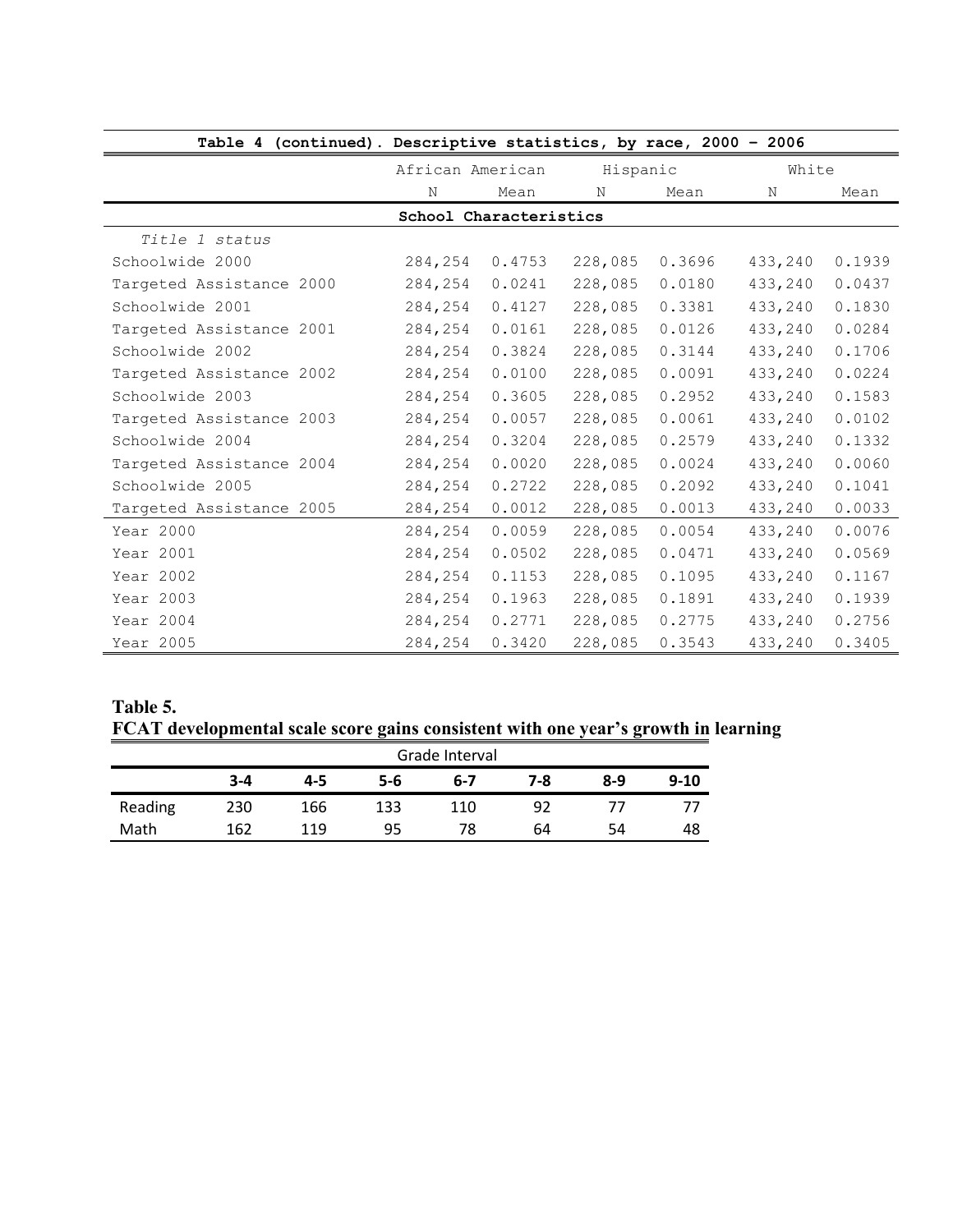|               | Males       |                  |             |             |             |            |             | Females          |             |             |             |            |  |  |
|---------------|-------------|------------------|-------------|-------------|-------------|------------|-------------|------------------|-------------|-------------|-------------|------------|--|--|
|               |             | African American |             | Hispanic    |             | White      |             | African American |             | Hispanic    |             | White      |  |  |
|               | Math        | Reading          | Math        | Reading     | Math        | Reading    | Math        | Reading          | Math        | Reading     | Math        | Reading    |  |  |
| <b>FIU</b>    | $-184.1***$ | $-107.6***$      | $-36.83$    | $-95.08***$ | $-49.59$    | $-9.223$   | $-47.56$    | $-89.39***$      | $-31.95$    | $-77.23***$ | $-59.65*$   | 31.68      |  |  |
|               | (39.70)     | (26.90)          | (38.56)     | (26.47)     | (62.66)     | (46.95)    | (48.25)     | (26.27)          | (34.62)     | (24.47)     | (31.87)     | (31.01)    |  |  |
| <b>UWF</b>    | $-40.64$    | $-23.91$         | $-171.5**$  | 15.16       | $-92.57**$  | $-27.38$   | $-90.02***$ | $-3.077$         | $-97.20$    | $-18.29$    | $-77.93**$  | $-6.710$   |  |  |
|               | (26.55)     | (34.67)          | (71.87)     | (49.65)     | (37.52)     | (37.28)    | (34.40)     | (32.58)          | (91.65)     | (45.28)     | (31.78)     | (30.15)    |  |  |
| <b>UCF</b>    | 0.395       | $-14.80$         | $-92.66***$ | $-31.45*$   | $-41.70$    | 20.62      | $-25.23$    | $-14.43$         | $-57.05**$  | $-28.78**$  | $-38.64*$   | 17.81      |  |  |
|               | (20.14)     | (13.98)          | (27.56)     | (16.11)     | (25.92)     | (14.61)    | (22.63)     | (13.66)          | (27.35)     | (14.11)     | (20.88)     | (12.31)    |  |  |
| <b>FGCU</b>   | 11.20       | $-21.05$         | $-55.37**$  | $-106.9***$ | $-42.43$    | $-9.971$   | $-27.03$    | $-45.55*$        | $-79.76***$ | $-75.61***$ | $-28.05$    | $-32.35*$  |  |  |
|               | (27.91)     | (25.40)          | (26.95)     | (29.74)     | (36.50)     | (21.97)    | (23.53)     | (23.95)          | (30.09)     | (23.45)     | (30.14)     | (18.03)    |  |  |
| UF            | $-39.08$    | $-64.16***$      | $-59.87**$  | $-21.80$    | $-76.08**$  | $-23.04$   | $-51.62*$   | $-64.57***$      | $-54.21*$   | $-54.24**$  | $-70.50**$  | $-32.84*$  |  |  |
|               | (25.64)     | (21.61)          | (27.68)     | (21.65)     | (38.69)     | (20.08)    | (27.96)     | (21.26)          | (32.19)     | (25.06)     | (34.55)     | (17.52)    |  |  |
| Chipola       |             |                  | 50.70**     | $\mathbf 0$ | $-59.87$    | 105.9***   |             |                  | 54.39***    | $-286.1***$ | $-54.61$    | 138.1***   |  |  |
|               |             |                  | (24.70)     | (0)         | (89.18)     | (17.68)    |             |                  | (19.91)     | (15.65)     | (39.14)     | (14.25)    |  |  |
| <b>USF</b>    | $-67.56***$ | $-71.41***$      | $-124.7***$ | $-96.50***$ | $-80.64***$ | $-36.58**$ | $-62.56***$ | $-76.47***$      | $-98.20***$ | $-86.74***$ | $-66.25***$ | $-36.77**$ |  |  |
|               | (23.31)     | (15.47)          | (29.97)     | (19.63)     | (28.25)     | (18.43)    | (23.25)     | (15.75)          | (26.70)     | (19.72)     | (23.16)     | (15.11)    |  |  |
| Miami         |             |                  | 0           | $-695.0***$ |             |            |             |                  | 0           | $-541.1***$ |             |            |  |  |
|               |             |                  | (0)         | (15.91)     |             |            |             |                  | (0)         | (15.65)     |             |            |  |  |
| <b>UNF</b>    | $-6.287$    | $-19.29$         | $-65.24*$   | 9.597       | $-52.27$    | 4.442      | $-33.45$    | $-13.66$         | $-45.28$    | 25.77       | $-58.93**$  | $-6.489$   |  |  |
|               | (17.98)     | (26.38)          | (36.56)     | (38.12)     | (33.19)     | (22.12)    | (22.68)     | (24.44)          | (36.05)     | (28.09)     | (29.49)     | (23.94)    |  |  |
| <b>FSU</b>    | $-67.10**$  | $-49.58**$       | $-61.89$    | $-50.42$    | $-124.8***$ | $-5.718$   | $-69.84**$  | $-46.51**$       | $-67.00$    | $-64.42*$   | $-121.5***$ | $-0.0497$  |  |  |
|               | (34.07)     | (23.14)          | (45.79)     | (33.07)     | (37.50)     | (22.58)    | (27.10)     | (22.74)          | (42.99)     | (33.07)     | (39.98)     | (18.38)    |  |  |
| <b>FAMU</b>   | $-56.61**$  | $-16.55$         | $-119.0***$ | $-54.18$    | $-68.82**$  | $-18.36$   | $-55.30**$  | $-35.73*$        | $-134.5***$ | $-64.28*$   | $-61.46**$  | $-43.65*$  |  |  |
|               | (26.50)     | (20.98)          | (30.59)     | (37.73)     | (26.92)     | (30.92)    | (24.73)     | (19.39)          | (40.88)     | (33.46)     | (28.59)     | (25.56)    |  |  |
| St. Pete Coll | $-248.3**$  | $-301.2***$      | $-154.3***$ | $-82.13$    | $-125.5***$ | $-121.7**$ | $-235.1***$ | $-134.9**$       | $-231.5***$ | $-94.29$    | $-181.9***$ | $-70.47$   |  |  |
|               | (120.0)     | (81.99)          | (55.51)     | (61.95)     | (38.84)     | (56.71)    | (56.49)     | (61.73)          | (69.27)     | (73.15)     | (58.10)     | (48.79)    |  |  |
| New College   | 0           | 0                | 0           | 0           | 0           | 0          | 0           | 0                | $\mathbf 0$ | 0           | 0           | 0          |  |  |
|               | (0)         | (0)              | (0)         | (0)         | (0)         | (0)        | (0)         | (0)              | (0)         | (0)         | (0)         | (0)        |  |  |
| N             | 4857        | 15262            | 3549        | 13075       | 9762        | 27780      | 4818        | 14345            | 3471        | 11630       | 8882        | 25155      |  |  |
| $R^2$         | 0.078       | 0.105            | 0.091       | 0.113       | 0.084       | 0.107      | 0.096       | 0.118            | 0.093       | 0.138       | 0.097       | 0.102      |  |  |

## **Table 6. Unadjusted teacher preparation program effects: elementary school**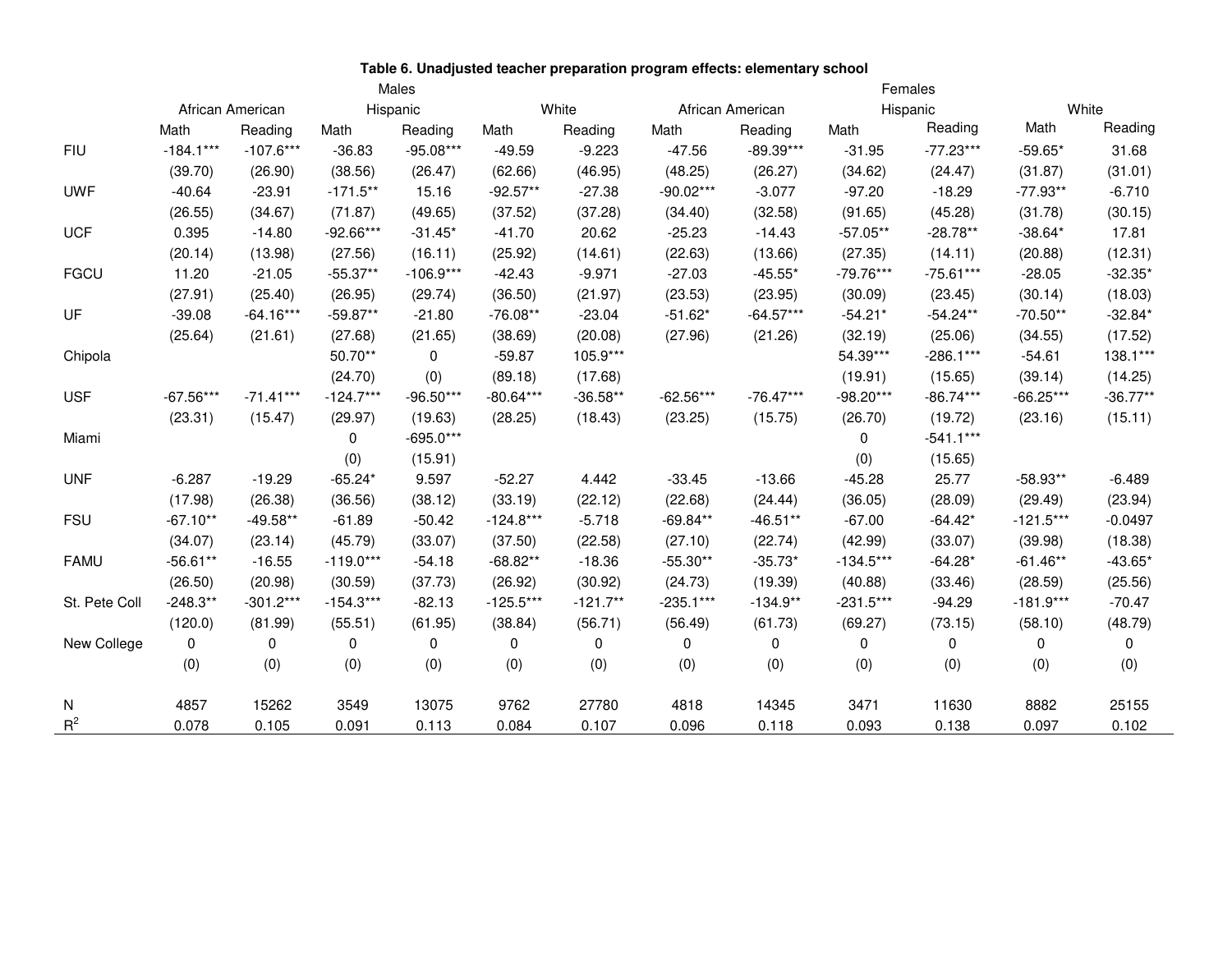|               | Male        |                  |             |             |            |          |            | Female           |             |             |              |            |  |  |
|---------------|-------------|------------------|-------------|-------------|------------|----------|------------|------------------|-------------|-------------|--------------|------------|--|--|
|               |             | African American |             | Hispanic    | White      |          |            | African American |             | Hispanic    |              | White      |  |  |
|               | Math        | Reading          | Math        | Reading     | Math       | Reading  | Math       | Reading          | Math        | Reading     | Math         | Reading    |  |  |
| <b>FIU</b>    | $-57.79$    | $-172.9***$      | 4.040       | $-40.48$    | 50.21      | $-52.58$ | $-93.21**$ | $-181.0***$      | $-0.446$    | 0.0870      | 46.77        | $-62.65$   |  |  |
|               | (45.50)     | (43.64)          | (28.22)     | (58.30)     | (36.27)    | (52.69)  | (38.58)    | (45.44)          | (35.33)     | (51.11)     | (43.51)      | (38.43)    |  |  |
| <b>UWF</b>    | $-14.99$    | 7.351            | $-17.38$    | 228.1***    | $-30.49$   | 58.95    | $-55.69*$  | 11.73            | $-37.64$    | 92.39       | $-29.94$     | 26.63      |  |  |
|               | (27.90)     | (72.66)          | (29.41)     | (68.41)     | (22.94)    | (59.14)  | (32.40)    | (49.57)          | (28.40)     | (73.46)     | (29.04)      | (46.31)    |  |  |
| <b>UCF</b>    | $-33.50$    | 44.97            | $-76.59***$ | 51.43       | $-19.37$   | 47.61    | $-32.37$   | 48.23*           | $-63.94**$  | 46.93       | $-22.71$     | $-5.225$   |  |  |
|               | (24.14)     | (34.73)          | (26.21)     | (49.86)     | (24.27)    | (46.26)  | (31.11)    | (28.74)          | (28.06)     | (41.98)     | (29.75)      | (34.31)    |  |  |
| <b>FGCU</b>   | $-41.83$    | $-52.62$         | $-134.5***$ | $-30.09$    | $-69.36**$ | 2.123    | $-65.77**$ | $-54.83$         | $-132.0***$ | $-38.57$    | $-52.87*$    | $-38.83$   |  |  |
|               | (30.12)     | (62.86)          | (35.13)     | (67.38)     | (34.73)    | (52.61)  | (32.24)    | (44.86)          | (43.54)     | (55.69)     | (31.87)      | (41.20)    |  |  |
| UF            | 28.81       | 7.259            | 70.56       | 9.284       | 8.472      | 7.148    | 11.26      | $-51.04$         | 67.83**     | 26.61       | $-7.566$     | $-41.80$   |  |  |
|               | (31.39)     | (79.38)          | (52.88)     | (49.55)     | (23.13)    | (61.94)  | (30.91)    | (67.07)          | (31.03)     | (43.04)     | (31.93)      | (43.58)    |  |  |
| Chipola       | 0           | 443.5***         |             |             | $-11.70$   | 365.0*** | 0          | 307.6***         |             |             | $-28.96$     | 172.4***   |  |  |
|               | (0)         | (28.92)          |             |             | (35.94)    | (40.11)  | (0)        | (26.47)          |             |             | (50.28)      | (28.51)    |  |  |
| <b>USF</b>    | $-24.28$    | 27.43            | $-49.66*$   | $-4.230$    | $-2.527$   | 60.76    | $-35.27$   | 35.42            | $-44.01$    | 9.251       | 6.997        | 1.062      |  |  |
|               | (28.07)     | (33.64)          | (28.87)     | (47.57)     | (27.04)    | (44.07)  | (29.25)    | (27.52)          | (29.84)     | (41.23)     | (33.00)      | (32.39)    |  |  |
| <b>UNF</b>    | 21.82       | 63.57*           | $-97.80**$  | 5.411       | $-11.74$   | 29.69    | $-3.727$   | 54.00            | $-55.99$    | 40.99       | $-24.10$     | $-29.75$   |  |  |
|               | (28.73)     | (37.12)          | (47.17)     | (59.68)     | (25.24)    | (48.61)  | (30.65)    | (35.91)          | (40.48)     | (56.43)     | (29.85)      | (35.95)    |  |  |
| <b>FSU</b>    | $-23.04$    | 97.31***         | 3.843       | 76.30       | $-41.64$   | 106.6**  | $-40.25$   | 103.8***         | $-12.12$    | 94.95**     | $-31.51$     | 42.97      |  |  |
|               | (28.18)     | (36.74)          | (49.10)     | (47.95)     | (26.68)    | (43.39)  | (29.63)    | (29.04)          | (52.85)     | (42.33)     | (30.93)      | (31.53)    |  |  |
| <b>FAMU</b>   | $-27.00$    | 26.87            | $-77.61***$ | $101.2*$    | $-41.33$   | 68.16    | $-58.87**$ | 32.65            | $-43.93$    | 52.70       | $-20.76$     | $-6.321$   |  |  |
|               | (33.85)     | (49.49)          | (19.23)     | (55.92)     | (32.43)    | (52.43)  | (29.43)    | (42.84)          | (32.29)     | (43.22)     | (37.50)      | (41.67)    |  |  |
| St. Pete Coll | 105.8       | $-255.0***$      | $-28.09$    | $-378.2$    | $-2.734$   | $-44.42$ | 12.74      | $-173.7**$       | $-98.93*$   | $-285.3***$ | $-20.46$     | $-139.8**$ |  |  |
|               | (74.01)     | (61.05)          | (57.20)     | (253.3)     | (59.33)    | (75.30)  | (54.45)    | (80.43)          | (50.27)     | (41.23)     | (42.58)      | (58.26)    |  |  |
| New College   | $\mathbf 0$ | 0                | 0           | 0           | 0          | 0        | 0          | 0                | 0           | 0           | $\mathbf{0}$ | 0          |  |  |
|               | (0)         | (0)              | (0)         | (0)         | (0)        | (0)      | (0)        | (0)              | (0)         | (0)         | (0)          | (0)        |  |  |
| Miami         |             |                  | $\Omega$    | $-378.9***$ |            |          |            |                  | $\mathbf 0$ | $-407.4***$ |              |            |  |  |
|               |             |                  | (0)         | (42.62)     |            |          |            |                  | (0)         | (37.39)     |              |            |  |  |
| N             | 5210        | 9517             | 4516        | 9742        | 13094      | 21108    | 5289       | 8756             | 4253        | 8203        | 12854        | 18902      |  |  |
| $R^2$         | 0.053       | 0.112            | 0.120       | 0.081       | 0.055      | 0.038    | 0.071      | 0.109            | 0.120       | 0.084       | 0.074        | 0.044      |  |  |

**Table 7. Male pupil academic achievement and teacher preparation program effects (unadjusted): middle school**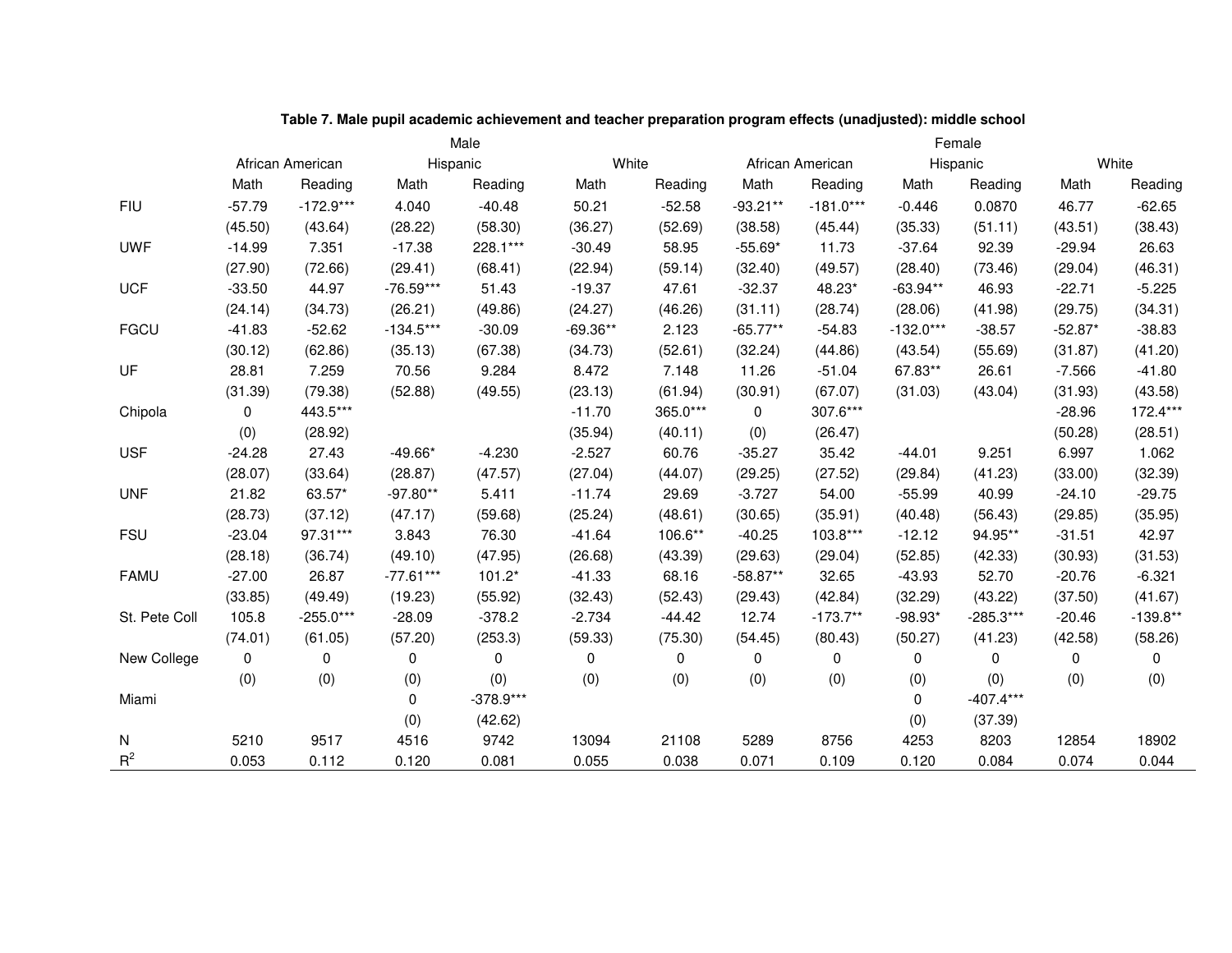|                | Male      |                  |          |          |             |           |                  | Female   |          |             |             |           |  |
|----------------|-----------|------------------|----------|----------|-------------|-----------|------------------|----------|----------|-------------|-------------|-----------|--|
|                |           | African American |          |          | Hispanic    | White     | African American |          |          | Hispanic    | White       |           |  |
|                | Math      | Reading          | Math     | Reading  | Math        | Reading   | Math             | Reading  | Math     | Reading     | Math        | Reading   |  |
| <b>FIU</b>     | $-77.63*$ | 16.87            | $-6.687$ | 78.07*   | $-53.57$    | 47.98     | $-90.85**$       | 21.87    | $-13.03$ | 8.220       | $-30.20$    | 61.72     |  |
|                | (43.12)   | (42.23)          | (38.55)  | (43.27)  | (42.95)     | (61.98)   | (35.13)          | (36.19)  | (33.64)  | (37.90)     | (36.93)     | (57.80)   |  |
| <b>UWF</b>     | $-29.26$  | $-121.0$         | $-67.86$ | $144.2*$ | $-33.78$    | $-11.37$  | $-96.26*$        | $-55.11$ | $-91.80$ | 86.87       | $-47.08$    | 53.11     |  |
|                | (83.04)   | (91.43)          | (42.22)  | (76.20)  | (43.76)     | (85.71)   | (55.89)          | (73.75)  | (57.04)  | (76.02)     | (40.20)     | (84.92)   |  |
| <b>UCF</b>     | $-5.768$  | 72.15**          | $-11.91$ | 107.3*** | $-4.231$    | $81.13*$  | $-29.63$         | 65.44**  | 0.905    | 38.85       | 0.846       | 89.20**   |  |
|                | (37.39)   | (28.06)          | (41.36)  | (38.95)  | (25.52)     | (42.41)   | (23.88)          | (26.08)  | (36.35)  | (36.05)     | (25.26)     | (44.86)   |  |
| <b>FGCU</b>    | $-9.474$  | 43.61            | $-28.07$ | $-2.114$ | $-59.49**$  | 15.00     | $-84.48***$      | 34.36    | $-43.93$ | $-14.04$    | $-55.96**$  | 66.83     |  |
|                | (41.97)   | (63.36)          | (45.76)  | (62.05)  | (29.79)     | (93.70)   | (31.90)          | (53.14)  | (42.71)  | (65.96)     | (27.78)     | (90.23)   |  |
| UF             | $-109.2$  | $-21.01$         | 36.93    | 9.187    | $-83.30**$  | $-113.5*$ | $-128.8**$       | $-3.712$ | 38.51    | $-15.75$    | $-110.3***$ | $-68.53$  |  |
|                | (69.11)   | (71.35)          | (42.34)  | (41.98)  | (38.90)     | (63.54)   | (52.53)          | (49.97)  | (34.15)  | (44.46)     | (34.45)     | (47.73)   |  |
| <b>USF</b>     | 23.53     | 70.32***         | 16.26    | 99.82*** | 0.163       | 78.59*    | $-42.56*$        | 68.49*** | 13.16    | 10.58       | $-10.96$    | 93.44**   |  |
|                | (36.13)   | (26.26)          | (38.03)  | (35.64)  | (23.72)     | (40.66)   | (23.04)          | (24.15)  | (34.26)  | (33.17)     | (24.00)     | (44.24)   |  |
| <b>UNF</b>     | 70.48*    | 76.93**          | 43.00    | 103.0**  | 60.47**     | 46.04     | 17.79            | 79.56**  | 28.54    | 23.06       | 36.57       | 43.23     |  |
|                | (40.24)   | (38.89)          | (39.77)  | (46.97)  | (27.40)     | (46.82)   | (31.15)          | (32.08)  | (33.06)  | (40.72)     | (27.13)     | (47.16)   |  |
| <b>FSU</b>     | 28.38     | 147.1***         | 12.37    | 207.9*** | 14.69       | 148.4***  | $-20.39$         | 145.5*** | 19.72    | 123.4***    | 11.56       | 146.8***  |  |
|                | (36.75)   | (26.16)          | (45.84)  | (40.29)  | (26.20)     | (41.36)   | (24.38)          | (24.55)  | (36.17)  | (37.03)     | (26.18)     | (44.89)   |  |
| <b>FAMU</b>    | 11.92     | $-1.811$         | 4.236    | 105.8**  | $-64.40$    | $-25.89$  | 12.16            | 3.662    | 31.89    | 12.37       | $-9.026$    | $-16.82$  |  |
|                | (56.59)   | (37.51)          | (44.14)  | (46.54)  | (41.92)     | (52.46)   | (26.46)          | (37.11)  | (31.89)  | (54.70)     | (23.08)     | (52.47)   |  |
| St. Petersburg | $-61.00$  | $-12.92$         | $-32.14$ | $-49.12$ | $-72.43***$ | $-60.56$  | $-117.0***$      | $-91.39$ | $-55.97$ | $-274.6***$ | $-68.08***$ | $-107.1*$ |  |
|                | (38.52)   | (73.80)          | (37.68)  | (32.54)  | (26.67)     | (49.86)   | (25.48)          | (112.9)  | (35.09)  | (31.34)     | (26.30)     | (63.48)   |  |
| New College    | 0         | 0                | 0        | 0        | 0           | 0         | 0                | 0        | 0        | 0           | 0           | 0         |  |
|                | (0)       | (0)              | (0)      | (0)      | (0)         | (0)       | (0)              | (0)      | (0)      | (0)         | (0)         | (0)       |  |
| N              | 7585      | 9611             | 9098     | 8440     | 17892       | 18894     | 7412             | 9394     | 8427     | 7731        | 16996       | 17037     |  |
| $R^2$          | 0.108     | 0.077            | 0.063    | 0.093    | 0.112       | 0.087     | 0.113            | 0.082    | 0.080    | 0.093       | 0.117       | 0.075     |  |

**Table 8. Male pupil academic achievement and teacher preparation program effects (unadjusted): high school**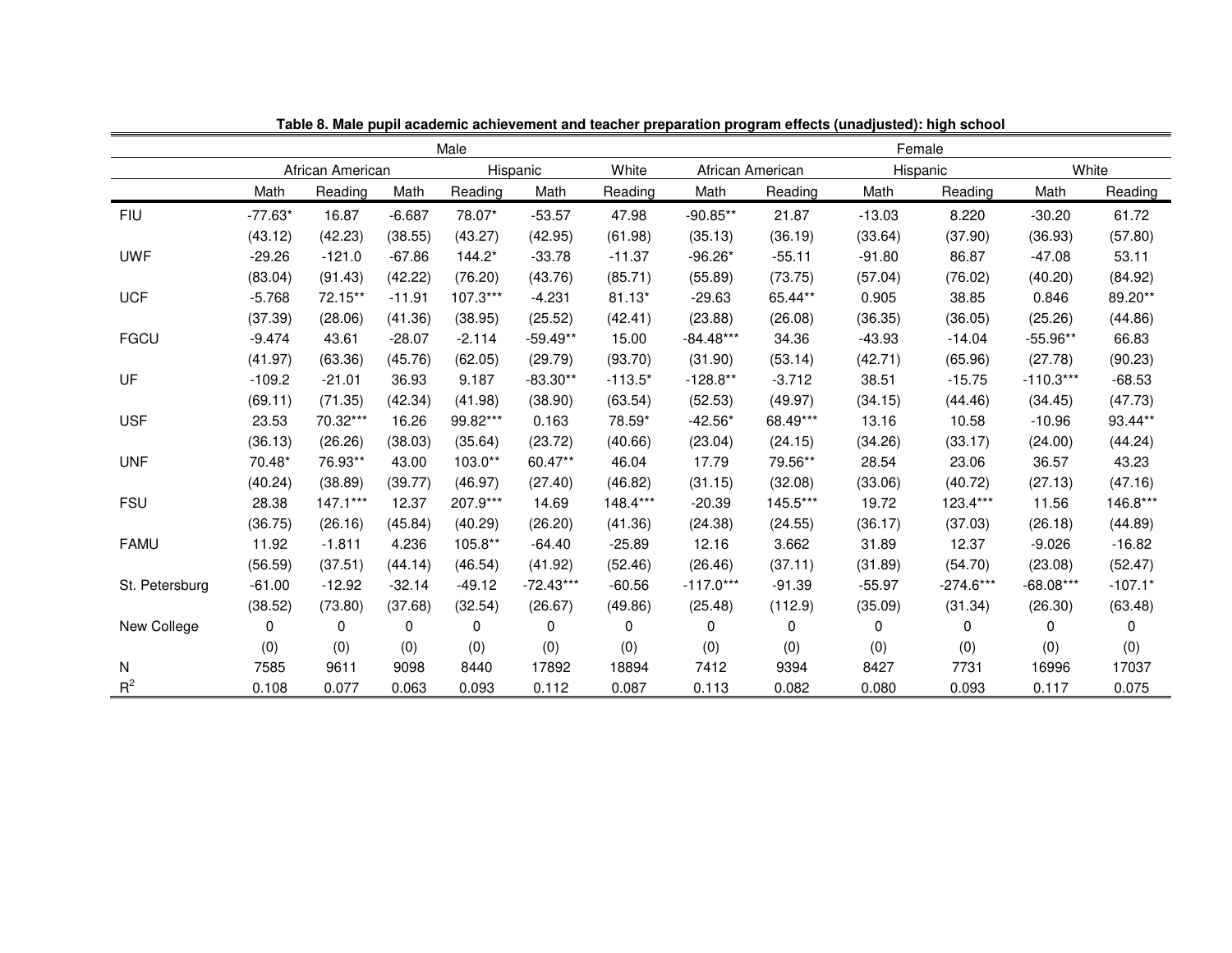| pupns, zooo<br>יטע |            |                  |             |           |           |             |  |  |  |  |
|--------------------|------------|------------------|-------------|-----------|-----------|-------------|--|--|--|--|
|                    |            | African American |             | White     |           |             |  |  |  |  |
|                    | Math       | Reading          | Math        | Reading   | Math      | Reading     |  |  |  |  |
| growth             | 0.0352     | 0.0081           | $-0.0406$   | $-0.0976$ | $-0.0113$ | 0.0098      |  |  |  |  |
|                    | (0.0213)   | (0.0413)         | (0.0377)    | (0.0612)  | (0.0101)  | (0.0379)    |  |  |  |  |
| N                  | 2314       | 6838             | 2277        | 6414      | 4455      | 13389       |  |  |  |  |
| $R^2$              | 0.113      | 0.097            | 0.118       | 0.089     | 0.13      | 0.072       |  |  |  |  |
| annual gain        | 22.08      | 24.28            | $-18.24$    | $-39.07$  | $-18.68$  | $-9.043$    |  |  |  |  |
|                    | (20.13)    | (16.71)          | (26.78)     | (24.43)   | (15.25)   | (13.35)     |  |  |  |  |
| N                  | 2314       | 6838             | 2277        | 6414      | 4455      | 13389       |  |  |  |  |
| $R^2$              | 0.097      | 0.115            | 0.128       | 0.122     | 0.107     | 0.078       |  |  |  |  |
| lagged dep var     | $-0.232$   | 22.61            | $-17.57$    | $-2.576$  | $-6.337$  | $-13.02$    |  |  |  |  |
|                    | (22.80)    | (14.30)          | (20.33)     | (28.93)   | (18.19)   | (16.46)     |  |  |  |  |
| N                  | 2314       | 6838             | 2277        | 6414      | 4455      | 13389       |  |  |  |  |
| $R^2$              | 0.586      | 0.57             | 0.662       | 0.628     | 0.68      | 0.632       |  |  |  |  |
| inst. variable     | $-56.21**$ | 24.16            | $\mathbf 0$ | $-122.1$  | 0         | $-86.17***$ |  |  |  |  |
|                    | (27.40)    | (28.35)          | 0.00        | (118.80)  | 0.00      | (20.46)     |  |  |  |  |
| N                  | 1527       | 4136             | 1635        | 3914      | 3081      | 8284        |  |  |  |  |
| $R^2$              | 0.495      | 0.508            | 0.57        | 0.577     | 0.619     | 0.577       |  |  |  |  |
| imputed coef.      | 6.785      | 23.29            | $-17.71$    | $-15.54$  | $-12.18$  | $-10.77$    |  |  |  |  |
|                    | (21.25)    | (14.41)          | (21.00)     | (24.75)   | (16.62)   | (13.40)     |  |  |  |  |
| N                  | 2314       | 6838             | 2277        | 6414      | 4455      | 13389       |  |  |  |  |
| $R^2$              | 0.074      | 0.077            | 0.12        | 0.082     | 0.089     | 0.052       |  |  |  |  |

**Table 9a. FAMU Teacher preparation program effects, male elementary school pupils, 2000 – 2005**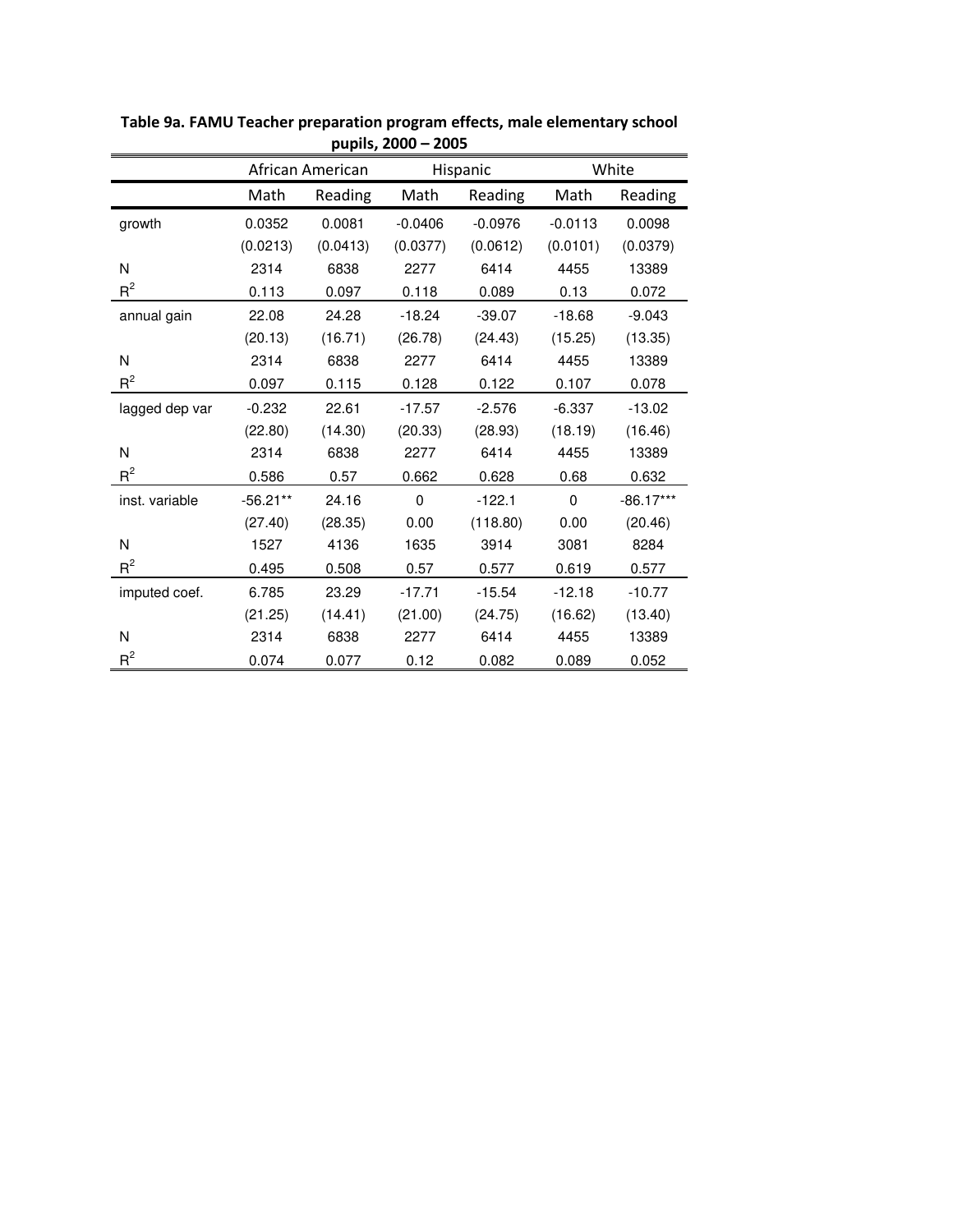|                | White<br>African American<br>Hispanic |          |          |            |          |             |  |
|----------------|---------------------------------------|----------|----------|------------|----------|-------------|--|
|                | Math                                  | Reading  | Math     | Reading    | Math     | Reading     |  |
| growth         | 0.0111                                | 0.0420   | 0.0319   | $-0.0969$  | 0.0014   | $-0.0197$   |  |
|                | (0.0262)                              | (0.0377) | (0.0289) | (0.0610)   | (0.0123) | (0.0239)    |  |
| N              | 2178                                  | 6533     | 2199     | 5819       | 3989     | 12420       |  |
| $R^2$          | 0.124                                 | 0.112    | 0.123    | 0.083      | 0.15     | 0.108       |  |
| annual gain    | $-17.46$                              | 24.28    | 7.876    | $-58.20**$ | 2.878    | $-38.31$    |  |
|                | (28.47)                               | (16.46)  | (24.71)  | (27.43)    | (18.26)  | (23.42)     |  |
| N              | 2178                                  | 6533     | 2199     | 5819       | 3989     | 12420       |  |
| $R^2$          | 0.118                                 | 0.137    | 0.125    | 0.146      | 0.13     | 0.098       |  |
| lagged dep var | $-54.81**$                            | 15.98    | $-10.87$ | $-41.63**$ | 14.79    | $-41.96**$  |  |
|                | (22.83)                               | (12.87)  | (23.08)  | (18.86)    | (21.04)  | (16.43)     |  |
| N              | 2178                                  | 6534     | 2199     | 5819       | 3989     | 12420       |  |
| $R^2$          | 0.601                                 | 0.603    | 0.654    | 0.655      | 0.7      | 0.632       |  |
| inst. variable | $-189.5**$                            | $-0.483$ | 0        | $-21.22$   | 20.28    | $-112.1***$ |  |
|                | (75.52)                               | (25.67)  | 0.00     | (33.91)    | (47.89)  | (22.20)     |  |
| N              | 1413                                  | 3897     | 1569     | 3468       | 2811     | 7584        |  |
| $R^2$          | 0.532                                 | 0.554    | 0.566    | 0.607      | 0.624    | 0.593       |  |
| imputed coef.  | $-42.66*$                             | 19.14    | $-7.356$ | $-47.13**$ | 9.903    | $-39.52**$  |  |
|                | (24.08)                               | (12.86)  | (23.00)  | (19.83)    | (19.59)  | (19.45)     |  |
| N              | 2178                                  | 6535     | 2199     | 5819       | 3989     | 12420       |  |
| $R^2$          | 0.088                                 | 0.085    | 0.102    | 0.089      | 0.112    | 0.066       |  |

**Table 9b. FAMU Teacher preparation program effects, female elementary school pupils, 2000 – 2005**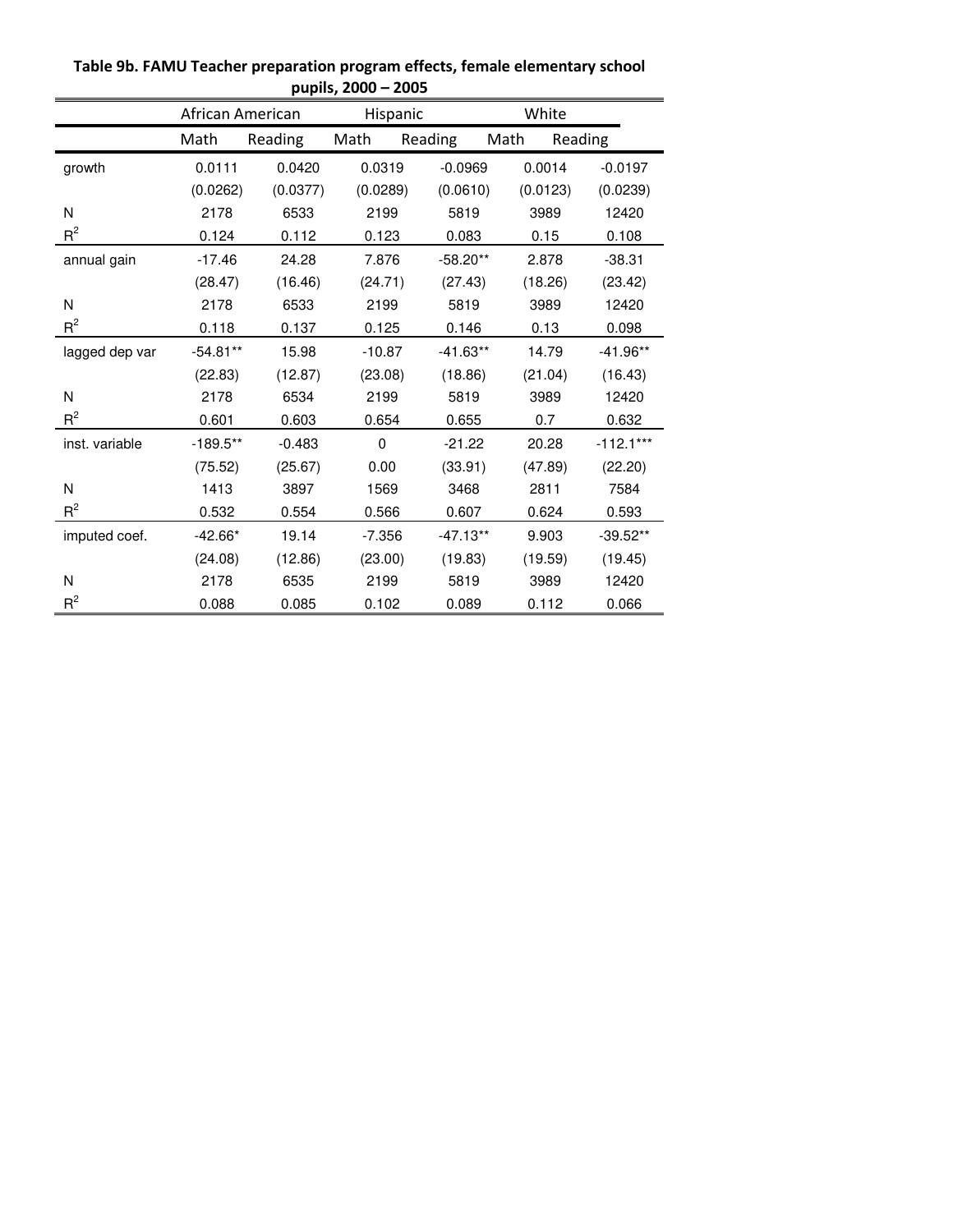|                | African American |              | Hispanic |           | White      |           |  |
|----------------|------------------|--------------|----------|-----------|------------|-----------|--|
|                | Math             | Reading      | Math     |           | Math       | Reading   |  |
| growth         | $-0.0154$        | $-0.0447***$ | 0.0064   | $-0.0060$ | $0.0194**$ | $-0.0129$ |  |
|                | (0.01)           | (0.02)       | (0.01)   | (0.02)    | (0.01)     | (0.01)    |  |
| N              | 2595             | 4715         | 2577     | 4920      | 6731       | 11047     |  |
| $R^2$          | 0.043            | 0.052        | 0.109    | 0.081     | 0.059      | 0.057     |  |
| annual gain    | $-13.27$         | $-38.09***$  | 23.73    | $-12.56$  | 30.32**    | $-5.229$  |  |
|                | (16.93)          | (14.05)      | (16.44)  | (13.48)   | (11.78)    | (13.68)   |  |
| N              | 2596             | 4717         | 2577     | 4919      | 6731       | 11046     |  |
| $R^2$          | 0.038            | 0.042        | 0.088    | 0.048     | 0.046      | 0.038     |  |
| lagged dep var | $-19.16$         | $-3.661$     | 13.21    | 5.02      | 19.5       | 3.092     |  |
|                | (18.06)          | (15.68)      | (12.72)  | (14.79)   | (11.81)    | (14.35)   |  |
| N              | 2596             | 4716         | 2577     | 4920      | 6731       | 11047     |  |
| $R^2$          | 0.529            | 0.595        | 0.616    | 0.646     | 0.634      | 0.611     |  |
| inst. variable | $-112.8$         | 26.64        | $-1.348$ | 36.8      | $-23.24$   | $-1.377$  |  |
|                | (72.86)          | (21.98)      | (27.18)  | (52.61)   | (35.19)    | (17.49)   |  |
| N              | 2047             | 3634         | 2137     | 3859      | 5675       | 8980      |  |
| $R^2$          | 0.523            | 0.59         | 0.607    | 0.623     | 0.608      | 0.576     |  |
| imputed coef.  | $-17.39$         | $-18.38$     | 15.64    | $-0.782$  | 24.11**    | $-0.831$  |  |
|                | (17.37)          | (12.84)      | (13.00)  | (12.72)   | (10.77)    | (12.45)   |  |
| N              | 2595             | 4715         | 2577     | 4920      | 6731       | 11047     |  |
| $R^2$          | 0.049            | 0.073        | 0.057    | 0.066     | 0.025      | 0.028     |  |

**Table 10a. FAMU Teacher preparation program effects, male middle school pupils, 2000 – 2005**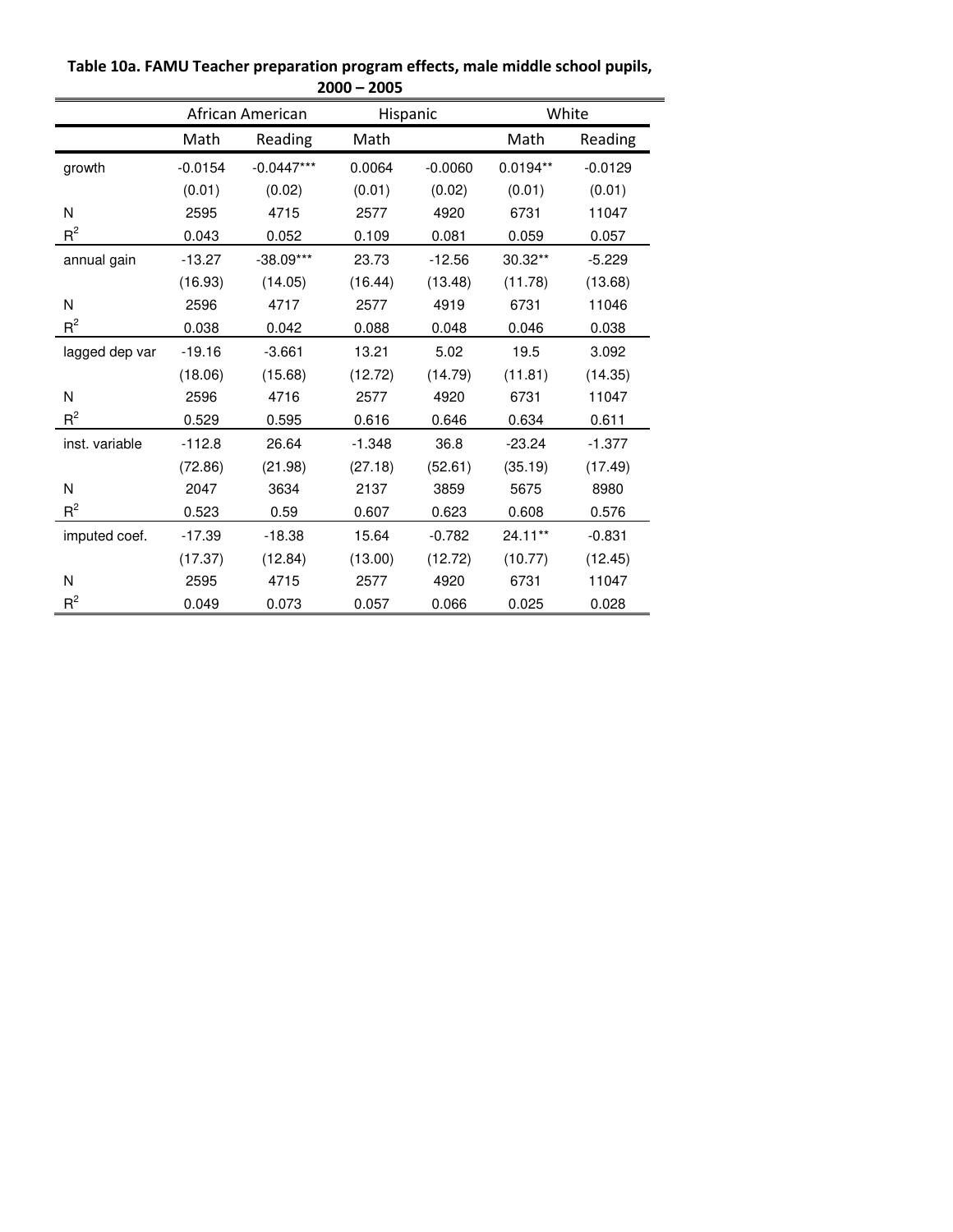|                | African American |           | Hispanic |           | White     |             |
|----------------|------------------|-----------|----------|-----------|-----------|-------------|
|                | Math             | Reading   | Math     | Reading   | Math      | Reading     |
| growth         | $-0.0194$        | $-0.0186$ | 0.0106   | $-0.0053$ | $-0.0072$ | $-0.0218**$ |
|                | (0.02)           | (0.02)    | (0.02)   | (0.01)    | (0.01)    | (0.01)      |
| N              | 2705             | 4618      | 2531     | 4357      | 6665      | 10139       |
| $R^2$          | 0.060            | 0.065     | 0.111    | 0.079     | 0.045     | 0.044       |
| annual gain    | $-27.68$         | $-9.170$  | 32.80*   | 6.832     | $-5.477$  | $-22.75*$   |
|                | (19.70)          | (15.68)   | (19.69)  | (14.67)   | (11.57)   | (11.83)     |
| N              | 2705             | 4617      | 2531     | 4357      | 6665      | 10139       |
| $R^2$          | 0.039            | 0.040     | 0.093    | 0.051     | 0.029     | 0.026       |
| lagged dep var | $-32.73*$        | 14.42     | 21.94    | 4.538     | $-7.267$  | $-11.62$    |
|                | (17.61)          | (17.39)   | (14.57)  | (21.63)   | (13.36)   | (11.73)     |
| N              | 2705             | 4618      | 2531     | 4355      | 6665      | 10139       |
| $R^2$          | 0.575            | 0.612     | 0.647    | 0.66      | 0.662     | 0.632       |
| inst. variable | $-63.16**$       | 33.46     | 109.0*** | 66.4      | 1.197     | $-1.244$    |
|                | (25.64)          | (20.87)   | (40.71)  | (42.42)   | (17.23)   | (19.75)     |
| N              | 2144             | 3608      | 2082     | 3421      | 5601      | 8276        |
| $R^2$          | 0.563            | 0.593     | 0.626    | 0.631     | 0.632     | 0.613       |
| imputed coef.  | $-31.53*$        | 3.733     | 24.72**  | 5.442     | $-6.593$  | $-16.51*$   |
|                | (17.78)          | (15.56)   | (12.17)  | (19.56)   | (12.26)   | (9.19)      |
| N              | 2705             | 4617      | 2531     | 4356      | 6665      | 10139       |
| $R^2$          | 0.038            | 0.048     | 0.053    | 0.072     | 0.027     | 0.038       |

**Table 10b. FAMU Teacher preparation program effects, female middle school pupils, 2000 – 2005**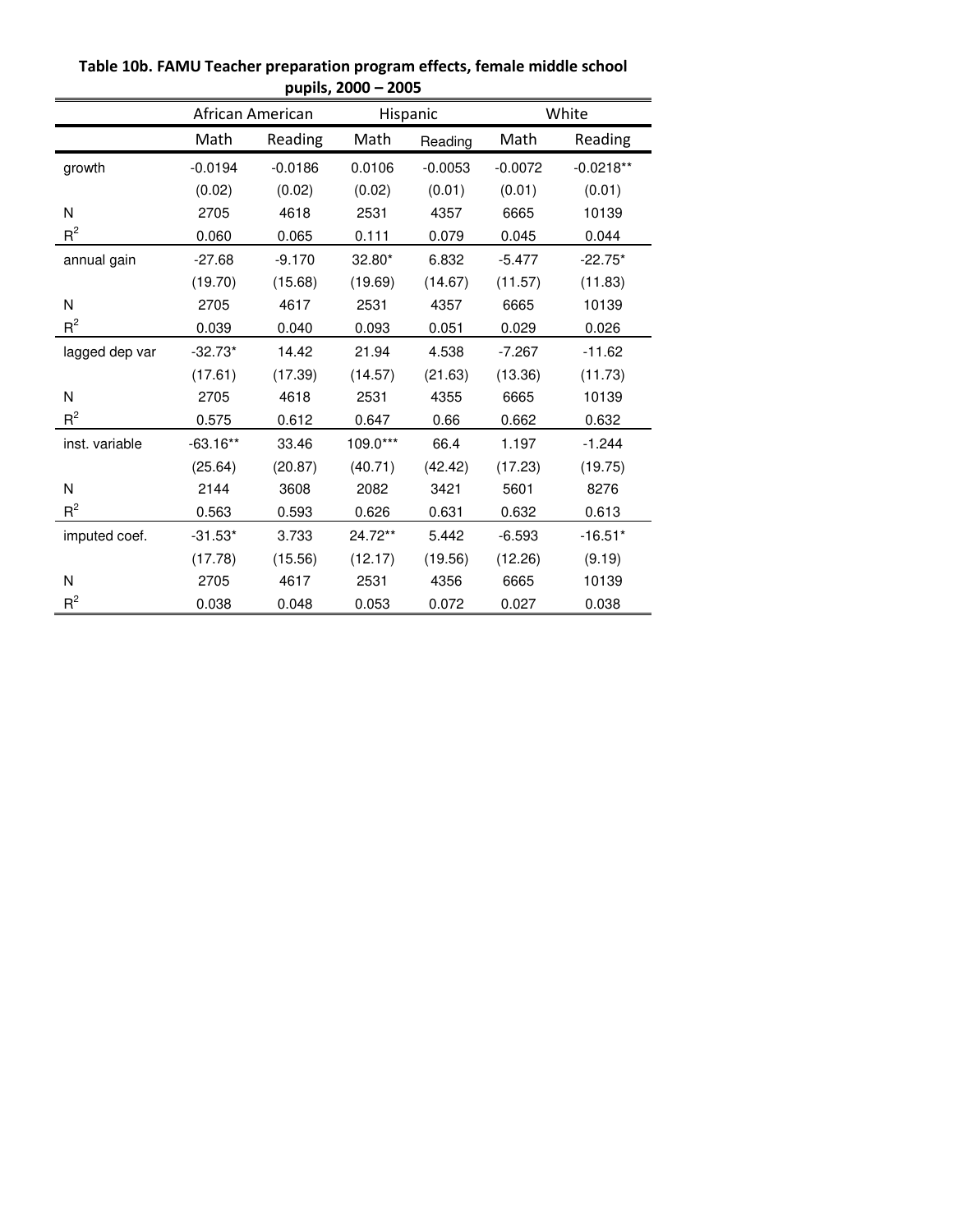|                | African American |          | Hispanic    |             | White       |          |  |  |
|----------------|------------------|----------|-------------|-------------|-------------|----------|--|--|
|                | Math             | Reading  | Math        | Reading     | Math        | Reading  |  |  |
| growth         | 0.0016           | 0.0125   | $0.0289***$ | $0.0651***$ | $-0.0040$   | 0.0078   |  |  |
|                | (0.0067)         | (0.0124) | (0.0090)    | (0.0182)    | (0.0059)    | (0.0226) |  |  |
| N              | 4065             | 4924     | 5167        | 5197        | 10194       | 10028    |  |  |
| $R^2$          | 0.062            | 0.044    | 0.046       | 0.042       | 0.037       | 0.037    |  |  |
| annual gain    | 5.931            | 12.6     | 40.98***    | 85.53***    | $-6.726$    | $-2.529$ |  |  |
|                | (9.269)          | (14.44)  | (13.68)     | (18.96)     | (7.651)     | (37.49)  |  |  |
| N              | 4065             | 4922     | 5167        | 5200        | 10194       | 10027    |  |  |
| $R^2$          | 0.048            | 0.054    | 0.042       | 0.051       | 0.027       | 0.039    |  |  |
| lagged dep var | $-0.0449$        | $-8.042$ | 30.86       | 60.02***    | $-27.30***$ | $-0.715$ |  |  |
|                | (11.78)          | (12.75)  | (25.69)     | (19.34)     | (7.08)      | (31.72)  |  |  |
| N              | 4065             | 4919     | 5167        | 5198        | 10192       | 10025    |  |  |
| $R^2$          | 0.579            | 0.524    | 0.635       | 0.55        | 0.701       | 0.571    |  |  |
| inst. variable | 9.669            | $-47.58$ | 28.32       | 16.4        | $-12.59$    | $-41.49$ |  |  |
|                | (15.76)          | (29.62)  | (26.38)     | (51.08)     | (21.37)     | (92.79)  |  |  |
| N              | 3330             | 3879     | 4133        | 4473        | 8299        | 8281     |  |  |
| $R^2$          | 0.529            | 0.518    | 0.58        | 0.514       | 0.66        | 0.567    |  |  |
| imputed coef.  | 0.0849           | $-0.524$ | 31.73       | 66.98***    | $-24.61***$ | $-1.557$ |  |  |
|                | (11.62)          | (12.32)  | (24.34)     | (16.26)     | (6.44)      | (33.72)  |  |  |
| N              | 4065             | 4925     | 5167        | 5203        | 10193       | 10026    |  |  |
| $R^2$          | 0.105            | 0.105    | 0.104       | 0.101       | 0.076       | 0.071    |  |  |

**Table 11a. FAMU Teacher preparation program effects, male high school pupils, 2000 – 2005**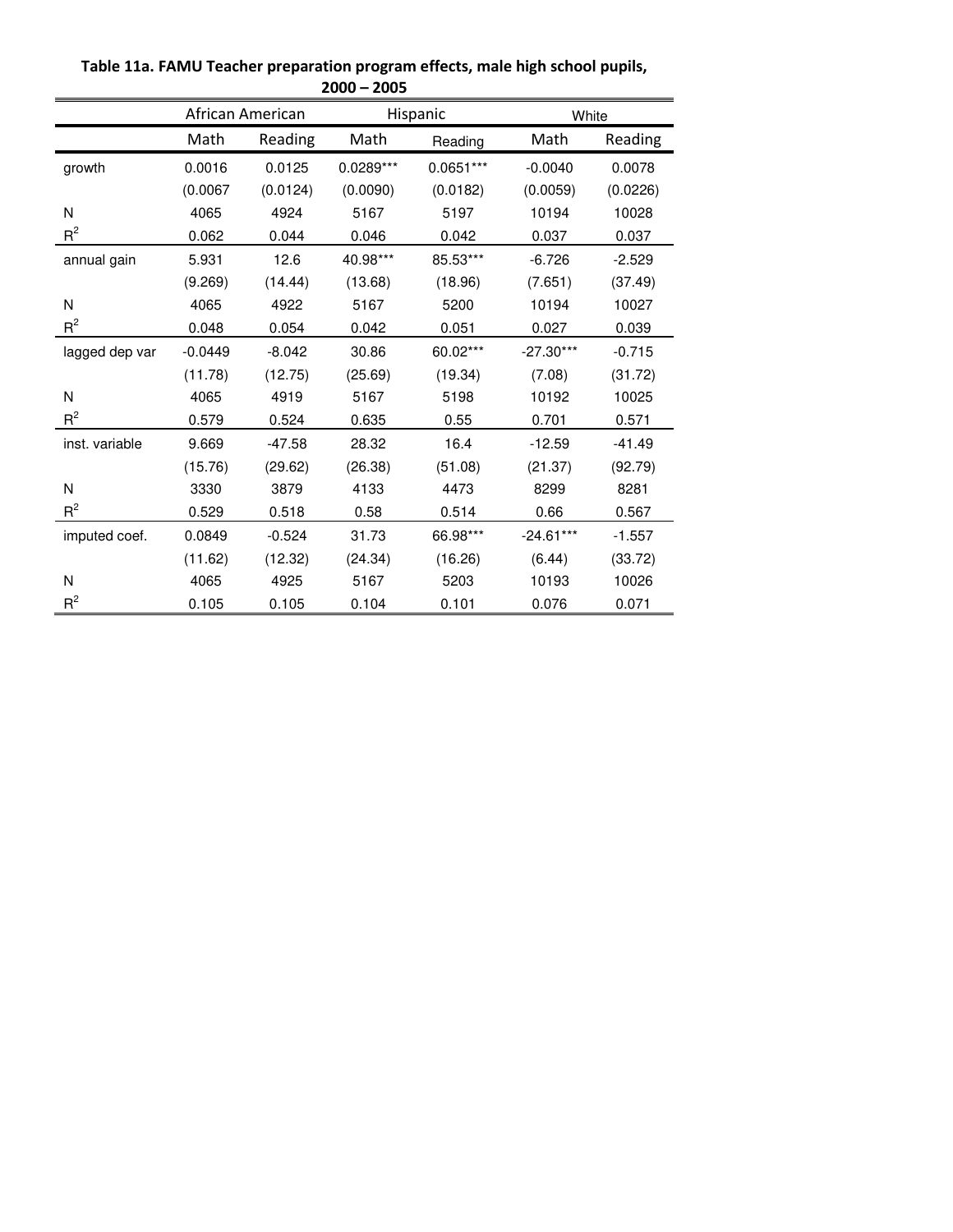|                | African American |           | Hispanic |          | White      |          |
|----------------|------------------|-----------|----------|----------|------------|----------|
|                | Math             | Reading   | Math     | Reading  | Math       | Reading  |
| growth         | $-0.0030$        | $-0.0041$ | 0.0062   | 0.0137   | $0.0088**$ | 0.0007   |
|                | (0.0078)         | (0.0104)  | (0.0086) | (0.0136) | (0.0044)   | (0.0155) |
| N              | 4324             | 5093      | 5032     | 5166     | 9924       | 9058     |
| $R^2$          | 0.073            | 0.059     | 0.058    | 0.063    | 0.053      | 0.059    |
| annual gain    | $-1.111$         | $-1.82$   | 13.24    | 30.14    | 12.32      | 7.399    |
|                | (9.333)          | (14.89)   | (12.80)  | (20.33)  | (7.473)    | (25.04)  |
| N              | 4324             | 5098      | 5032     | 5169     | 9924       | 9058     |
| $R^2$          | 0.059            | 0.071     | 0.054    | 0.071    | 0.042      | 0.044    |
| lagged dep var | 0.739            | $-9.677$  | 23.51    | 27.89    | $-6.171$   | 4.218    |
|                | (8.648)          | (14.85)   | (15.71)  | (22.25)  | (5.449)    | (27.0)   |
| N              | 4323             | 5095      | 5032     | 5164     | 9923       | 9058     |
| $R^2$          | 0.635            | 0.57      | 0.656    | 0.595    | 0.734      | 0.604    |
| inst. variable | 9.34             | $-31.44$  | $-8.383$ | 41.5     | $-22.54$   | $-11.82$ |
|                | (14.92)          | (32.32)   | (21.39)  | (36.38)  | (25.09)    | (32.18)  |
| N              | 3639             | 4006      | 4080     | 4389     | 8118       | 7625     |
| $R^2$          | 0.572            | 0.535     | 0.62     | 0.553    | 0.711      | 0.591    |
| imputed coef.  | 0.722            | $-7.189$  | 22.48    | 28.34    | $-3.152$   | 5.709    |
|                | (8.653)          | (14.36)   | (15.20)  | (21.13)  | (4.309)    | (25.05)  |
| N              | 4324             | 5095      | 5032     | 5169     | 9925       | 9059     |
| $R^2$          | 0.103            | 0.11      | 0.093    | 0.133    | 0.089      | 0.06     |

**Table 11b. FAMU Teacher preparation program effects, female high school pupils, 2000 – 2005**